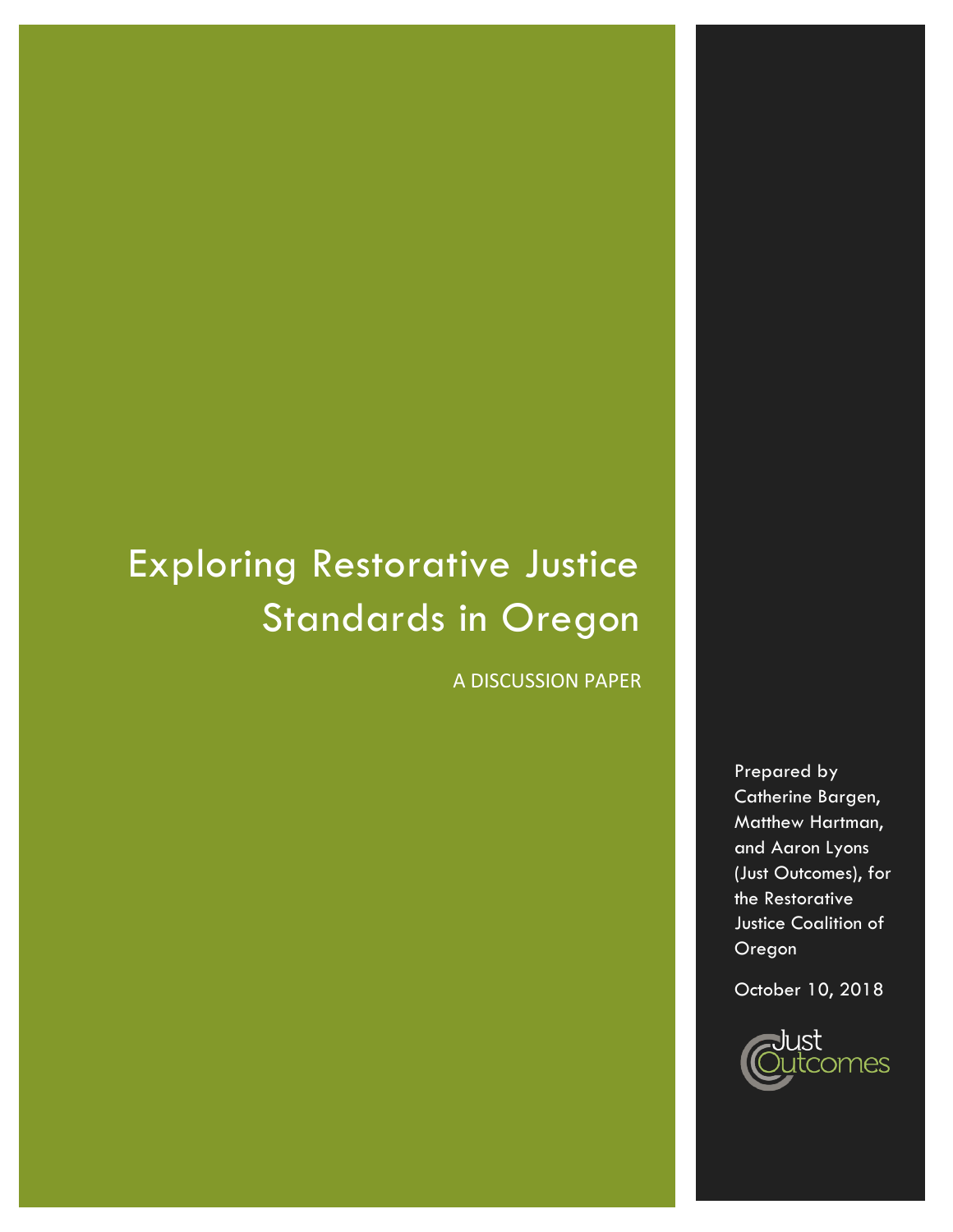# <span id="page-1-0"></span>TABLE OF CONTENTS

| <b>EXPLORING RESTORATIVE JUSTICE STANDARDS IN OREGON</b>     | $\overline{\mathbf{0}}$ |
|--------------------------------------------------------------|-------------------------|
| <b>TABLE OF CONTENTS</b>                                     | 1                       |
| <b>ACKNOWLEDGMENTS</b>                                       | 3                       |
| <b>INTRODUCTION</b>                                          | 4                       |
| <b>RESEARCH SYNOPSIS</b>                                     | 5                       |
| <b>OVERVIEW</b>                                              | 5                       |
| <b>KEY THEMES</b>                                            | 5                       |
| <b>CONCLUSION</b>                                            | 7                       |
| <b>METHODOLOGY</b>                                           | <u>8</u>                |
| <b>RESEARCH TEAM</b>                                         | 8                       |
| <b>ADVISORY COMMITTEE</b>                                    | 8                       |
| <b>RESEARCH LIMITATIONS</b>                                  | 8                       |
| <b>METHODOLOGIES</b>                                         | 9                       |
| LITERATURE REVIEW METHODOLOGY                                | 9                       |
| <b>INTERVIEW METHODOLOGY</b>                                 | 9                       |
| <b>FOCUS GROUP METHODOLOGY</b>                               | 10                      |
| <b>SURVEY METHODOLOGY</b>                                    | 11                      |
| <b>LITERATURE REVIEW</b>                                     | 12                      |
| <b>INTRODUCTION</b>                                          | 12                      |
| <b>WHY EXPLORE STANDARDS?</b>                                | 12                      |
| <b>WHAT ARE "STANDARDS?" DEFINITIONS AND CAVEATS</b>         | 14                      |
| <b>CAUTIONS AND CONCERNS</b>                                 | 15                      |
| <b>STANDARDS, COLONIZATION AND MARGINALIZED COMMUNITIES</b>  | 16                      |
| A PRINCIPLED APPROACH TO STANDARDS                           | 19                      |
| <b>DOMESTIC AND INTERNATIONAL EXPERIMENTS WITH STANDARDS</b> | 20                      |
| <b>UNITED STATES</b>                                         | 21                      |
| <b>CANADA</b>                                                | 23                      |
| <b>NEW ZEALAND</b>                                           | 25                      |
| <b>EUROPE</b>                                                | 26                      |
| <b>SOUTH AFRICA</b>                                          | 27                      |
| <b>BEYOND RESTORATIVE JUSTICE</b>                            | 28                      |
| <b>IN CONCLUSION</b>                                         | 28                      |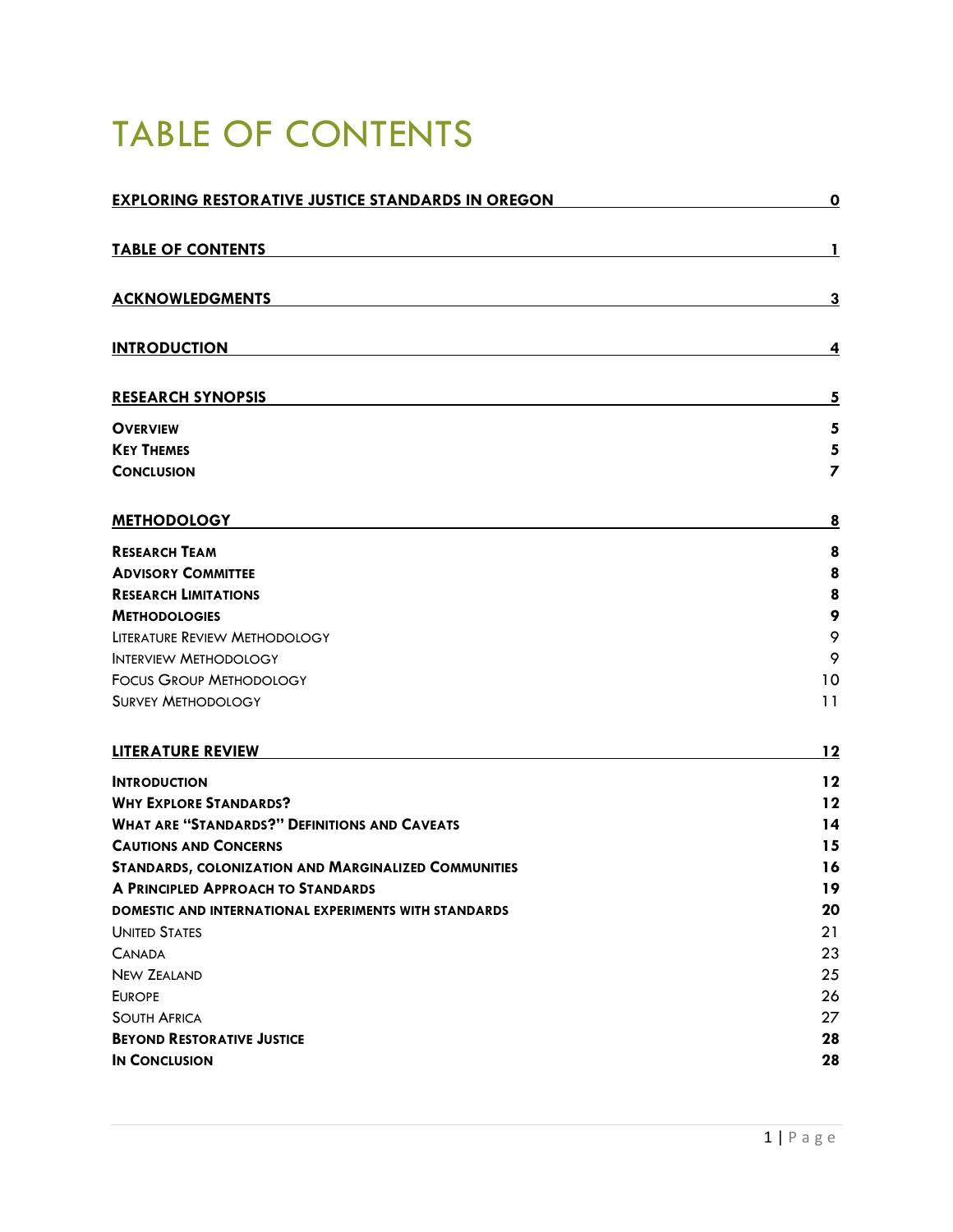| <b>EXPLORING STANDARDS IN OREGON</b>                                                      | 29        |
|-------------------------------------------------------------------------------------------|-----------|
| <b>OVERVIEW</b>                                                                           | 29        |
| PERCEPTIONS OF RESTORATIVE JUSTICE                                                        | 29        |
| <b>GENERAL PERCEPTIONS OF RESTORATIVE JUSTICE</b>                                         | 30        |
| <b>OUTCOMES OF RESTORATIVE JUSTICE</b>                                                    | 31        |
| <b>WHO DOES RESTORATIVE JUSTICE SERVE?</b>                                                | 33        |
| <b>RESTORATIVE JUSTICE ELICITS CONCERNS ABOUT THE PUBLICS' UNDERSTANDING</b>              | 34        |
| Issues with Implementation and Application of Restorative Justice                         | 35        |
| <b>CONCERNS AND POTENTIAL BENEFITS OF STANDARDS</b>                                       | 36        |
| <b>CONCERNS ABOUT STANDARDS</b>                                                           | 37        |
| POTENTIAL BENEFITS OF STANDARDS                                                           | 38        |
| THE PROCESS OF DEVELOPING STANDARDS                                                       | 40        |
| <b>PROGRAM AND PRACTITIONER ACCOUNTABILITY TO STANDARDS</b>                               | 41        |
| ACCOUNTABILITY THROUGH SELF-REFLECTION AND RELATIONSHIP                                   | 41        |
| <b>ACCOUNTABILITY THROUGH ASSOCIATIONS OR REVIEW BOARDS</b>                               | 43        |
| <b>ACCOUNTABILITY THROUGH INCENTIVES</b>                                                  | 44        |
| EXAMPLES OF ACCOUNTABILITY TO STANDARDS                                                   | 44        |
| <b>ACCOUNTABILITY - GENERAL ASSERTIONS</b>                                                | 45        |
| <b>CONTENT OF STANDARDS</b>                                                               | 46        |
| <b>STANDARDS FOCUS</b>                                                                    | 46        |
| Standards Must                                                                            | 50        |
| <b>PORTLAND-METRO SCHOOLS FOCUS GROUP</b>                                                 | 51        |
| <b>DISTINCT FRAME OF REFERENCE FOR RESTORATIVE JUSTICE</b>                                | 52        |
| Institutional Culture Clash                                                               | 52        |
| CONCERNS REGARDING THE CREATION OF STANDARDS                                              | 52        |
| <b>WHERE MIGHT STANDARDS BE USEFUL</b>                                                    | 54        |
| <b>APPENDIX 1</b>                                                                         | 55        |
| <b>RESEARCH TEAM BIOGRAPHIES</b>                                                          | 55        |
| <u>APPENDIX 2</u>                                                                         | <u>57</u> |
| EXAMPLES FROM OTHER DISCIPLINES OF UNREGULATED STANDARDS, GUIDELINES, ACCREDITATION, ETC. | 57        |
| <b>MEDIATE BC</b>                                                                         | 57        |
| LIFE COACHING                                                                             | 57        |
| DRUG AND ALCOHOL COUNSELLOR / EMPLOYEE ASSISTANCE PROGRAM (CANADA)                        | 57        |
| <b>DOULA CERTIFICATION (CANADA AND INTERNATIONAL)</b>                                     | 57        |

YOGA T[EACHER](#page-57-6) 57 **T[UTORING](#page-57-7) 57**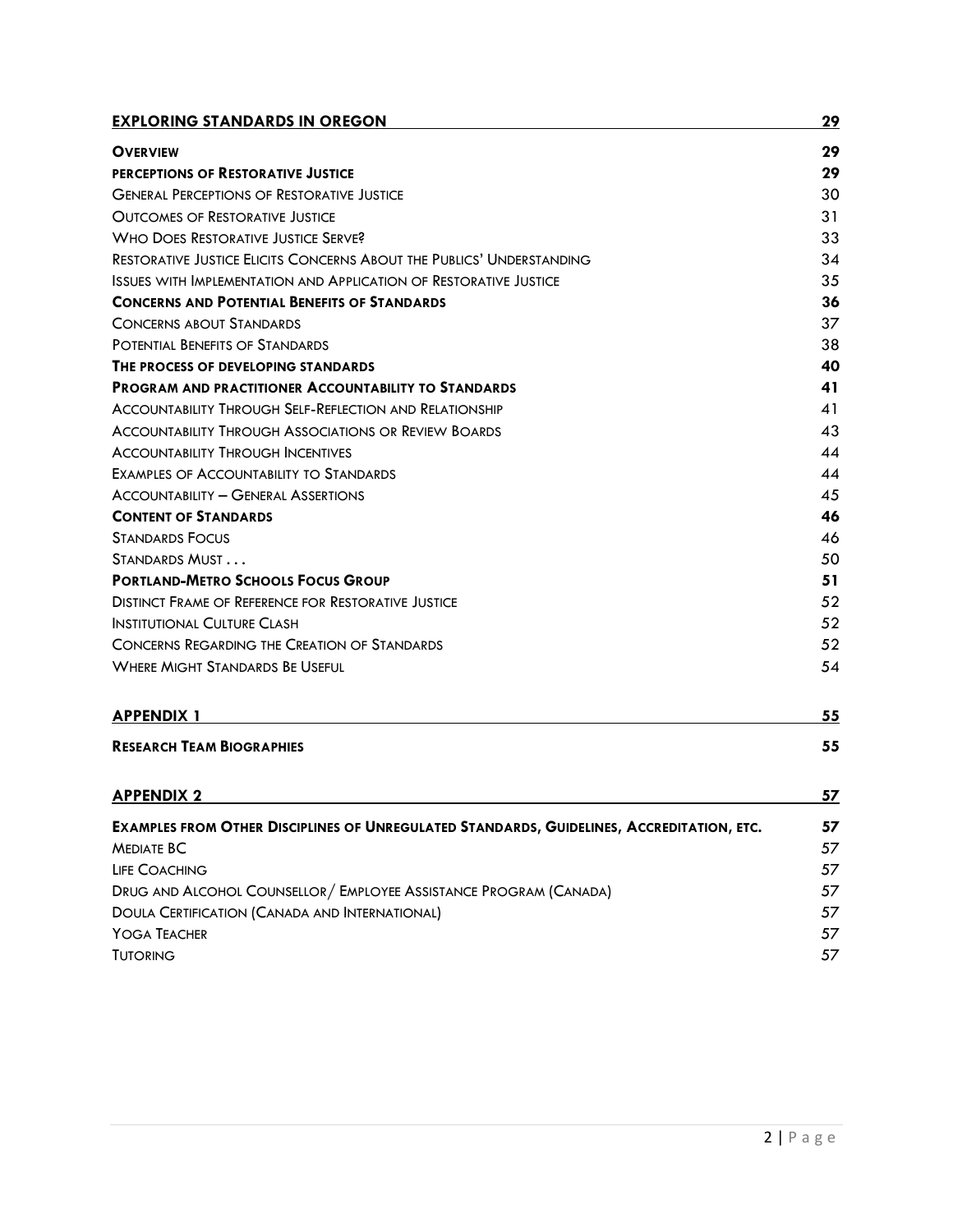# <span id="page-3-0"></span>ACKNOWLEDGMENTS

We would like to acknowledge the agencies and stakeholders across the state that sponsored and convened focus groups for their local communities. The focus groups would not have been possible without their support.

| Linn and Benton County                              | <b>Neighbor to Neighbor Mediation</b>                                                                                           |
|-----------------------------------------------------|---------------------------------------------------------------------------------------------------------------------------------|
| <b>Clackamas County</b>                             | <b>Clackamas County Resolution Services</b>                                                                                     |
| <b>Eastern and Central Oregon</b>                   | <b>Community Solutions of Central Oregon, Deschutes County</b><br><b>Community Justice, and Eastern Oregon Mediation Center</b> |
| Jackson County                                      | <b>Resolve Center for Dispute Resolution and Restorative Justice</b>                                                            |
| Lane County                                         | <b>Center for Dialogue and Resolution</b>                                                                                       |
| <b>Multnomah County (Criminal</b><br>Justice Focus) | <b>Multnomah County Juvenile Services Division</b>                                                                              |
| Multnomah County (Schools Focus)                    | <b>Resolutions Northwest</b>                                                                                                    |
| <b>Washington County</b>                            | <b>Beaverton Dispute Resolution Center</b>                                                                                      |

We would also like to thank the eight interviewees that graciously shared their time, learning, and experience with issues of standards, equity, and program/practitioner accountability in the restorative justice movement. Their insights are reflected in this report, and will be utilized throughout the threeyear term of this project.

We want to extend deep gratitude to Rachel Cunliffe for contributing significant time and expertise to this project. Rachel went above and beyond in the sharing of her expertise in evaluation, experience with the restorative justice movement, and guidance in the focus of the third day of the Symposium.

We would also like to acknowledge the Restorative Justice Coalition of Oregon's Coordinating Committee. As our Advisory Committee, they have been instrumental in providing guidance and leadership in this project. The RJCO Coordinating Committee includes:

- Christina Albo, Executive Director, Resolutions Northwest
- Carley Berkey, Executive Director, Beaverton Dispute Resolution Center
- Chip Coker, Executive Director, Center for Dialogue and Resolution
- Amy Davidson, Crime Survivor Program Director, Partnership for Safety and Justice
- Rhea DuMont, Restorative Justice Coordinator, Multnomah County Juvenile Services Division
- Simon Fulford, Executive Director, Parrott Creek
- Matthew Hartman, Principal, Just Outcomes
- Amy Chase Herman, Deputy Director, Clackamas County Resolution Services
- John Inglish, Program Director, Conflict and Dispute Resolution Master's Program UO
- Avrohom Perlstein, Chaplain, Oregon Department of Corrections
- Linda Showman, Community Member
- Cara Walsh, Director of Restorative Justice, Resolve Center for Dispute Resolution and Restorative Justice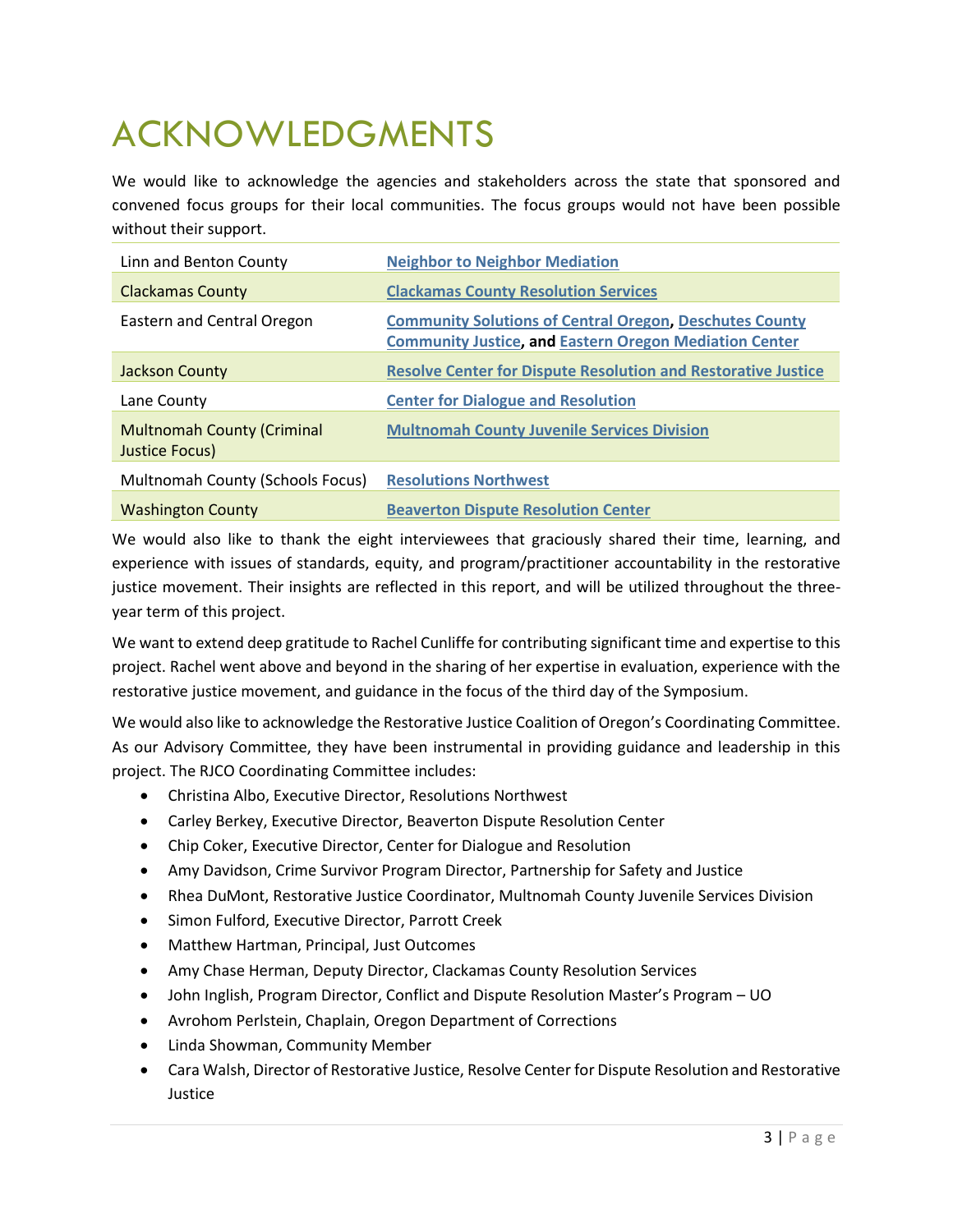# <span id="page-4-0"></span>INTRODUCTION

*"Standards can enable the deliberative democracy of the people or it can disable it. It all depends on what the standards are and how they are implemented."* 

# *John Braithwaite1*

The Restorative Justice Coalition of Oregon [\(RJCO\)](http://rjoregon.org/) is currently partnering with [Just Outcomes](http://www.justoutcomesconsulting.com/) in an exploration of standards within Oregon's restorative justice field. An earlier Listening Project conducted by RJCO and Portland State University revealed that the topic of standards is of high priority for further discussion among many who practice and promote restorative approaches to justice across the state. Based on this feedback, the current three-year process involves literary research and outreach to restorative justice practitioners across the state, along with community-members and professionals who are impacted by restorative justice initiatives. The purpose of this project is to engage a broad representation people involved in and affected by restorative justice service delivery in reflective, informed, and future-focused conversations about the potential of restorative justice standards in Oregon. The information and learning gained through this process will be provided to RJCO as a basis for further discussion, action, and continued consultation with the wider RJ community in Oregon. The current initiative is supported by Porticus Foundation and a philanthropic donor advised by the Open Philanthropy Project.

The intent of this discussion paper is to help inform this ongoing dialogue in Oregon with perspectives gathered through local and international research. Following a brief Research Synopsis, this paper describes the project's methodology, summarizes themes and key learnings gained through outreach, and reviews a cross-section of US and international literature on the topic of restorative justice standards. There is no attempt made here to suggest or describe a definitive path forward for Oregon on the question of standards. Instead, we hope this will serve to raise questions that can stimulate further informed discussion on this important topic. Specific opportunities for such discussion are available over the course of the coming two years; readers with an interest in these opportunities are welcome to visit Just Outcomes' [website](https://www.justoutcomesconsulting.com/what-we-do/projects/2018-oregon-symposium) or contac[t info@justoutcomesconsulting.com.](mailto:info@justoutcomesconsulting.com)

 $\overline{\phantom{a}}$ 

<sup>&</sup>lt;sup>1</sup> Braithwaite, J. (2002). Setting standards for restorative justice. British Journal of Criminology, 42, 567-577.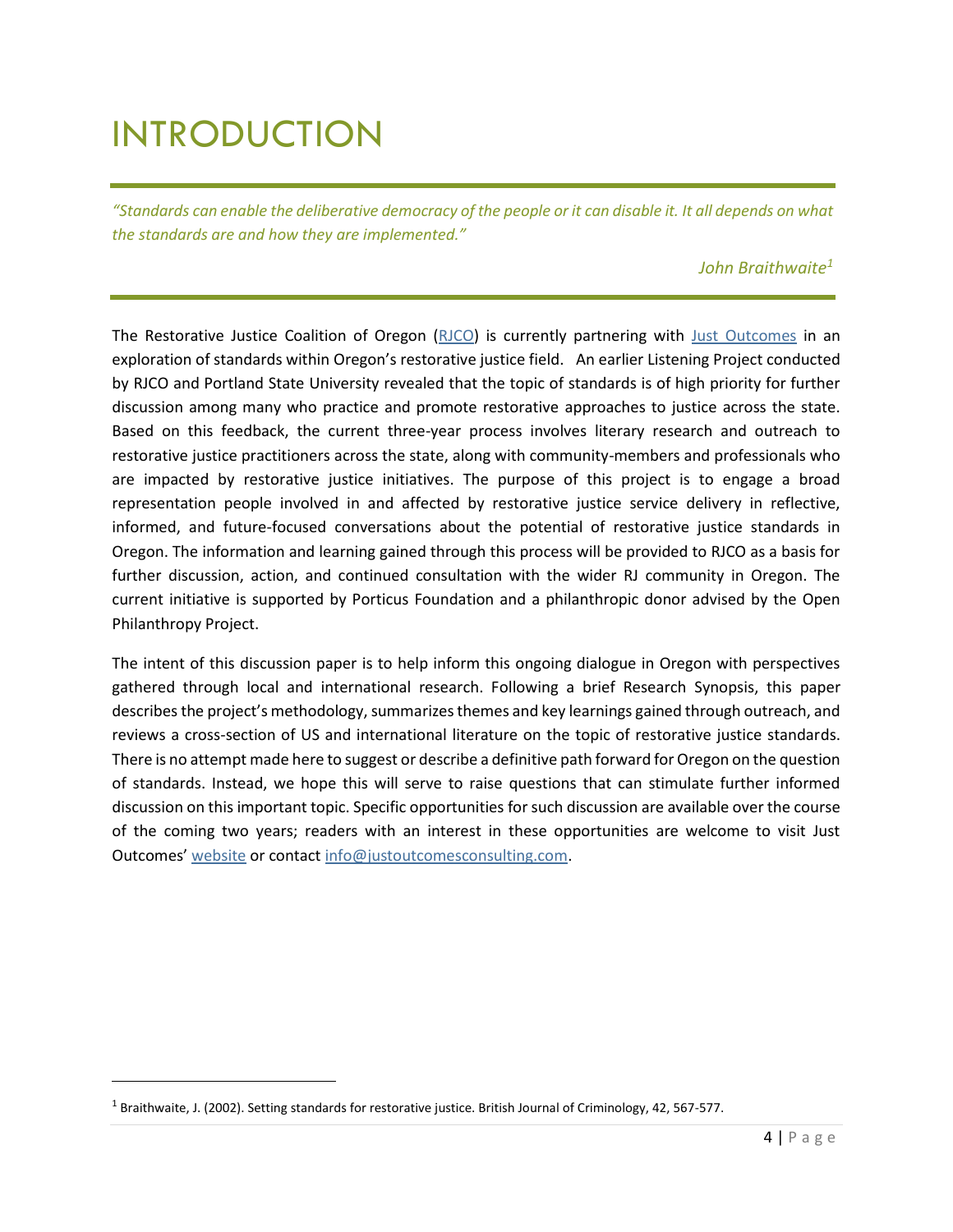# <span id="page-5-0"></span>RESEARCH SYNOPSIS

# <span id="page-5-1"></span>**OVERVIEW**

This synopsis aims to briefly highlight key themes, ideas and feedback gained through the research conducted this past year. These observations are subjective; choices over what 'stands out' from the research are a product of the authors' experiences and perceptions of the issues. The authors' backgrounds are described in Appendix 1. For those interested in greater nuance and context on these themes, the remainder of this report offers more of this detail.

# <span id="page-5-2"></span>**KEY THEMES**

 $\overline{\phantom{a}}$ 

The following themes are drawn from consultation with restorative justice advocates and observers across Oregon, along with evidence and ideas offered within the literature on restorative justice standards.

# **Exploring standards is complex because people have differing understandings of restorative justice.**

There is ongoing dialogue and debate in Oregon and more broadly about how wide the restorative justice "tent" should be.<sup>2</sup> While some envision RJ specifically as a principled response to harm, for others the term describes a relational philosophy of life which is expressed in preventative activities and relational practices more generally. For those interested primarily in the 'intervention' understanding of RJ, there remains questions as to what constitutes a restorative intervention. While most agree on general principles (for example principles of inclusion, repair, and understanding root causes), there is uncertainty for example on whether or under what conditions a practice aimed at directly supporting only people who have committed a crime, processes which lack community involvement, or (less commonly) practices where only crime victims/survivors are served can be considered under the rubric of "restorative justice." Added to this are distinctions over "restorative practices," and sometimes confusion over the differences between conflict resolution and restorative justice. Given diverse understandings, the obvious first question regarding standards is, "standards for what?"

# **Standards have the potential to create coercion and exclusion.**

**"**Standards" often has connotations of hierarchical control and 'gatekeeping' by a governing institution. While that is not the only possible understanding (this theme will be explored further in the following sections of this report), it is true that restorative justice standards in some jurisdictions place restrictions on who can practice the work. This can take the form of costly certifications, formal education requirements, practical experience requirements; and other accreditation measures. Not surprisingly, is often the most privileged segments of society (for example white, educated, more affluent people) that

<sup>2</sup> Sharpe, S. (2004). How Large Should the Restorative Justice "Tent" Be? In H. Zehr & B. Toews (Eds.), *Critical issues in restorative justice* (pp. 17-31). Monsey, NY: Criminal Justice Press.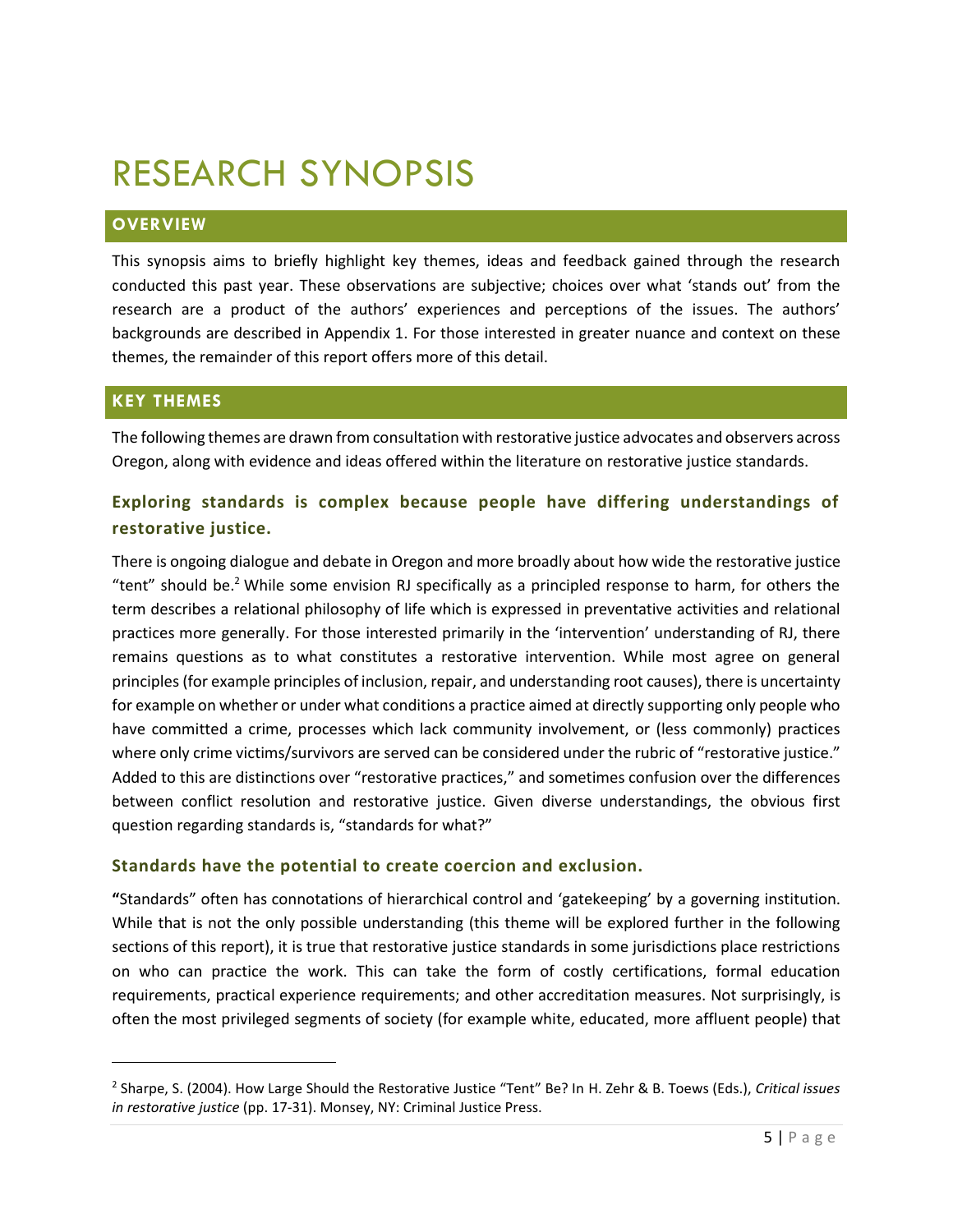are in the role of setting standards, enforcing standards, and restricting access for those who do not meet the standards. There are risks in the exploration of standards that values of inclusion and voluntariness, along with the notion of cultural responsivity – all essential to the restorative justice paradigm – could be jeopardized. In practical terms, there is a risk that standards, approached through the lens of certification through formal education, could further marginalize (for example) Native American, Black, Latino and working-class communities in Oregon who because of systemic pressures may lack the necessary credentials or financial resources to participate.

# **Standards are strengthened when they are developed by diverse coalitions.**

Project research suggests that standards are more likely to be widely understood and adopted when they are developed collaboratively among a variety of stakeholders. People or groups who do not see themselves represented in the process of developing standards are more likely to view standards with skepticism, and the standards may (even inadvertently) favor certain interests over others. The scope and type of collaboration in this process could influence whether standards are, for example, adequately victim-survivor sensitive, attentive to the needs people who commit crimes, relevant in communities of color, or relevant to criminal justice system professionals. It was emphasized by some that the process of developing standards must engage not only professionals representing various interests, but also the people directly impacted by RJ practices. Working in collaboration to develop standards is complex and takes time, yet it also creates opportunities for people to come together across silos to have critical conversations about restorative justice.

# **There appears to be significant and widespread support for continued exploration of restorative justice standards in Oregon.**

The prevailing response to this outreach has been a positive one. This has been true of many restorative justice providers/practitioners working in communities across the state, as well as criminal justice partners (such as victim assistance, district attorneys, and law enforcement personnel) who attended the focus group discussions. Many respondents were optimistic that standards could benefit restorative justice clients/participants, enhance buy-in from referral agents and funders, help foster shared language and understanding within the restorative justice field, and foster the growth and self-governance of the restorative justice movement in Oregon. Some discussions focused around specific practice standards, while others focused on broader provisions within restorative justice programs.

# **Standards should be understood in relationship to restorative justice principles.**

Oregonians and international authors alike have pointed out that standards alone cannot ensure restorative outcomes because they do not typically speak to the ethos or intent of the work. Measurable standards may act as a minimal safeguard against harmful practices; however, they cannot instruct practitioners on the aptitudes and nuanced decisions that go into effective practice. Principles remain necessary foundations for guiding decisions around practice, and some have even suggested it is appropriate to deviate from even the best standards in the spirit of restorative justice principles.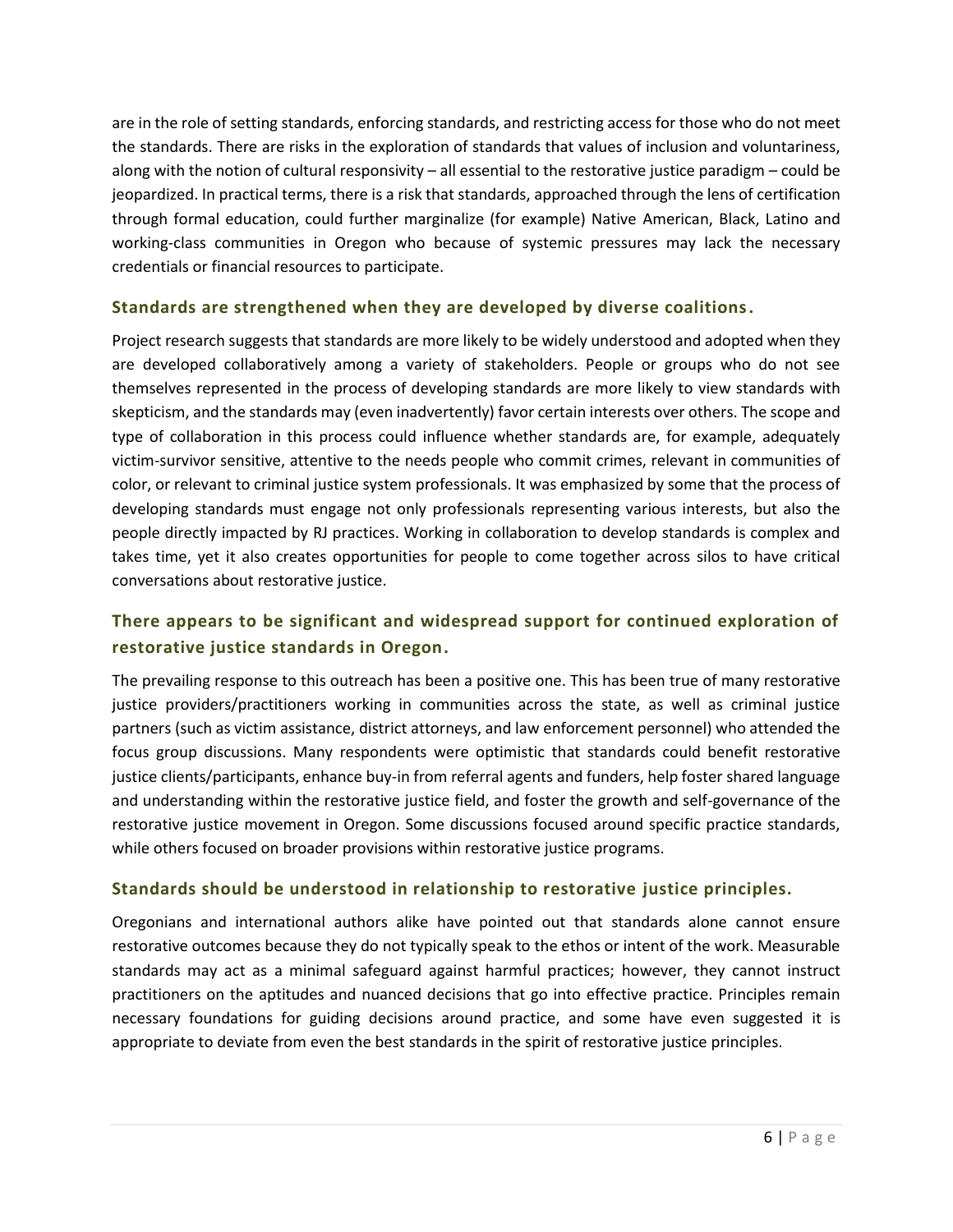# **Exploring restorative justice standards invites "outside the box" thinking regarding program and practitioner accountability.**

Internationally, there is a range of approaches taken to address the question of how to uphold standards. Some jurisdictions have followed a path of certification and accreditation for RJ practices, which are common measures in other fields. On one hand, these mechanisms seem to provide a straightforward way of measuring compliance with standards. On the other hand, they lend themselves strongly to the critiques around access and equity noted above. Alternative ideas include developing communities of practice/peer feedback systems, collaborative evaluation, and establishing processes for increased organizational transparency. These and related themes are explored in detail within this report. In Oregon, there is clearly more discussion required before any emerging consensus can be found regarding program and practitioner accountability to standards.

# <span id="page-7-0"></span>**CONCLUSION**

Taking stock of the rich discussions throughout Oregon this past year, we perceive that though the path to standards is complex and involves risks, Oregon's restorative justice advocates and allies clearly possess the experience, insight, relationships, and value commitments necessary to hold this ongoing conversation with wisdom and skill. We are optimistic that through this ongoing process of learning and dialogue, Oregon will arrive at a useful framework for protecting those served through restorative justice while clarifying and strengthening the work. We look forward to continuing the conversation in a way that honors the values and diverse voices of this movement.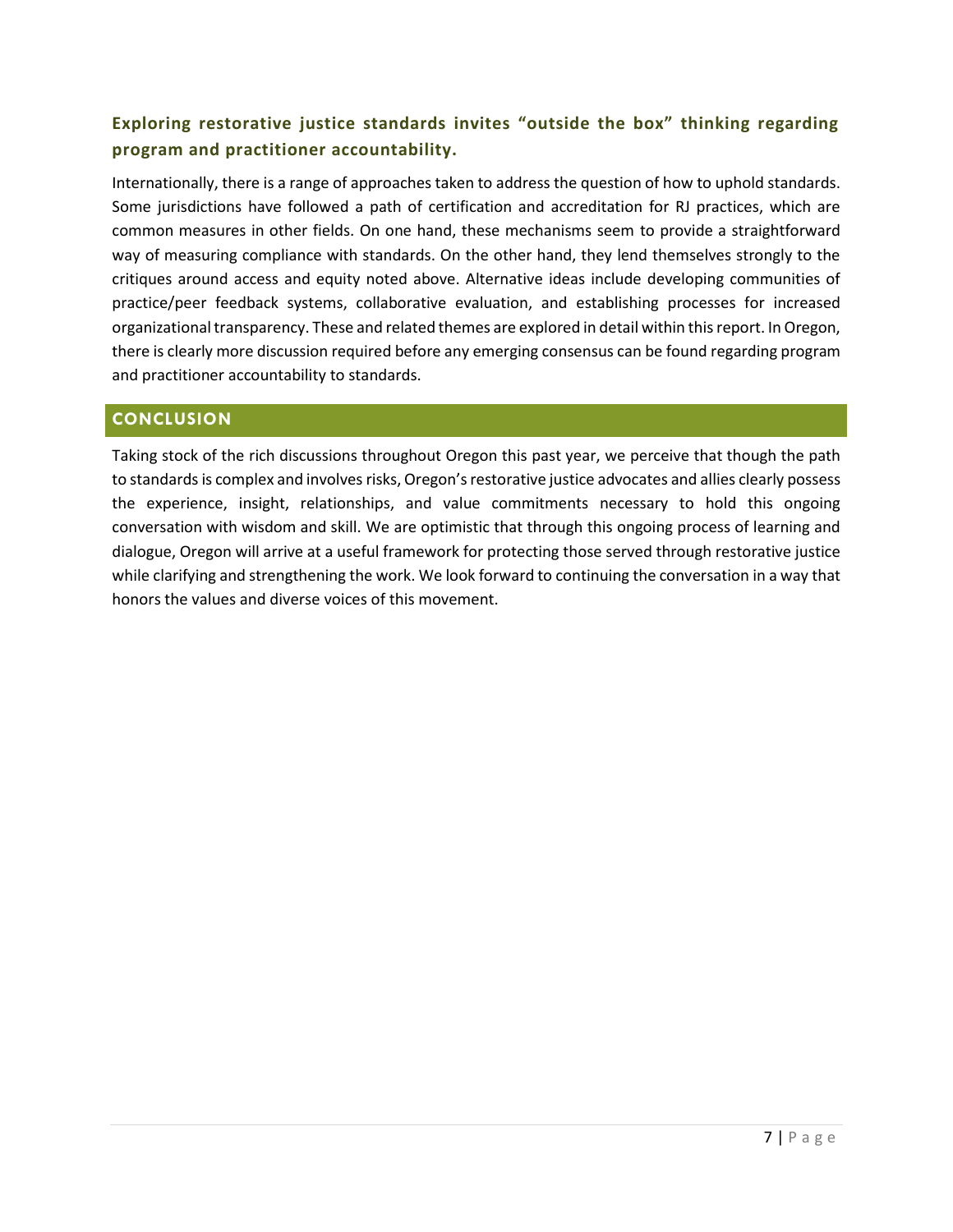# <span id="page-8-0"></span>METHODOLOGY

# <span id="page-8-1"></span>**RESEARCH TEAM**

This research for this report was conducted by the Principals of Just Outcomes. The team brings extensive restorative justice practice, training, and facilitation experience.<sup>3</sup>

# <span id="page-8-2"></span>**ADVISORY COMMITTEE**

# **Research Team**

**Just Outcomes Principals** Catherine Bargen Aaron Lyons Matthew Hartman

The Restorative Justice Coalition of Oregon (RJCO) Coordinating Committee is the Advisory Committee for this exploration of standards. RJCO is Oregon's only state-wide association of restorative justice practitioners, programs and stakeholders developed to "promote and support the implementation and practice of restorative justice principles and models in Oregon's justice, law enforcement, educational and other community institutions."<sup>4</sup> One of the researchers, Matthew Hartman, is also the President of RJCO and facilitator of RJCO's Coordinating Committee. In light of these dual roles, when discussing matters of this project with the RJCO Coordinating Committee, Matthew Hartman does not facilitate as President but as a research and project coordinator.

# <span id="page-8-3"></span>**RESEARCH LIMITATIONS**

This research project was designed to be elicitive and inclusive, yet is limited in its capacity to fully achieve this aspiration. The research team members are all white, middle class, cisgender individuals. Though the structure of the project limits the capacity of the Research Team in making decisions about outcomes, it is the group that conceived of the project, designed the strategies of engagement, and facilitated the interviews and focus groups. We are aware of the limitations our backgrounds cause in our efforts to elicit information from those most directly impacted by justice systems and reforms, particularly communities of color. This limitation is significant, and as voiced by some partners engaged in this process, needs to be addressed to move forward with integrity.

We also understand that our backgrounds shape our framing of the research, summative information, and issues as outlined in this report. We acknowledge that the narrative reported here is imperfect, and the framing and synthesis of issues could have benefited by the review and contributions of any stakeholder group involved in the research, but especially from participants of color and other marginalized groups. The Research Team is engaging our colleagues of color to actively explore ways to address this gap through partnerships.

A related limitation of this research is that the methodology involved placing the responsibility of convening focus groups into the hands of restorative justice providers in Oregon. The people invited to

 $\overline{\phantom{a}}$ 

<sup>&</sup>lt;sup>3</sup> See Appendix 1 for biographies.

<sup>4</sup> Restorative Justice Coalition of Oregon. (n.d.). *Who we are.* Retrieved from [http://rjoregon.org/about-us/who-we](http://rjoregon.org/about-us/who-we-are)[are](http://rjoregon.org/about-us/who-we-are)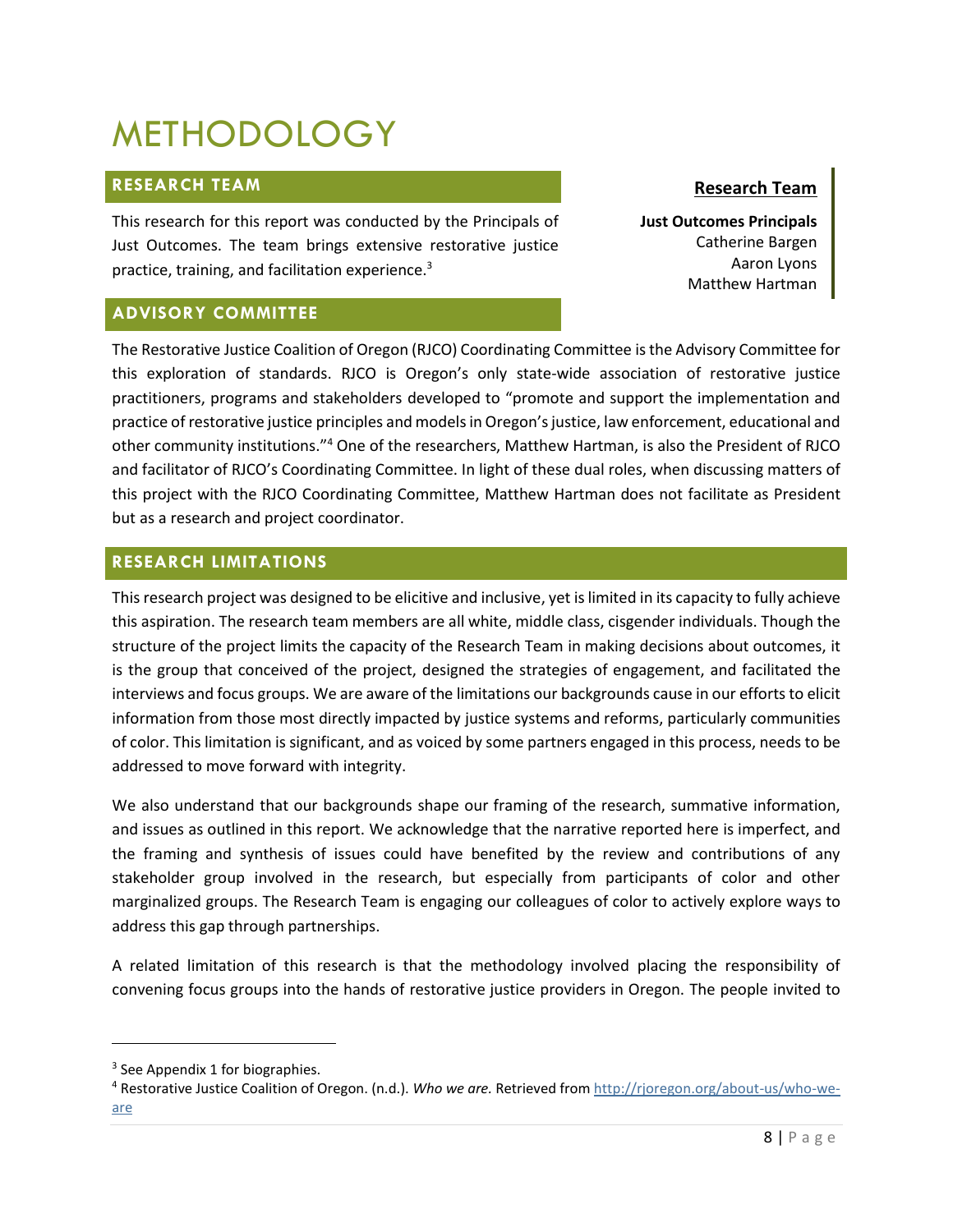share their perspectives were determined by the existing networks and partnerships present in any given region. This method limits the voices heard in this outreach to those who were known to the restorative justice service provider.

# <span id="page-9-0"></span>**METHODOLOGIES**

The information provided within this Report is informed by existing domestic and international literature; interviews of select practitioners engaged in standards development in Oregon, the US and abroad; focus groups with attempted representation of key stakeholders to restorative justice practice in Oregon; and a survey distributed as an alternative access point for those unable to attend one of the regional focus groups.

# <span id="page-9-1"></span>**LITERATURE REVIEW METHODOLOGY**

The Research Team conducted a review of academic research and grey literature in the US and internationally. The scope of the literature review included conceptual and empirical scholarship in the field of restorative justice, with a focus on how standards are conceptualized, the process of developing standards, and some analysis of the intended and unintended impacts of standards for restorative justice as reported in the literature. The review did not attempt to capture all that has been produced internationally on the subject of standards, but instead to highlight themes and examples within the literature that might guide the discussion in Oregon moving forward.

## <span id="page-9-2"></span>**INTERVIEW METHODOLOGY**

The research team conducted interviews with individuals experienced in the creation of standards for restorative justice and conflict resolution, by telephone or in person. The purpose of these interviews was to elicit a variety of perspectives and experiences on the various processes of developing standards. The primary focus was to understand the learning from these processes. The team also consulted with local leaders in the restorative justice field with expertise in restorative justice evaluation and equity.

Nine semi-structured interviews were conducted between May and September of 2018. Six of these interviewees, who will remain anonymous, assisted the research team in better understanding their experiences in the creation and implementation of standards outside Oregon. One interview with two individuals from Oregon, also anonymous, focused on exploring issues of equity within the current structure for this project. The final two interviews were with Rachel Cunliffe, a professor of restorative justice at Portland State University. These two interviews were conducted for the purposes of eliciting her expertise regarding the structure of the Standards Workday to be conducted on October 24<sup>th</sup>, and to explore her ideas on collaborative evaluation methodologies and learning-community frameworks for maintaining fidelity to restorative justice standards.

The methodology of the interviews was anecdotal in nature, involving the exploration of a consistent set of questions and issues with each interviewee while including flexibility to pursue related questions relevant to the project, given the responses of the interviewee.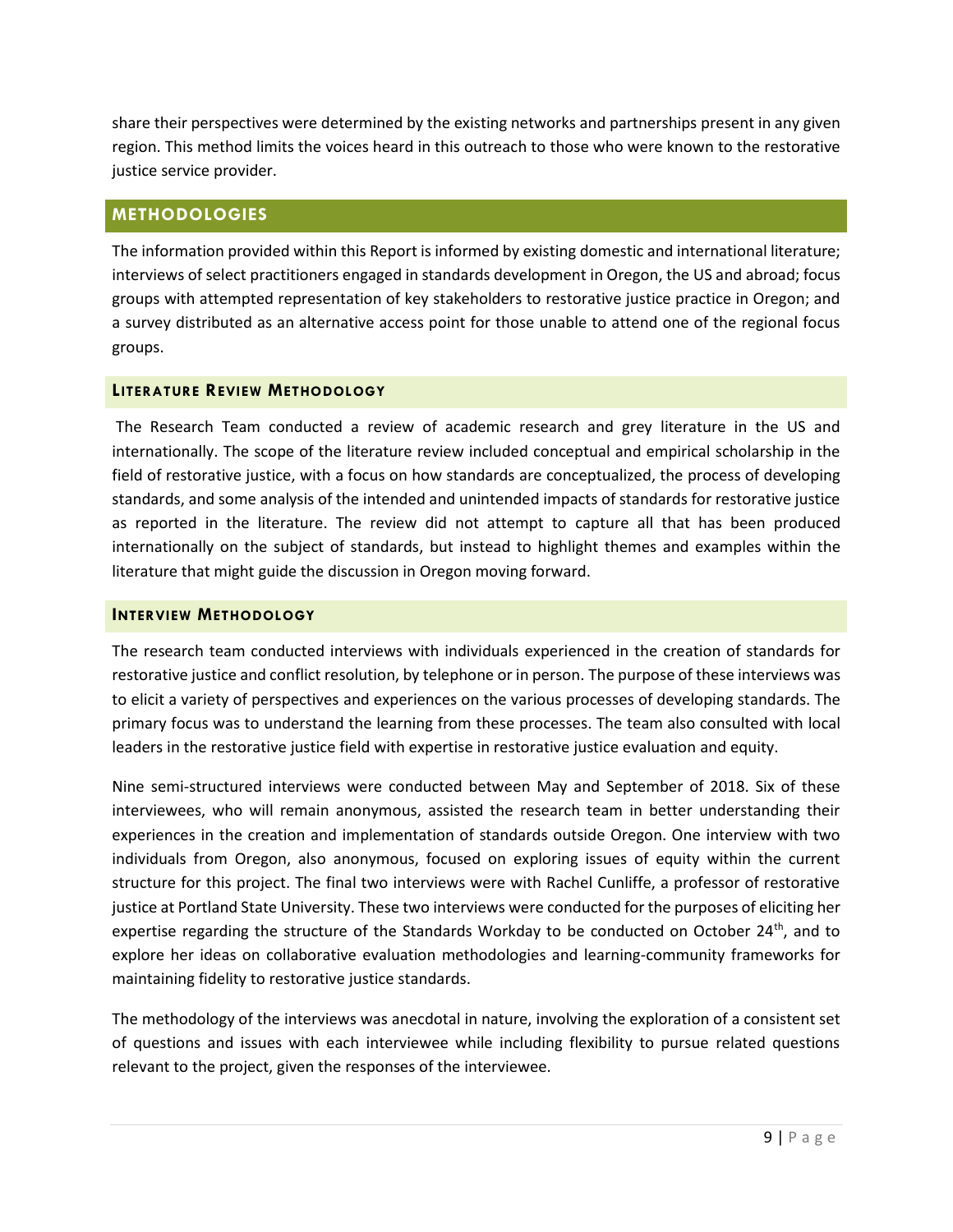Interviewees were identified through various channels. Names emerged through the literature review, as well as through recommendations from those contacted in jurisdictions that standards for restorative justice have been created. The data gained from all interviewees is referenced throughout the report to inform relevant sections.

#### <span id="page-10-0"></span>**FOCUS GROUP METHODOLOGY**

Focus groups were conducted in order to hear from a broad spectrum of people involved in (or interested in) restorative justice in Oregon on the question of standards. The aim was to understand people's initial responses, concerns and questions pertaining to the topic, and to be guided by these initial responses in the work to come.

Eight regions were chosen to convene focus groups. These regions were chosen based on the current presence of restorative justice programming, with an eye to geographic diversity throughout the state of Oregon. A ninth focus group was convened in the Portland-Metro area specifically for those involved with restorative justice or restorative practices in the schools. The tenth focus group was offered electronically via Zoom technology for those that were unable to attend one of the regional focus groups offered.

For each of the in-person focus groups, local program(s) or agencies that offer restorative justice in their communities were asked to sponsor the focus groups and convene the focus group participants. The conveners were asked to invite participants with a focus on the following priorities for representation.

- **Criminal Justice and School Partners**, including: criminal justice system leaders, law enforcement, victim assistance professionals, judicial partners, school administrators, and teachers.
- **Directly Impacted Individuals/Community Members**, including: those that have participated in restorative justice processes as someone that has committed harm or as a victim/survivor; victims and survivors; those that have been marginalized by the existing criminal justice system or school push-out; communities of color; and, tribes.
- **Community-Based Partnering Agencies**, including: non-profit agencies that act as champions or allies to restorative justice work in their community.
- **Restorative Justice Administrators and Practitioners** (paid and volunteer), including: those who oversee agencies or programs that offer restorative justice services and those that provide direct restorative justice services to clients.

Following is the resultant participation levels of the combined focus groups:

| <b>Stakeholder Group</b>                            | <b>Total Participants</b> |
|-----------------------------------------------------|---------------------------|
| <b>Criminal Justice and School Partners</b>         | 68                        |
| Directly Impacted Individuals/Community Members     | 6                         |
| <b>Community-Based Partnering Agencies/Programs</b> | 40                        |
| <b>Restorative Justice Service Providers</b>        | 64                        |
| <b>Total Focus Group Participants</b>               | 178                       |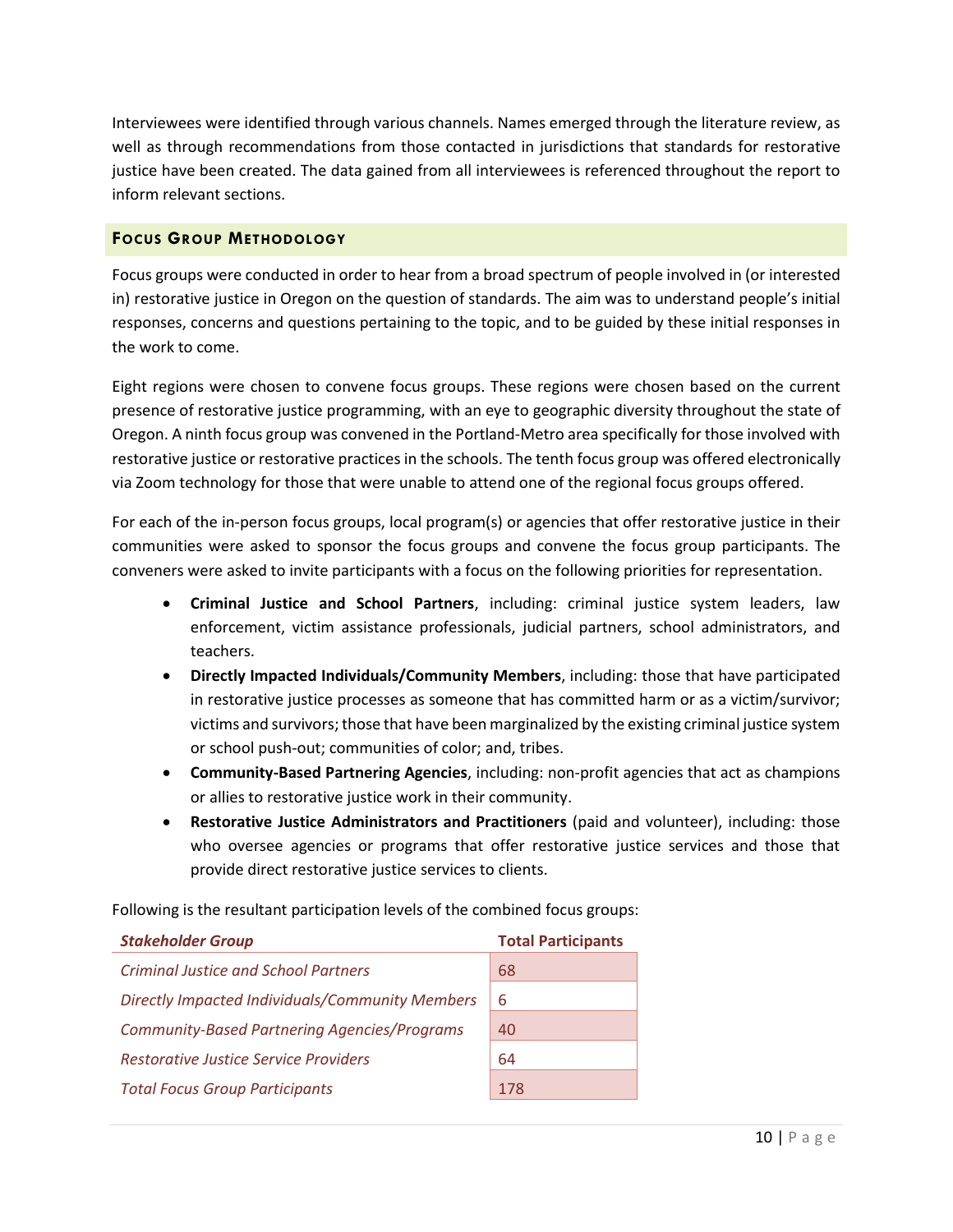This participant breakdown reflects the Research Team's analysis based on organizational affiliation and title based on the focus group sign-in forms. It is the perspective of the Research Team that there would be significant overlap on how individuals would identify if asked directly to identify within these stakeholder groups. It is also clear that the focus group structure and methodology was not fully successful in engaging directly impacted individuals and community members. As mentioned in the research limitations, this is an area that the Research Team is actively attempting to address as the project moves forward.

Focus Groups were designed, facilitated and recorded (electronically and written notes) by the Research Team, specifically Matthew Hartman and Aaron Lyons. In the Southern Oregon focus group, written minutes were recorded by a staff member of Resolve.

Focus Groups were divided into two sections. The first focused on eliciting information from criminal justice, school, community-based partners, and directly impacted individuals on their perceptions of restorative justice and standards for restorative justice. The second half of the focus group was focused on discussion among restorative justice service providers regarding concerns and potential benefits of standards, and ideas for meaningful accountability to standards (hypothetical conversations on how to maintain compliance).

Notes and recordings were used by the Research Team to summarize themes that emerged in this report. Meetings were not transcribed, nor was a quantitative approach taken to summarize the information.

# <span id="page-11-0"></span>**SURVEY METHODOLOGY**

The survey was created for those in Oregon that were not able to attend the regional focus groups. This survey was sent out via the RJCO network and through the RJCO Quarterly. The survey consisted of 12 questions related the creation of standards in Oregon. The survey saw only seven respondents and was incorporated into this report in relevant sections along with the focus group data.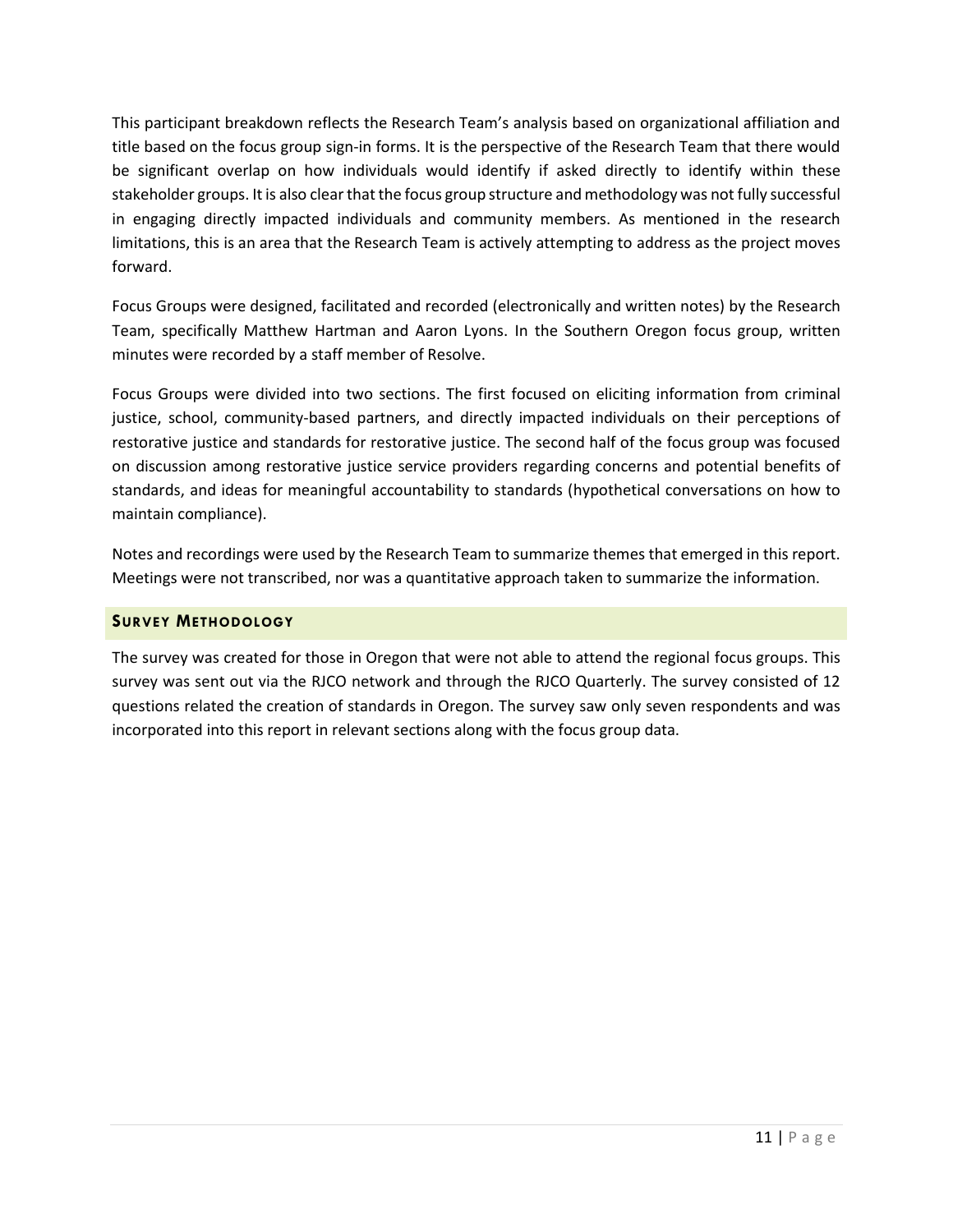# <span id="page-12-0"></span>LITERATURE REVIEW

# <span id="page-12-1"></span>**INTRODUCTION**

Restorative justice initiatives have taken root in many communities and jurisdictions around the world. From the first modern/western prototypes during the 1970s until today, restorative justice has been gaining recognition as a valid response to criminal harm within and as an alternative to the conventional criminal justice system, along with numerous other community and institutional settings. Along with this growth comes both opportunities and risks for the people and institutions involved in restorative justice work.

Restorative justice programs have often been developed by ideologically-motivated enthusiasts who understand their work to be subversive to dominant justice systems and institutions. Yet, these initiatives all exist in relationship to existing systems and institutions, and to a public whose understanding of and appreciation for restorative justice is not assured. Intrinsic to the restorative justice field is the tension between the grassroots spirit at the heart of restorative justice as a worldview and philosophy, and the pressures toward the field to establish itself within the broader society as a worthy and credible response to victimization and harm. Currently, restorative justice in the United States remains largely unregulated while ongoing questions churn both within the field and among its observers. These questions include:

- How does a person affected by a crime, or a person responsible, determine whether a restorative justice program is trustworthy?
- How do referral sources know that they can safely refer their vulnerable clients?
- How do we retain the creative community spirit that gives strength to the field of restorative justice?
- What dangers are there in cooptation by the conventional/adversarial system?
- How much and what type of training is enough? Who decides?
- What does success look like and how is it measured?

This section will review a cross-section of literature regarding the risks and opportunities of implementing standards within restorative justice, and highlight some examples of how restorative justice advocates around the world are tackling the issue of standards. This survey of academic and grey literature is by no means a comprehensive account of all that has been written on the subject; instead, the object is to highlight themes and examples which can inform and stimulate further discussion in Oregon.

# <span id="page-12-2"></span>**WHY EXPLORE STANDARDS?**

l

Restorative justice proponents identify closely with values of participation, respect, accountability and empowerment, among others.<sup>5</sup> Restorative justice is described as a compass, not a map; a principled

<sup>5</sup> See for example Pranis, K. (2007). Restorative values. In G. Johnstone & D. W. van Ness (Eds.), *Handbook of restorative justice* (pp. 59-74). Portland, OR: Willan.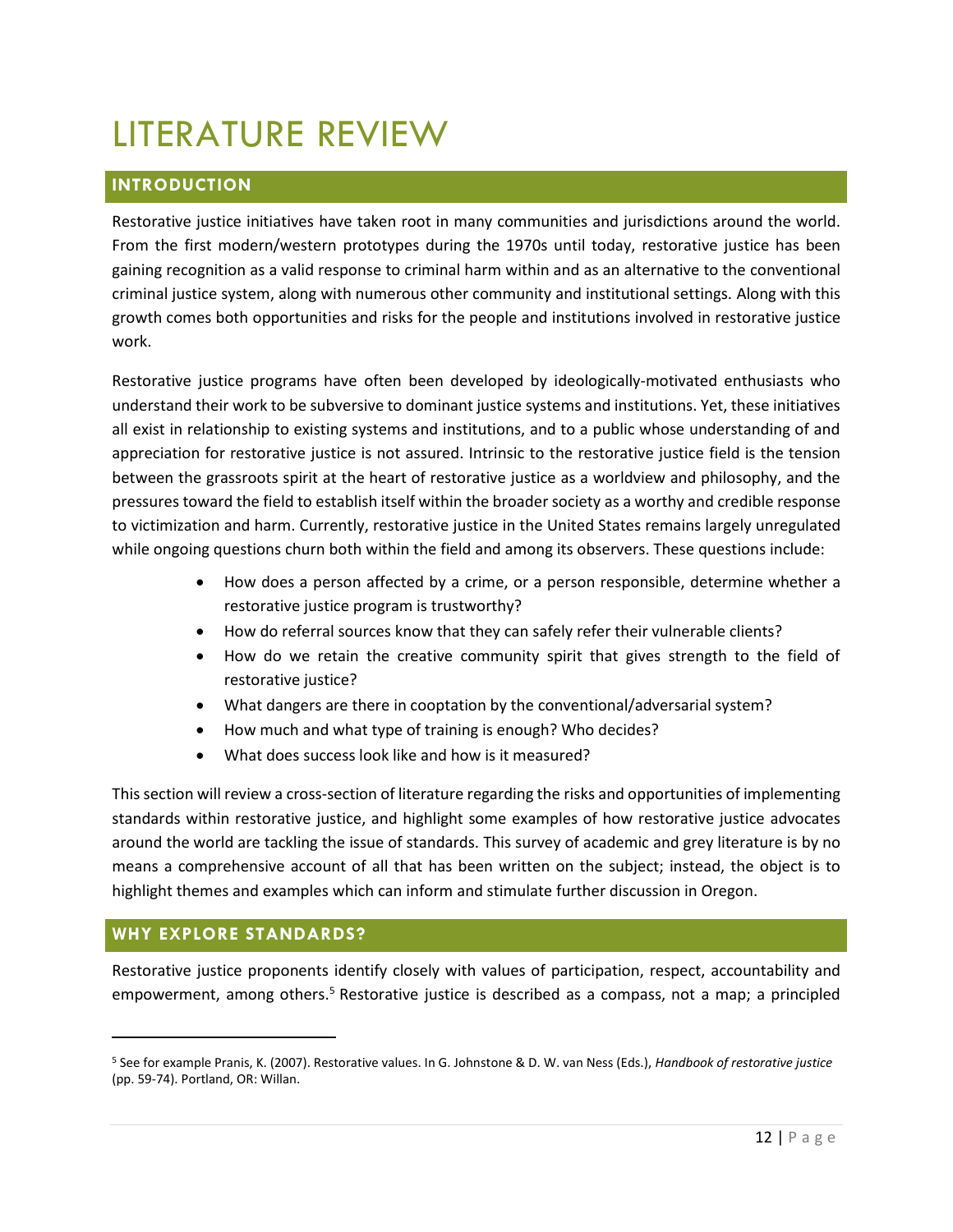approach, not a 'one-size fits all.' Many theorists and practitioners have emphasized the need to be flexible and responsive to the people and cultures affected by justice processes.<sup>6</sup> With these responsive values at the core of a movement, and with dedication to the values so revered, the notion of measurable standards is sometimes greeted with skepticism. Numerous legitimate questions abound: Who is involved in setting the standards, how are they empowered to do so, and what is their agenda? Will standards damage the creative and flexible essence of restorative justice? Who decides whether a standard has not been met, and what are the consequences? Will standards unfairly exclude certain people or groups from practicing under the banner of restorative justice? There are indeed numerous and important reasons for caution. These cautions will be explored later in this section.

On the other hand, experience and research have demonstrated that even well-intentioned programs can produce unsatisfying or even harmful consequences for participants in a restorative justice process.<sup>7</sup> Andrew Ashworth's research, for example, has documented that frequently "enthusiasm for [restorative justice] processes leads proponents either to overlook the need for safeguards, or to imply that they are not relevant."<sup>8</sup> The lack of safeguards in restorative justice is a concern raised by crime victims/survivors, offenders, criminal justice personnel, and restorative justice practitioners alike.<sup>9</sup>

Simply put, a primary purpose of standards is "guiding against improper and unethical things happening within a restorative process."  $^{10}$  For example, standards may be considered in order to:

- **Provide safeguards for victims and survivors**: Bazemore and Green (2007), for example, contend that demonstrable and consistent commitment to the principles of restorative justice (especially those of giving voice to victims and seeking to repair the harm) is necessary to ensure benefits for victims, and that restorative justice processes do not fall prey to the traps of the Criminal Justice System to focus excessively on offenders and their outcomes.<sup>11</sup>
- **Protect the dignity of people who offend**: Andrew Ashworthwarns of the temptation of overly enthusiastic communities to administer disproportionate consequences to offenders, and that the process of agreement-making can be grossly influenced by biases. In this way, he argues,

 $\overline{\phantom{a}}$ 

<sup>6</sup> Zehr, H. (2015). *The little book of restorative justice: Revised and updated.* New York, NY: Good Books.

<sup>7</sup> See for example Zernova, M. (2007). Aspirations of restorative justice proponents and experiences of participants in family group conferences. *The British Journal of Criminology*, *47*(3), 491-509.<https://doi.org/10.1093/bjc/azl063>

<sup>8</sup> Ashworth, A. (2002). Responsibilities, rights and restorative justice. *The British Journal of Criminology, 42*(3), 578–595. <https://doi.org/10.1093/bjc/42.3.578> (p. 591)

<sup>9</sup> For further information on this theme, readers are encouraged to see the summaries of focus groups under *Issues with Implementation and Application of Restorative Justice*, pg. 35 of this report.

<sup>10</sup> Johnstone, G. (2012). The standardization of restorative justice. In T. Gavrielides (Ed.), *Rights and restoration within youth justice* (pp. 91-115). Whitby, ON: de Sitter Publications. (p. 97)

<sup>11</sup> Bazemore, G., & Green, D. L. (2007). Yardsticks for victim sensitive process: Principle-based standards for gauging the integrity of restorative justice process. *Victims & Offenders, 2*(3)*,* 289–301[. https://doi.org/10.1080/15564880701404031](https://doi.org/10.1080/15564880701404031)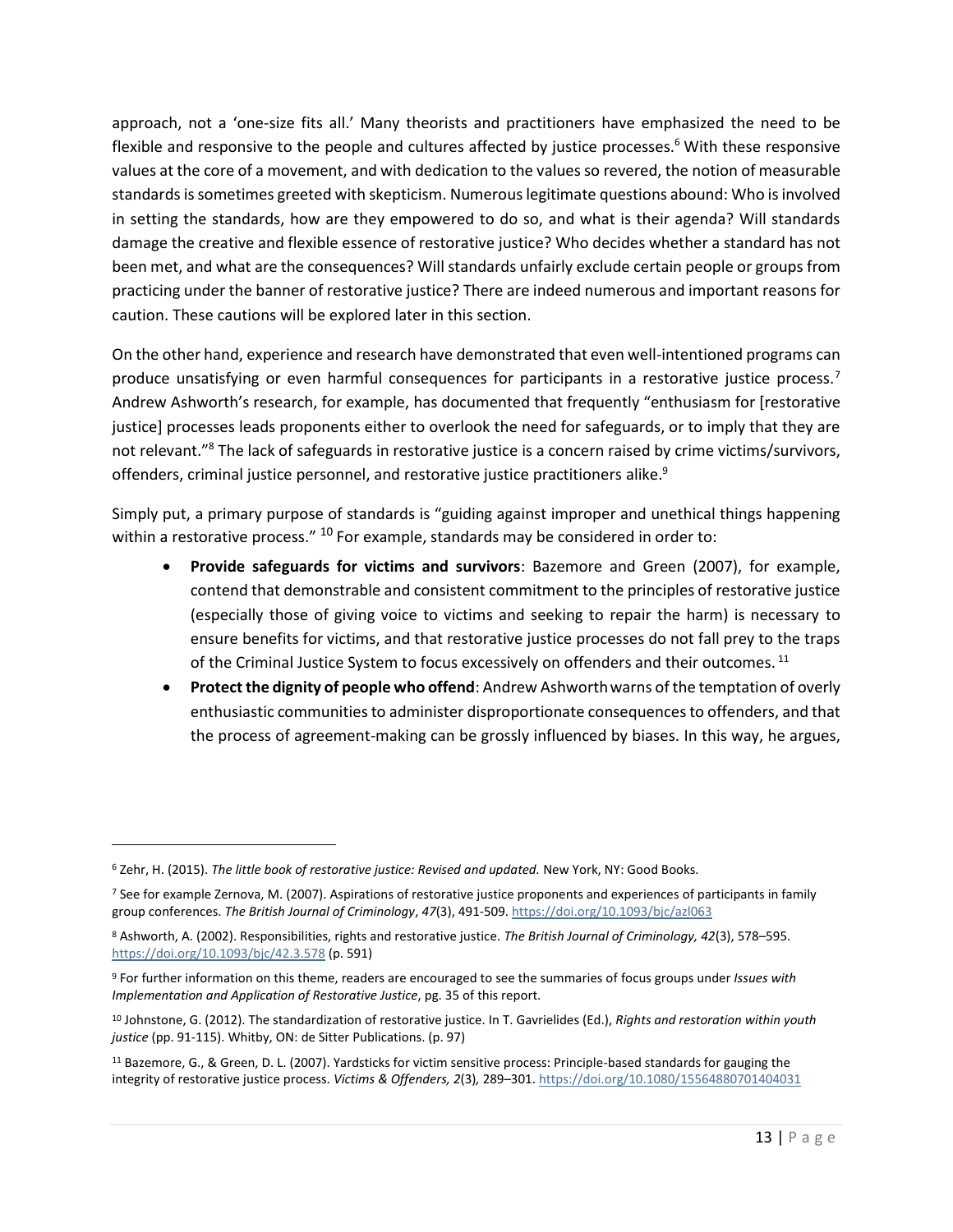restorative justice processes have an obligation to abide by certain standards of objectivity and fairness when dealing with offenders. <sup>12</sup>

- **Ensure alignment with Human Rights, and especially the rights of children and youth**: 13 Shannon Moore and Richard Mitchell (2009) have explored the natural alignments between human rights mandates and restorative justice mandates. That said, for restorative justice to advance its credibility as a viable option for especially youth/juvenile justice issues, it must demonstrate that it does adhere to International Human Rights benchmarks, particularly the rights of the Child.<sup>14</sup> Standards may assist with this advancement.
- **Enhance perceptions of restorative justice**: Archibald and Llewellyn note that standards may serve a two-fold benefit: 1) they serve as criteria for community agencies to follow when supervising and evaluating their volunteers, and; 2) government entities can evaluate the performance of the agency based on these standards. They note that the implementation of standards has "a great deal to do with the aspiration of the program to inspire public confidence in the program and the justice system more broadly." <sup>15</sup>

# <span id="page-14-0"></span>**WHAT ARE "STANDARDS?" DEFINITIONS AND CAVEATS**

Before digging deeper into the issues of standards in restorative justice, we will briefly bring attention to terms that are often used in connection with standards. Indeed, one hurdle in having meaningful discussion on the topic of standards in restorative justice is the differing terms used to describe what should guide the quality of RJ practice and programming. These terms have included:

- Codes of Conduct
- Standards
- **Standardization**
- Values

 $\overline{\phantom{a}}$ 

- Principles
- **Guidelines**
- **Best Practices**

<sup>12</sup> Ashworth, A. (2002). Responsibilities, rights and restorative justice. *The British Journal of Criminology, 42*(3), 578-595. <https://doi.org/10.1093/bjc/42.3.578> (p. 591)

<sup>13</sup> Moore, S. A., & Mitchell, R. C. (2009). Rights-based restorative justice: Evaluating compliance with international standards. *Sage Journal, 9*(1), 27-43. doi: 10.1177/1473225408101430

<sup>14</sup> UN General Assembly, *Convention on the Rights of the Child,* 20 November 1989, United Nations, Treaty Series, vol. 1577, p. 3, available a[t http://www.refworld.org/docid/3ae6b38f0.html](http://www.refworld.org/docid/3ae6b38f0.html)

<sup>15</sup> Archibald, B. P., & Llewellyn, J. (2006). The challenges of institutionalizing comprehensive restorative justice: Theory and practice in Nova Scotia*. Dalhousie Law Journal, 29*, 297. Retrieved from<https://ssrn.com/abstract=2120718>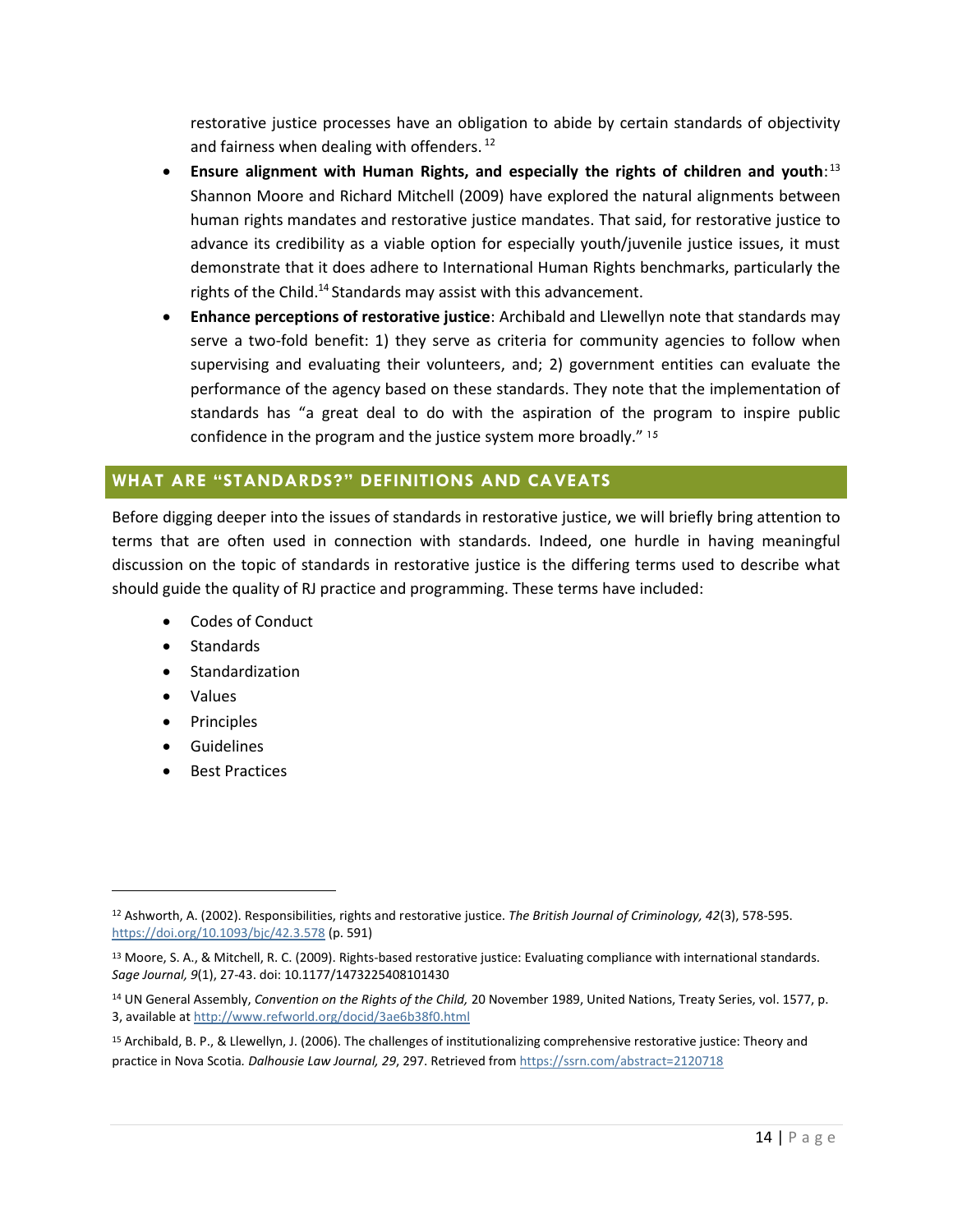For the purpose of this project, we consider standards as **measurable norms established by general consent**. <sup>16</sup> This review will not seek to provide distinctions among the variety of other terms listed above.

Many within the field of restorative justice have proposed principles and guidelines, as for example in the [United Nations Basic Principles on the Use of Restorative Justice Programs in Criminal Matters](http://www.refworld.org/docid/46c455820.html)<sup>17</sup> These and similar contributions continue to be a source of guidance, inspiration and debate among restorative justice proponents are not contested in this review. On a similar theme, Susan Sharpe has authored an excellent guide entitled [Walking the Talk: Developing Ethics Frameworks for the Practice of](http://cjibc.org/Walking_the_Talk_WEB.pdf) Restorative [Justice.](http://cjibc.org/Walking_the_Talk_WEB.pdf) For the purposes of this paper we are specifically contemplating measurable standards, along with raising the complex issue of how various jurisdictions have set about trying to uphold their standards.

Notably, we are also setting a distinction between standards with standardization. Here, we define standards as tools to measure a certain benchmark of quality, whereas we view standardization as an institutionalized process of creating conformity of service. A metaphor may be useful here. In many urban centers, you will encounter a variety of food trucks with different specializations. Some offer Thai food, others Pita Wraps, others Grilled Cheese Sandwiches. The type of food offered is not "standardized." The uniqueness and creativity to each food truck is not tampered with when Food Safety Guidelines outline minimum reasonable "standards" such as the expectation that employees wash their hands before preparing food or abide by a food storage safety regime. The spirit in which we explore standards in this paper may be thought of similarly—with a desire to honor the innovation and uniqueness of each restorative justice service, but also with a hopefulness that overall service and safety can be enhanced through the development of standards.

# <span id="page-15-0"></span>**CAUTIONS AND CONCERNS**

 $\overline{\phantom{a}}$ 

Setting standards in restorative justice is a complex and contested issue. Gerry Johnstone summarizes the ambivalence about standards as follows: $18$ 

*On the one hand, it is felt that [standards] will enhance the quality of practice, ensure that the human rights of participants are protected, and enhance confidence in restorative justice amongst policymakers, criminal justice professionals and members of the public. On the other hand, there are fears that it can stifle the innovation necessary to discover the better and more effective ways of doing restorative justice; result in a standard practice model when what is required is a variety of models adaptable to different* 

<sup>&</sup>lt;sup>16</sup> This definition is offered by the report's co-author, Aaron Lyons. It also served as the working definition for British Columbia's standards initiative, in which Aaron Lyons was a project leader.

<sup>17</sup> UN Economic and Social Council (ECOSOC), *UN Economic and Social Council Resolution 2002/12: Basic Principles on the Use of Restorative Justice Programmes in Criminal Matters*, 24 July 2002, E/RES/2002/12, available at <http://www.refworld.org/docid/46c455820.htm>

<sup>18</sup> Johnstone, G. (2012). The standardization of restorative justice. In T. Gavrielides (Ed.), *Rights and restoration within youth justice* (pp. 91-115). Whitby, ON: de Sitter Publications. (p. 103)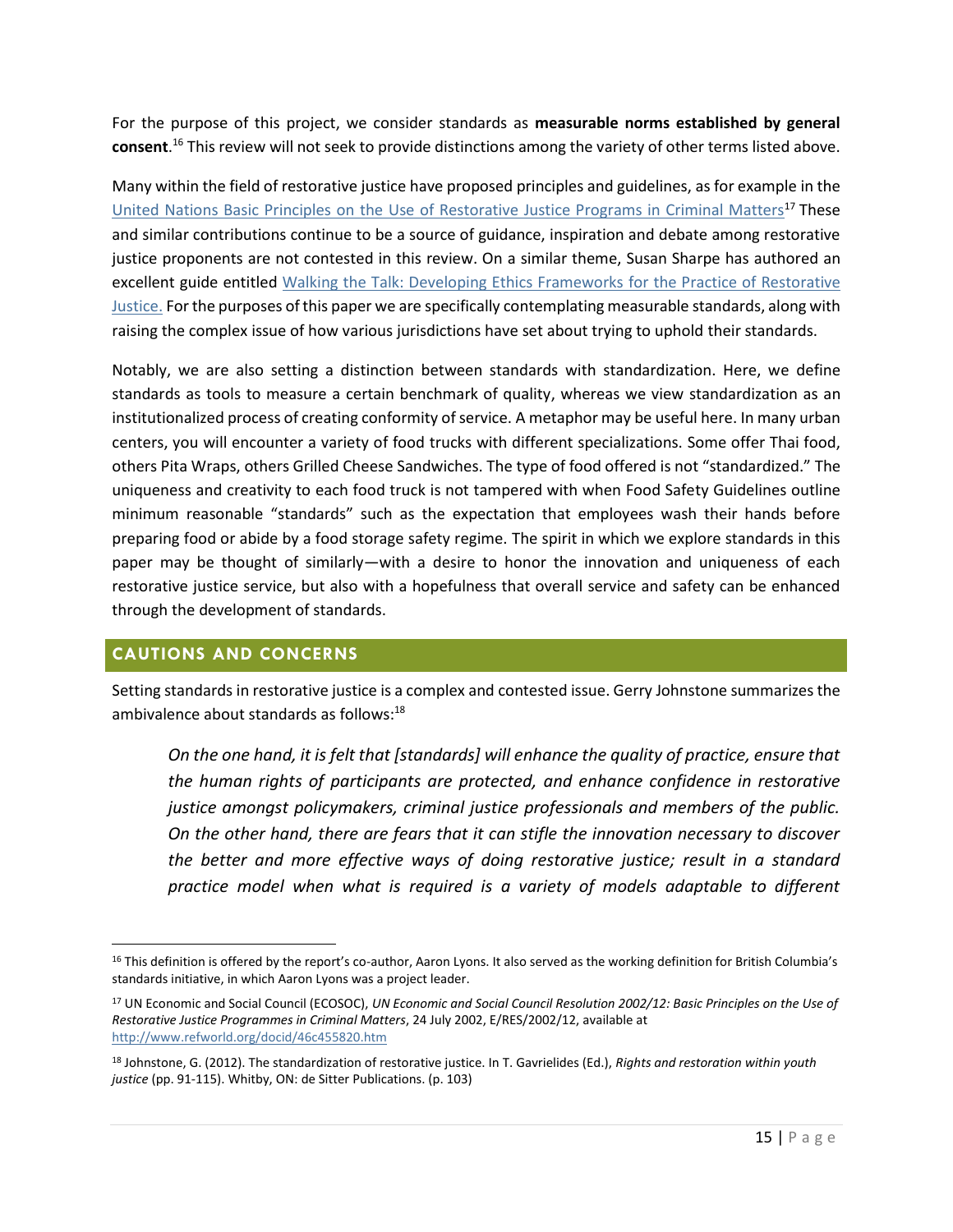*contexts; and lead to a "recapture" of responsibility for handling crime by state officials and professionals.*

Johnstone goes on to raise the question, in whose interests are standards being promoted?

*"standardizers are often motivated by concerns about having what is best for themselves adopted as a standard, to create a "closed shop" and to exercise control over what is available, rather than with standardizing optimal solutions for others and consumers."*<sup>19</sup>

A prevailing concern around standards is the risk of cooptation by the logic or paradigm of existing systems. John Braithwaite suggests that justice issues related to criminal behavior need to be owned by the people rather than by the state. <sup>20</sup> Carsten Erbe similarly contends that "the movement's central ideal is to retain control of community issues within the community," framing this goal as surpassing even goals of repairing harm caused by crime.<sup>21</sup> Erbe argues that moves toward professionalization within restorative justice, including the control of standards by conventional institutions, could cater more to the system than to the community members it is originally designed to serve. This may in turn undermine a core purpose of restorative justice—to place greater control of justice responses in the hands of communities.

Theo Gavrielides has expressed a similar concern, warning of the "McDonaldization" of restorative justice. He warns that if standards are approached poorly, the restorative justice movement's "diversity and ability to deliver equity and fairness at a local level, its creativity and innovation will all die out." Speaking in the UK context, he specifically contends that "ignoring victims while imposing top down controls on restorative justice is not the way forward." $^{22}$ 

# <span id="page-16-0"></span>**STANDARDS, COLONIZATION AND MARGINALIZED COMMUNITIES**

Perhaps nowhere is the concern over cooptation of restorative justice (in the form of imposed standards) greaterthan with respect to marginalized and Indigenous groups, where state-imposed justice has already been a powerful facet of colonization. As Johnstone describes,

*Perhaps the core worry […] is that standardization will mean that certain powerful figures or agencies, especially western ones, will impose their preferred model of restorative* 

 $\overline{\phantom{a}}$ 

<sup>19</sup> Johnstone, G. (2012). The standardization of restorative justice. In T. Gavrielides (Ed.), *Rights and restoration within youth justice* (pp. 91-115). Whitby, ON: de Sitter Publications. (p. 106)

<sup>20</sup> Braithwaite, J. (2002). Setting standards for restorative justice. *The British Journal of Criminology*, *42*(3), 563-577. <https://doi.org/10.1093/bjc/42.3.563>

<sup>21</sup> Erbe, C. (2004). What is the role of professionals in restorative justice? In H. Zehr & B. Toews (Eds.), *Critical issues in restorative justice* (pp. 289-298). Monsey, NY: Criminal Justice Press. (p. 289)

<sup>22</sup> Gavrielides, T. (2013). Where is restorative justice heading? *Probation Junior*, *5*(1), 79-95. (p. 88)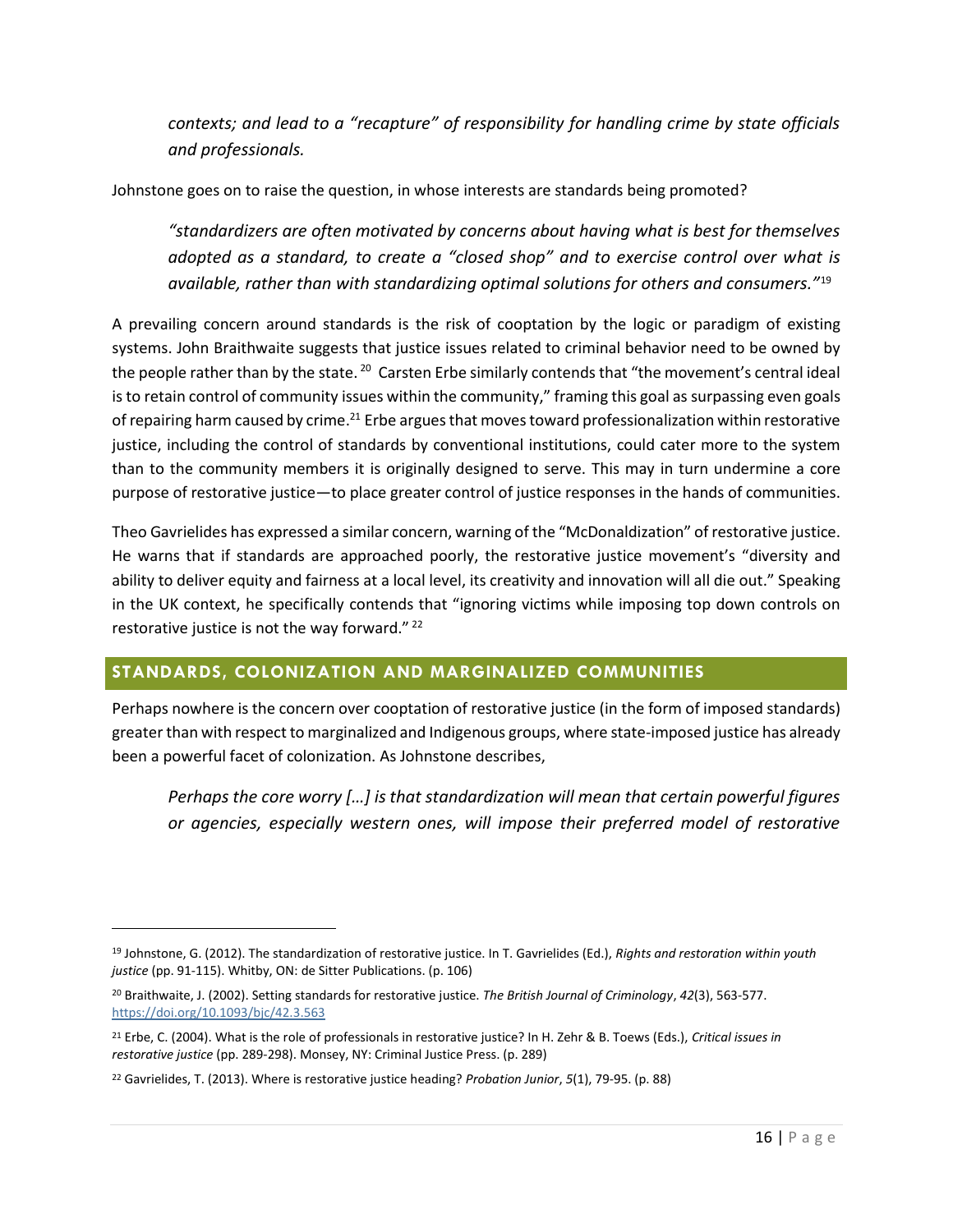# *justice practice on all others, with non-western ways of doing restorative justice being denigrated as poor practice.<sup>23</sup>*

Canadian Indigenous legal scholars Val Napoleon and Collette Arcand remind us that restorative justice and Indigenous justice are not synonymous.<sup>24</sup> They point out that there is an ongoing temptation within non-Indigenous rhetoric, to "fold-in" Indigenous ways of doing justice into the restorative justice movement, as if they were the same or very similar. They note that "While the tenets and rhetoric of restorative justice may at times overlap with, or add to, the ways in which local laws are functioning, we argue that local laws themselves are more interesting and promising in terms of strengthening selfgovernance." <sup>25</sup> Napolean and Arcand's critique suggests that whatever standards may be developed (by communities or institutions) for and by Western restorative justice programs cannot be presumed to apply to Indigenous groups doing justice. This is not meant to preclude the possibility that standards could be developed and implemented alongside Indigenous (including Native American) communities as partners and knowledge keepers, rather to suggest they should not be developed by non-Indigenous people then imposed upon Indigenous communities.

The Maori scholar Juan Tauri offers this sharp critique of the institutionalization of restorative justice in New Zealand/Aotearoa:

*The policy process established in New Zealand takes the form of top-down managerialism, which applies the techniques of business accounting and ethics to the policy development process. The central focus of this policy process is on fiscal responsibility, accountability and measurable outcomes. Top-down managerialism as a policy technique does not have a positive history in criminal justice, particularly where indigenous peoples are concerned. …The reasons for this are many, but broadly speaking it can be explained by the fact that indigenous justice is a component of a bottom-up social movement (tino rangatiratanga (sovereignty)) for which a key philosophical fundamental requires Maori (meaning hapu (sub-tribe), iwi (tribe) and urban authorities) to exercise power accountably. In contrast, managerialist (restorative) justice is by definition a state-centered, top-down process, designed to ensure state control of program design, delivery and funding.* <sup>26</sup>

 $\overline{\phantom{a}}$ 

<sup>23</sup> Johnstone, G. (2012). The standardization of restorative justice. In T. Gavrielides (Ed.), *Rights and restoration within youth justice* (pp. 91-115). Whitby, ON: de Sitter Publications. (p. 107)

<sup>24</sup> Arcand, C., & Napoleon, V. (2008). Where is the law in restorative justice? In Y. D. Belanger (Ed.), *Aboriginal self-government in Canada – Current trends and issues* (3rd ed.). Saskatoon, SK: Purich Publishing. Online: [https://papers.ssrn.com/sol3/papers.cfm?abstract\\_id=2264801](https://papers.ssrn.com/sol3/papers.cfm?abstract_id=2264801) 

<sup>25</sup>Arcand, C., & Napoleon, V. (2008). Where is the law in restorative justice? In Y. D. Belanger (Ed.), *Aboriginal self-government in Canada – Current trends and issues* (3rd ed.). Saskatoon, SK: Purich Publishing. Online: https://papers.ssrn.com/sol3/papers.cfm?abstract\_id=2264801

<sup>&</sup>lt;sup>26</sup> Tauri, J. M. (2009). An Indigenous perspective on the standardization of restorative justice in New Zealand and Canada. *Indigenous Policy Journal.* Retrieved fro[m https://ipjournal.wordpress.com/2009/12/16/an-indigenous-perspective-on-the](https://ipjournal.wordpress.com/2009/12/16/an-indigenous-perspective-on-the-standardisation-of-restorative-justice-in-new-zealand-and-canada/)[standardisation-of-restorative-justice-in-new-zealand-and-canada/](https://ipjournal.wordpress.com/2009/12/16/an-indigenous-perspective-on-the-standardisation-of-restorative-justice-in-new-zealand-and-canada/)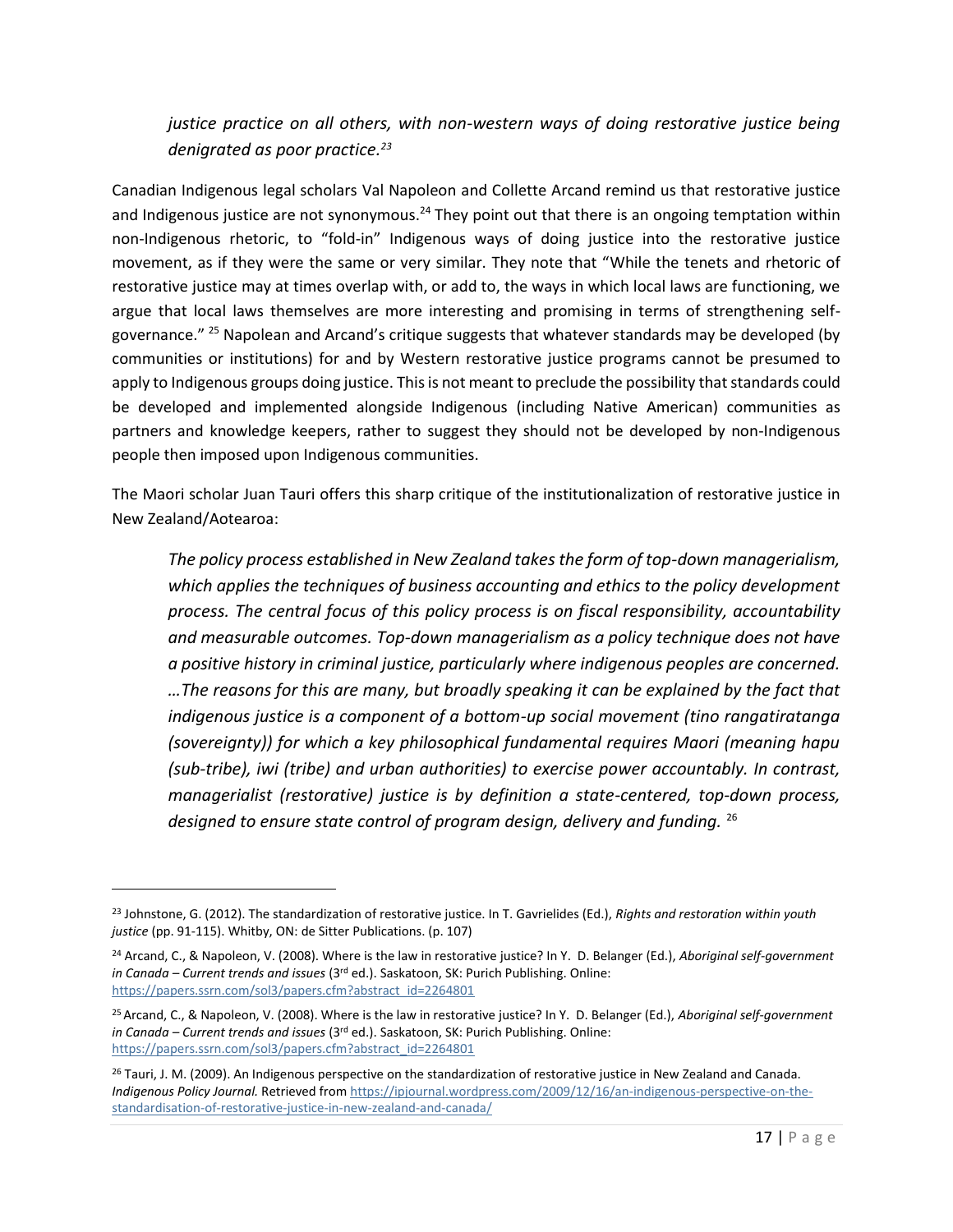Tauri ultimately encourages Maori to develop their own standards consistent with the Maori way of "doing what is right," that is, *tika.* He notes:

*"Having critiqued the state-centred process of standardisation, I now want to pose a contradiction – standards are not all bad! As indigenous practitioners, theorists and researchers we should all be concerned with the quality of programme design and delivery. After all, there is such a thing as poor practice, which can be just as damaging as no practice. Surely, we are all concerned with ensuring that tikanga is appropriately applied when dealing with the actions that have torn the social fabric of our communities? One limitation of the state-centred process is its use of the terms 'standard' and 'standardisation,' both of which imply there is one way of doing things. It may be more helpful and accurate for us to use the term tika in its broadest sense, meaning 'doing what is right,' As Maori we know that there are many ways of doing 'it' right, as hapu and iwi determine their own tikanga."* <sup>27</sup>

Paralleling this critique, the African American scholar Morris Jenkins notes that restorative justice continues to evolve (in the United States) within a society where "institutional racism is the foundation of the power imbalance between Whites and Non-whites." Within this context, he points out:

*"if the state or agents of the state remain a dominant participant in the restorative justice process, African Americans will continue to mistrust the process. The restorative justice process will be perceived as simply an expression of the social control mechanism of the criminal justice system."*<sup>28</sup>

It may be concluded from Jenkins that for African American communities impacted by reforms in restorative justice, this mistrust of state agencies would extend to the implementation of standards; a "top-down" or government-led approach to regulation of restorative justice, would likely be viewed as contrary to African American emancipation and self-determination.

In the UK, the Restorative Justice Council's approach to standards has been critiqued on the premise that the provisions may create barriers due to cost, and there are concerns about the level of due process in the creation of the accreditation measures. For example, Gavrielides points out that:

*In order to enter into the process of assessment, a fee ranging from £3,000 to £1,500 will have to be paid. According to the consultation document, the standards and quality mark* 

 $\overline{a}$ 

<sup>&</sup>lt;sup>27</sup> Tauri, J. M. (2009). An Indigenous perspective on the standardization of restorative justice in New Zealand and Canada. *Indigenous Policy Journal.* Retrieved fro[m https://ipjournal.wordpress.com/2009/12/16/an-indigenous-perspective-on-the](https://ipjournal.wordpress.com/2009/12/16/an-indigenous-perspective-on-the-standardisation-of-restorative-justice-in-new-zealand-and-canada/)[standardisation-of-restorative-justice-in-new-zealand-and-canada/](https://ipjournal.wordpress.com/2009/12/16/an-indigenous-perspective-on-the-standardisation-of-restorative-justice-in-new-zealand-and-canada/)

<sup>&</sup>lt;sup>28</sup> Jenkins, M. (2004). How do culture, class and gender affect the practice of restorative justice? In H. Zehr & B. Toews (Eds.), *Critical issues in restorative justice* (pp. 315-328). Mosney, NY: Criminal Justice Press. (p. 319)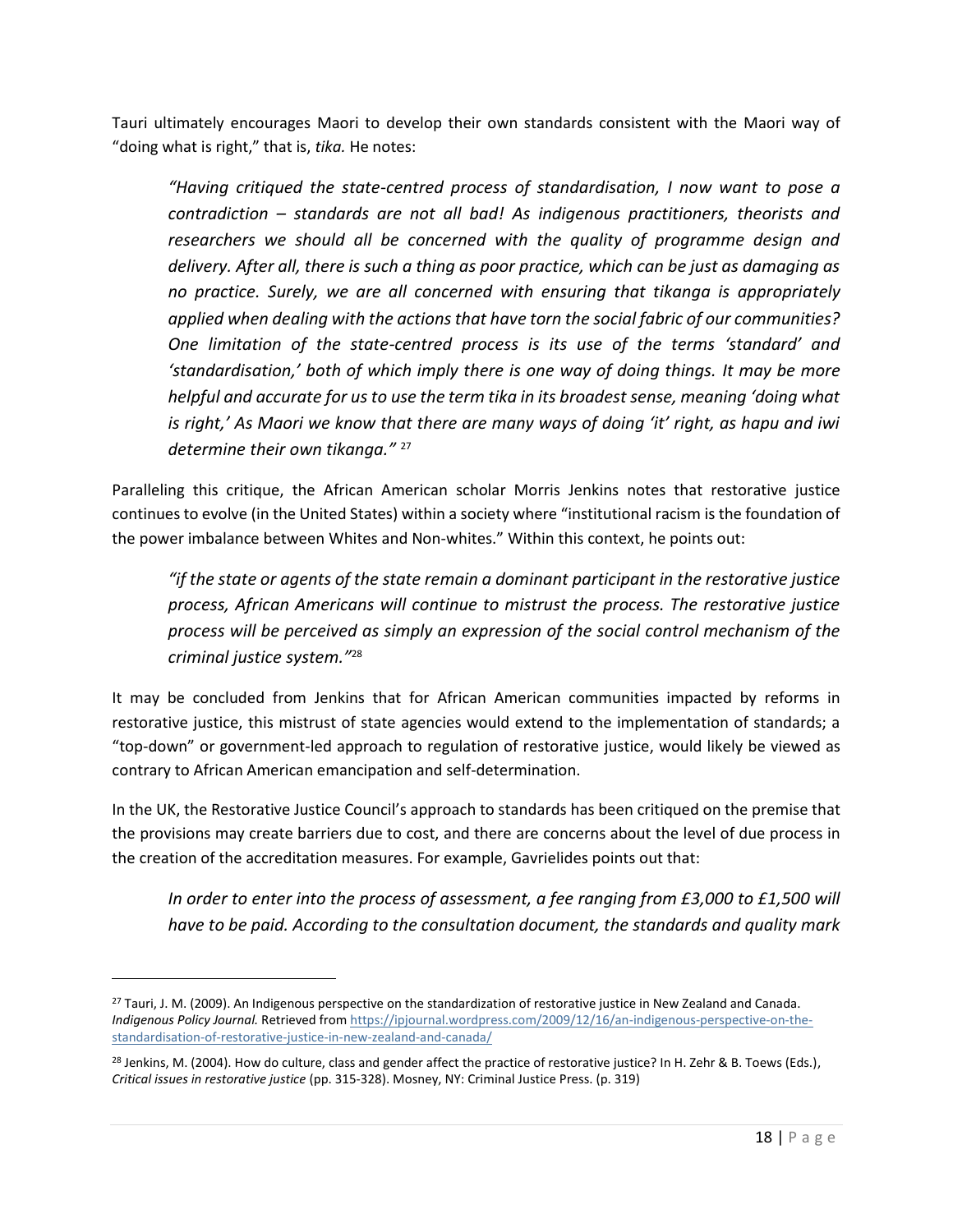*were drafted by an "expert steering group." How and who selected its members remains unknown. What is certain, however, is that victims were not included. What is also certain is that organisations representing and advocating for victims were also excluded from the process."<sup>29</sup>* 

In sum, the literature offers a vital caution about the development and implementation of standards: we must not presume that marginalized, indigenous and/or other self-determining groups will wish to assist in developing or abide by standards aimed at mainstream society. These sources suggest an imperative to seek out dialogue with marginalized voices, honoring their autonomy and self-determination in creating or not creating their own culturally-specific frameworks for maintaining quality.

# <span id="page-19-0"></span>**A PRINCIPLED APPROACH TO STANDARDS**

*"Restorative justice programs should be evaluated according to how effectively they deliver restorative values."*<sup>31</sup>

*John Braithwaite*

Scholarly literature suggests that restorative justice principles must be the basis for any development of restorative justice standards. John Braithwaite discusses this in his influential work *Restorative Justice and Responsive Regulation*, arguing that restorative justice does not need regulatory formalism, but a more flexible approach.

*"It is not, however, the desire for standards that is problematic. Instead, the problem arises with the articulation of standards in fixed or prescriptive ways rather than principlebased ways. A principle-based approach to standards allows for responsive and adaptable practices but also provides a stable and solid enough base to guide practice and evaluate success. The focus on principles, then, frames restorative justice by clarifying why are we doing what we are doing, in order to consider how this ought to inform what we do, and who/how we need to communicate this intention and work."*<sup>31</sup>

Simply put, principles remind us of *why* we do something, which is an essential starting point to the questions of "what" we do or how we measure our success. As Jennifer Llewelyn et al. contend, the restorative justice field has often fallen into a pattern of measuring success against the purpose and goals

 $\overline{\phantom{a}}$ 

<sup>29</sup> Gavrielides, T. (2013). Where is restorative justice heading? *Probation Junior*, *5*(1), 79-95. (p. 87)

<sup>30</sup> Braithwaite, J. (2002). *Restorative justice and responsive regulation.* New York, NY: Oxford University Press. (p. 14)

<sup>31</sup> Braithwaite, J. (2002). *Restorative justice and responsive regulation.* New York, NY: Oxford University Press. (p. 14)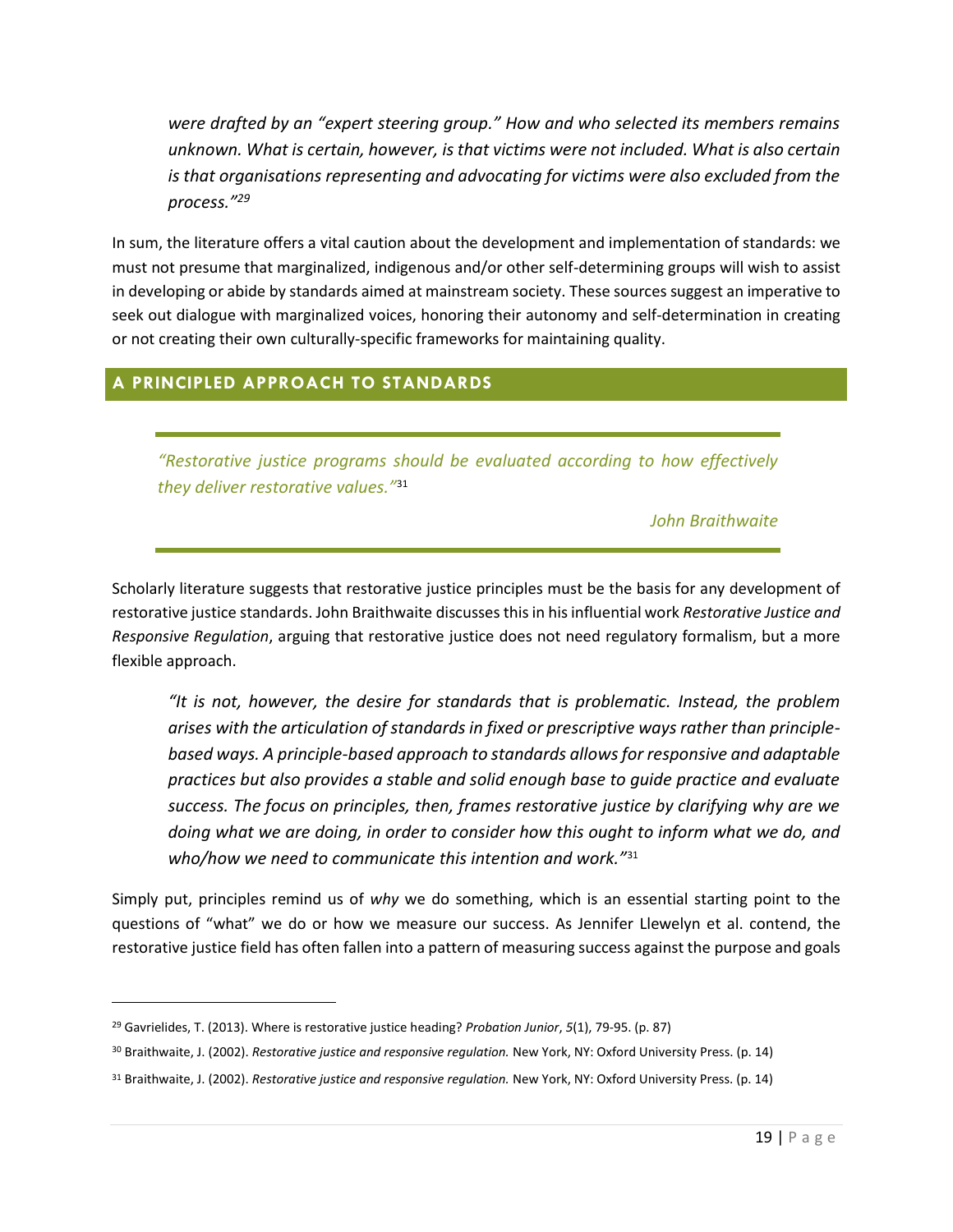of the Criminal Justice System (CJS).<sup>32</sup> For example, we want our programs to demonstrate lower recidivism rates, greater compliance with agreements and more satisfied participants than would emerge out of a courtroom. While these are reasonable goals, Llewelyn et. al argue, they do not adequately capture the spirit of the drive or purpose behind restorative justice. This focus on criminal justice system goals can divorce us from the broader goals and vision of restorative justice, including improving society, fortifying relationships between people, addressing injustice, providing inclusion, offering reintegration and repairing harm.<sup>33</sup> Seen in this light, standards represent an effort to set out measurable operational norms that would advance and give form to the principles and goals of restorative justice.

Developing standards in this way requires an ongoing reflective process that allows time to evaluate "how are we doing?" and, "Should we re-evaluate the standards we are using?" and, "are these standards in line with our determined measures of success?" Ensuring that mechanisms are in place for ongoing accountability to meet standards is, then, a crucial aspect of measuring success. As Howard Zehr points out,

*We need evaluation, and we need to pay attention to the results. Those of us who are restorative justice advocates and practitioners naturally believe we are doing a beautiful thing: How could anyone question it? We tell the good stories and ignore the bad; we engage in butterfly collecting, as some critics have charged. As a result of this mentality, we tend not to want evaluation. When we are evaluated, we do not want to listen to the results.*<sup>34</sup>

It is possible that this resistance to evaluations and their results may be linked to the reality that many traditional evaluation methodologies are done *to* restorative justice programs, rather than *with* them. One compelling model of evaluation, resonant with many restorative justice principles, is the model mapped out by Rita O'Sullivan in *Practicing Evaluation: A Collaborative Approach. <sup>35</sup>* Such an approach may provide a useful ingredient in the exploration of how to measure fidelity with standards.

# <span id="page-20-0"></span>**DOMESTIC AND INTERNATIONAL EXPERIMENTS WITH STANDARDS**

 $\overline{a}$ 

As we have seen by now, the issue of standards in restorative justice is both complex and controversial. It may therefore be instructive to examine the approaches of other regions and jurisdictions, in order to weigh those approaches in light of Oregon's priorities and values. What follows is a partial (noncomprehensive) examination of standards being used around the world, along with a brief discussion on

<sup>32</sup> Llewellyn, J., Archibald, B. P., Clairmont, D., & Crocker, D. (2013). Imagining success for a restorative approach to justice: Implications for measurement and evaluation. *Dalhousie Law Journal, 36*(2), 281. Retrieved from [https://papers.ssrn.com/sol3/papers.cfm?abstract\\_id=2417301](https://papers.ssrn.com/sol3/papers.cfm?abstract_id=2417301)

<sup>33</sup> Llewellyn, J., Archibald, B. P., Clairmont, D., & Crocker, D. (2013). Imagining success for a restorative approach to justice: Implications for measurement and evaluation. *Dalhousie Law Journal, 36*(2), 281. Retrieved from [https://papers.ssrn.com/sol3/papers.cfm?abstract\\_id=2417301](https://papers.ssrn.com/sol3/papers.cfm?abstract_id=2417301)

<sup>34</sup> Zehr, H. (2007). Evaluation and restorative justice principles. In E. Elliott & R. M. Gordon (Eds.), *New directions in restorative justice – issues, practice, evaluation* (pp. 296-303). Portland, OR: Willan Publishing.

<sup>35</sup> O'Sullivan, R. G. (2004). *Practicing evaluation: A collaborative approach*. Thousand Oaks, CA: Sage Publications.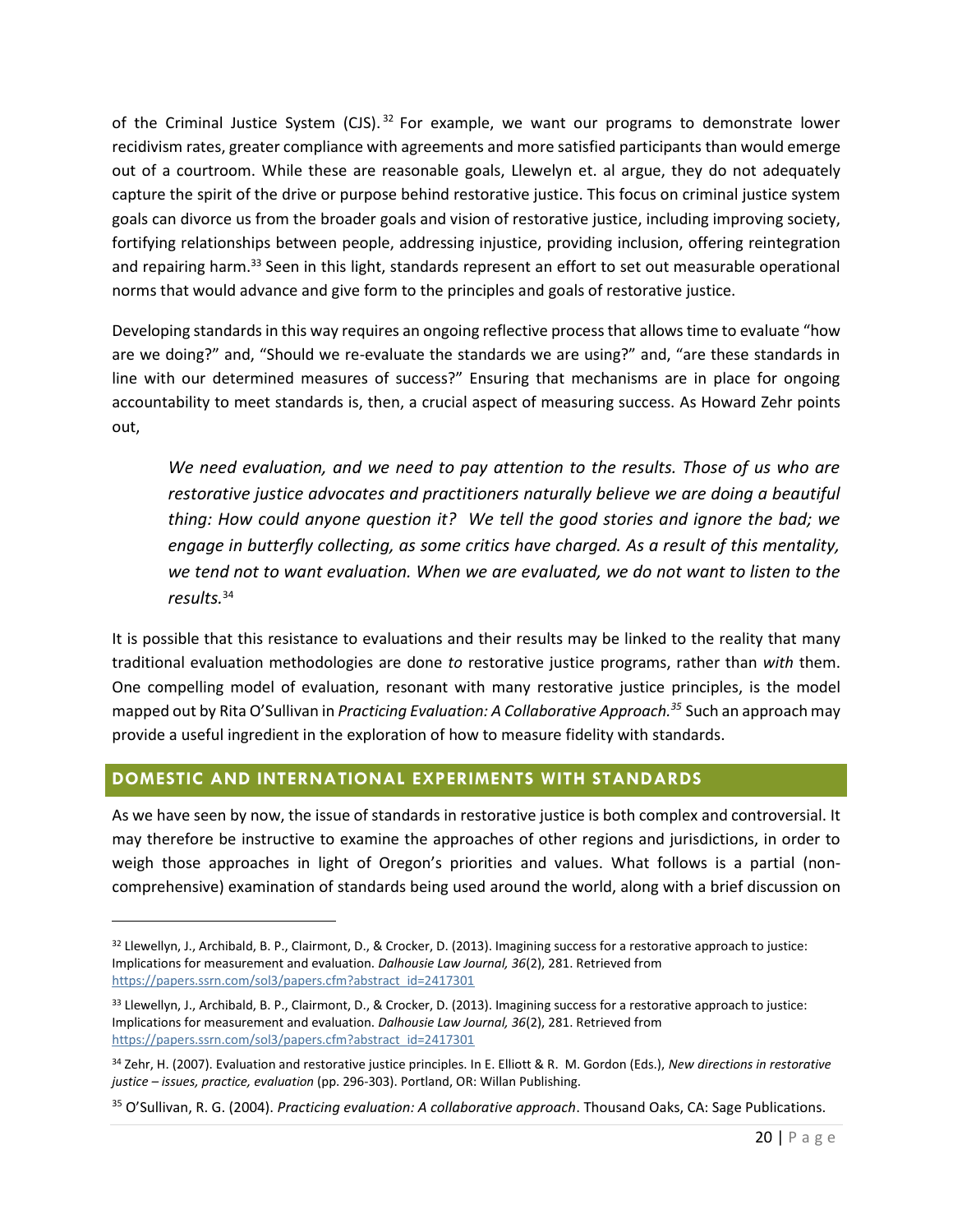each region's approach to upholding practitioner or program accountability to the standards (where that information is available).

# <span id="page-21-0"></span>**UNITED STATES**

#### **US Guidelines**

In 2000, the Office for Victims of Crime partnered with the Center for Restorative Justice and Peacemaking (University of Minnesota) to produce "[Guidelines for Victim-Sensitive Victim Offender Dialogue:](https://www.ncjrs.gov/ovc_archives/reports/96517-gdlines_victims-sens/ncj176346.pdf)  [Restorative Justice Through Dialogue.](https://www.ncjrs.gov/ovc_archives/reports/96517-gdlines_victims-sens/ncj176346.pdf)"<sup>36</sup> The document outlines recommended (mainly non-measurable) procedures and guidelines for program development and practice in Victim Offender Dialogue.

The National Association of Victim Service Professionals in Corrections (NAVSPIC) has produced "[Victim-](http://restorativejustice.org/am-site/media/victim-centered-victim-offender-dialogue-in-crimes-of-severe-violence.pdf)[Centered Victim Offender Dialogue: 20 Essential Principles for Corrections-based Victim Services.](http://restorativejustice.org/am-site/media/victim-centered-victim-offender-dialogue-in-crimes-of-severe-violence.pdf)"<sup>37</sup> This resource is specific to restorative justice in correctional settings, however some provisions may also be instructive for practitioners and programs in non-correctional environments. The document does not constitute measurable standards.

The Victim Offender Mediation Association (VOMA) published "[Recommended Ethical Guidelines](http://voma.org/docs/ethics.pdf)," <sup>38</sup> These include guidelines pertaining to:

- Preamble (containing definitions and principles of Victim Offender Mediation)
- The Process (training for facilitators, case screening and facilitator responsibilities and activities)
- Procedures (in mediation)
- Impartiality and Neutrality
- Confidentiality and Exchange of Information
- Self-Determination
- Professional Advice
- Parties' Ability to Participate in Mediation
- Concluding Mediation
- Training and Education
- Costs and Fees
- Advertising

l

• Relationship with Other Professionals

<sup>36</sup> Umbreit, M.S., Greenwood, J. (2000). *Guidelines for Victim-Sensitive Victim-Offender Mediation: Restorative Justice Through*  Dialogue. Retrieved from [https://www.ncjrs.gov/ovc\\_archives/reports/96517-gdlines\\_victims-sens/ncj176346.pdf](https://www.ncjrs.gov/ovc_archives/reports/96517-gdlines_victims-sens/ncj176346.pdf)

<sup>37</sup> Crocker, M., Deichert, D., Ho, K., Koinis, S., Miner, K., Newlin, L., . . . Wilson, J. (n.d.). *Victim-centered victim offender dialogue in crimes of severe violence: 20 essential principles for corrections-based victim services.* Retrieved from <http://restorativejustice.org/am-site/media/victim-centered-victim-offender-dialogue-in-crimes-of-severe-violence.pdf>

<sup>38</sup> Victim-Offender Mediation Association. (n.d.). *Recommended ethical guidelines.* Retrieved from <http://voma.org/docs/ethics.pdf>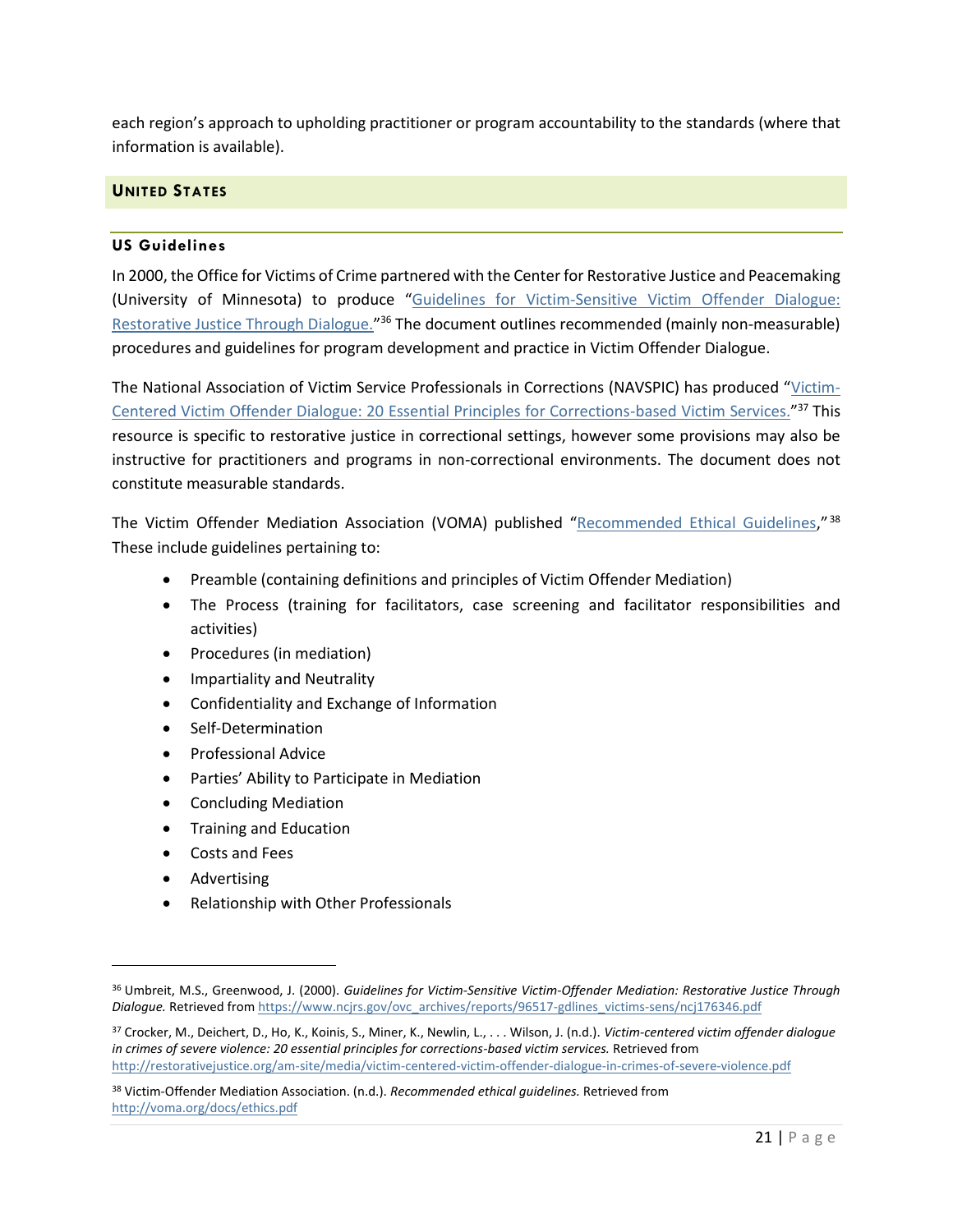• Media Policy

There is no apparent formal accountability mechanism attached to any of these US-wide guidelines.

# **Colorado**

 $\overline{\phantom{a}}$ 

The Colorado Restorative Justice Council, in partnership with the Colorado Coalition of Restorative Justice Directors, has published a ["Restorative Justice Facilitator Code of Conduct and Standards of Trai](https://www.rjcolorado.org/restorative-justice/colorado-standards-of-practice)ning and [Practice."](https://www.rjcolorado.org/restorative-justice/colorado-standards-of-practice)<sup>39</sup> The document contains standards of conduct for individual facilitators, including provisions regarding:

- Client participation
- Impartiality
- Conflicts of interest
- Competence
- Respect for privacy
- Quality of the Process
- Advertising and Solicitation
- Fees and Other Charges
- Advancement of Restorative Justice Practices
- Standards of Training
- Standards of Practice
- Standards for High-Risk Victim/Offender Dialogue

The standards range from measurable provisions (e.g. "A restorative justice facilitator should provide a process for filing of grievances to someone, other than themselves, for all participants in the restorative justice process," or "Facilitators should participate in restorative justice processes as a community member prior to becoming a restorative justice facilitator") to non-measurable guidelines (e.g. "Facilitators should maintain an atmosphere of mutual respect for all participants"). The document is accompanied by other works which recommend guidelines for restorative justice facilitator training.

Regarding expectations around accountability to these standards, the Colorado Restorative Justice Council website states:<sup>40</sup>

*In the spirit of restorative practices, the RJ Council asks all practitioners, facilitators, trainers, consultants, teachers and others who claim to do restorative justice practices or restorative practices in schools to voluntarily commit to these best practices. There is currently no governing or regulatory body to hold people accountable to these guidelines and recommendations.*

<sup>39</sup> Restorative Justice Colorado. (n.d.). *Colorado standards of practice.* Retrieved fro[m https://www.rjcolorado.org/restorative](https://www.rjcolorado.org/restorative-justice/colorado-standards-of-practice)[justice/colorado-standards-of-practice](https://www.rjcolorado.org/restorative-justice/colorado-standards-of-practice)

<sup>40</sup> Restorative Justice Colorado. (n.d.). *Colorado standards of practice.* Retrieved fro[m https://www.rjcolorado.org/restorative](https://www.rjcolorado.org/restorative-justice/colorado-standards-of-practice)[justice/colorado-standards-of-practice](https://www.rjcolorado.org/restorative-justice/colorado-standards-of-practice)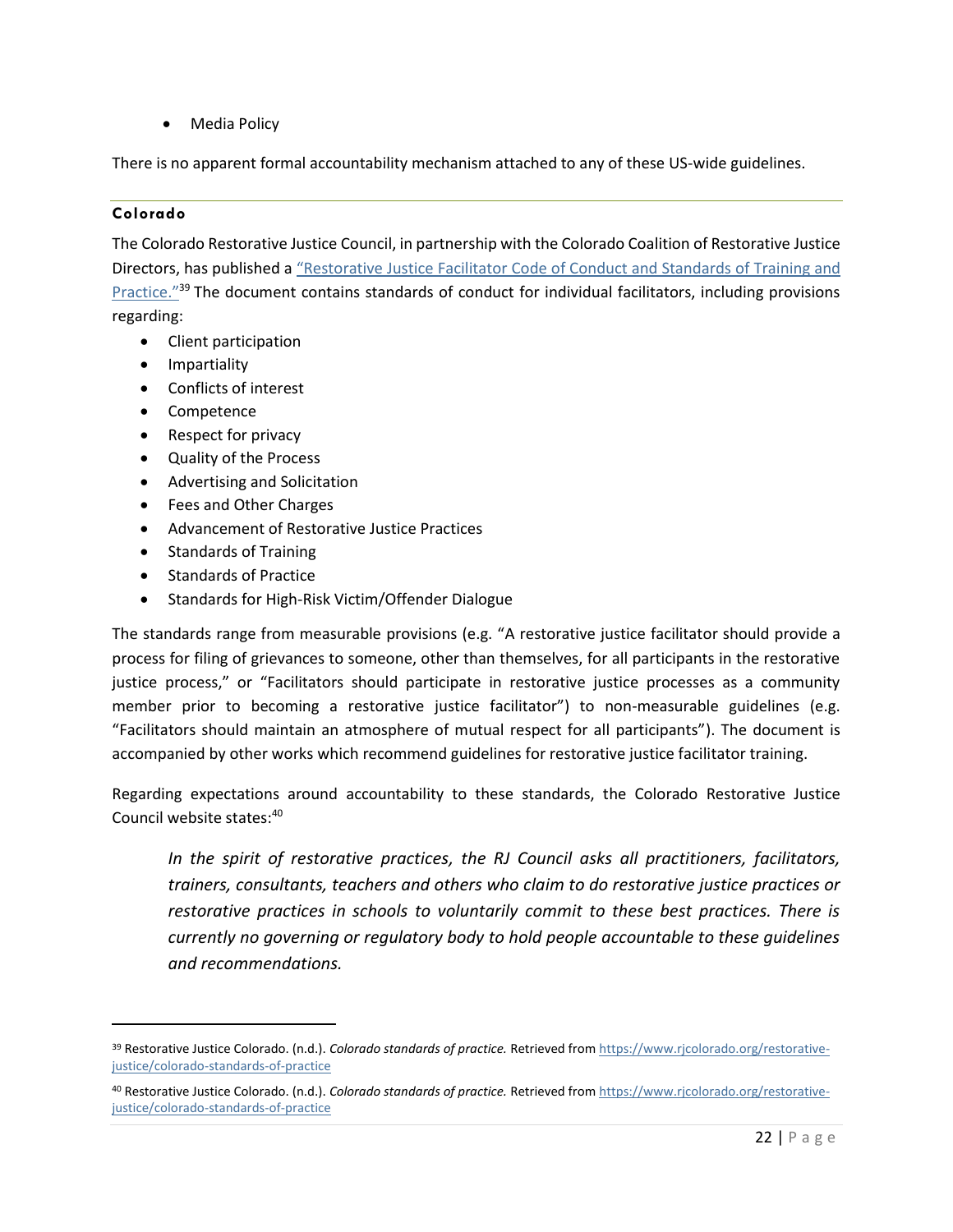While currently the Colorado standards remain on a voluntary opt-in basis, personal communication with a Colorado stakeholder involved in this effort suggests that concern over formal accountability to standards – through, for example, the formation of a state-wide professional association – is a recurring conversation in Colorado.

## <span id="page-23-0"></span>**CANADA**

 $\overline{\phantom{a}}$ 

## **British Columbia**

In 2016 a document entitled "Recommended Principles and Stan[dards for Restorative Justice in Criminal](http://www.cjibc.org/sites/cjibc.org/files/Standards_2016final.pdf)  [Matters"](http://www.cjibc.org/sites/cjibc.org/files/Standards_2016final.pdf) was produced by a group of British Columbia practitioners and researchers, with support from BC's Ministry of Public Safety and Solicitor General.<sup>41</sup> The document was developed collaboratively with the primary intent of enhancing safeguards for crime victims and survivors involved in restorative justice. This initiative included a province-wide consultation process with victims and survivors, victim assistance providers, restorative justice facilitators and administrators, Indigenous justice providers, and other stakeholders. The details and FAQ from the process are documented separately from the document.<sup>42</sup>

Despite its robust consultation process, the document is notable for its brevity (7 pages total), containing a recommended set of principles to be read in concert with 22 practice standards.<sup>43</sup> Many of the standards are flexible in how they are achieved, and speak to restorative justice programs creating their own policies to enhance safeguards to participants, especially victims (e.g. creating policies for confidentiality, training volunteers, receiving informed consent from participants). In the same vein, the document's pre-amble states,

*The Standards outlined in this document cover a field in which thought is constantly developing. They are not intended to preclude experiment and creative practices, provided these are in harmony with the Principles and seek to further the purposes that derive from the text of the Standards as a whole.*

The practice standards include recommended standards for restorative justice program administration and practice. Examples include:

<sup>41</sup> Lyons, A., Paras, C., Abramson, A., Lindquist, G., Grant-Warmald, S., Field, J., & Kalaski, T. (2016). *Recommended principles and standards for restorative justice providers in criminal matters.* Retrieved from [http://www.cjibc.org/sites/cjibc.org/files/Standards\\_2016final.pdf](http://www.cjibc.org/sites/cjibc.org/files/Standards_2016final.pdf)

<sup>42</sup> Lyons, A., Paras, C., Abramson, A., Lindquist, G., Grant-Warmald, S., Field, J., & Kalaski, T. (2016). *Recommended principles and standards for restorative justice providers in criminal matters.* Retrieved from [http://www.cjibc.org/sites/cjibc.org/files/Standards\\_2016final.pdf](http://www.cjibc.org/sites/cjibc.org/files/Standards_2016final.pdf)

<sup>43</sup> Lyons, A., Paras, C., Abramson, A., Lindquist, G., Grant-Warmald, S., Field, J., & Kalaski, T. (2016). *Recommended principles and standards for restorative justice providers in criminal matters.* Retrieved from [http://www.cjibc.org/sites/cjibc.org/files/Standards\\_2016final.pdf](http://www.cjibc.org/sites/cjibc.org/files/Standards_2016final.pdf)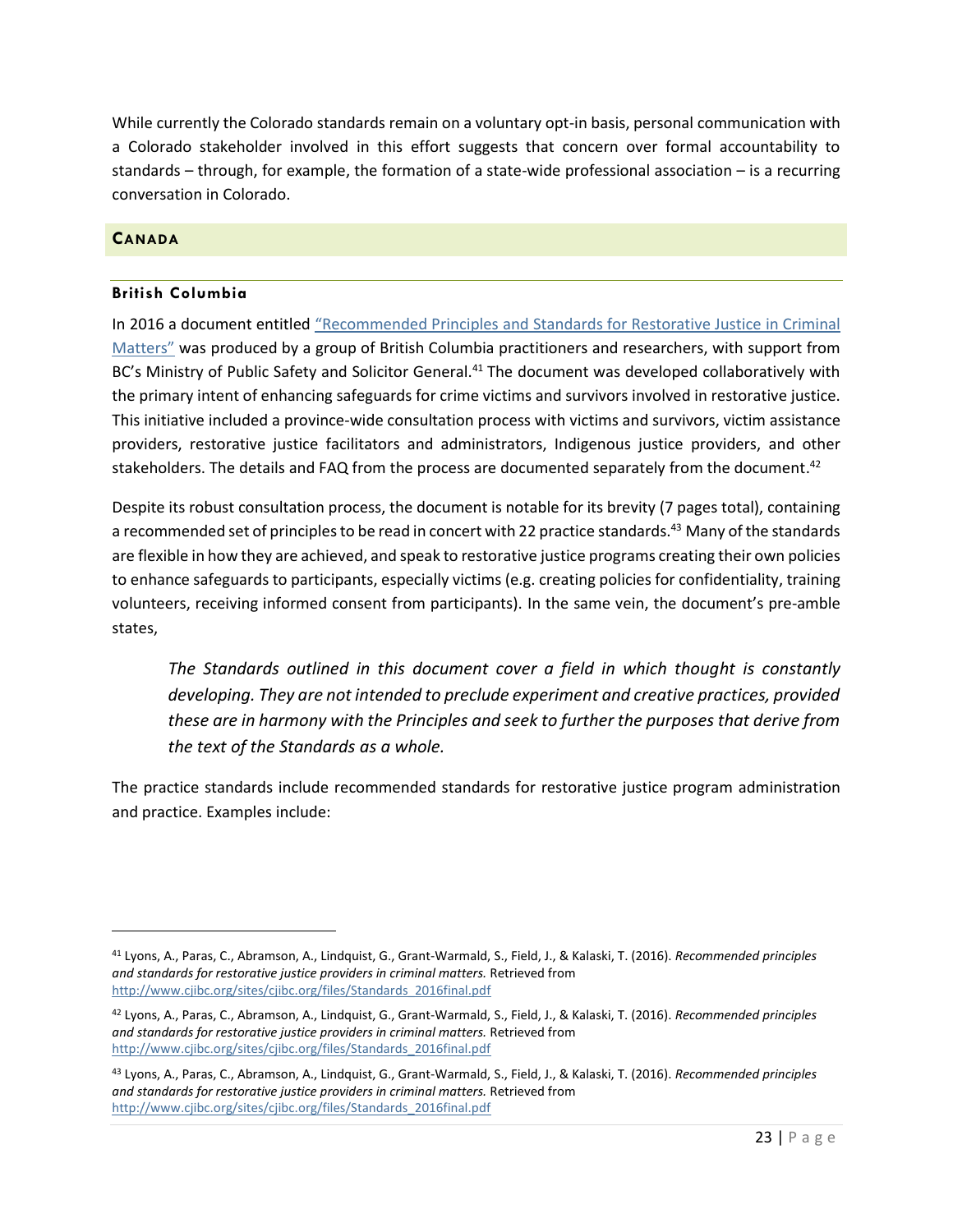- "The service provider shall have a policy of asking primary participants for their input in selecting a physical setting for any upcoming preparation meeting or dialogue with other affected parties."
- "The service provider shall have a policy outlining procedures and timelines for the collection, retention and destruction of all data and case file information, in accordance with the law."

These standards are currently being voluntarily piloted by several restorative justice programs within British Columbia. While there are no formal accountability mechanisms for restorative justice in BC, there are examples of experimentation with peer support models. One experiment that is ongoing is restorative justice programs choosing to "partner" with another restorative justice program and engaging in monthly calls to reflect on how the implementation of standards is unfolding. Anecdotally, this process has reported favorable results in that restorative justice programs are learning a great deal about how to implement standards, while also strengthening their relationships with other restorative justice programs in the province.

# **Nova Scotia**

 $\overline{\phantom{a}}$ 

The province of Nova Scotia is considered to have the most comprehensive restorative justice initiative in Canada.<sup>44</sup> The Nova Scotia Restorative Justice Program (NSRJP) is administered in partnership between the provincial government, justice stakeholders and community justice providers. In 2007 the Program published the "**[Restorative Justice Program Protocol.](https://novascotia.ca/just/rj/documents/Restorative%20Justice%20Protocol%20Eng%20Web.pdf)"<sup>45</sup> The document outlines:** 

- Program Goals and Objectives
- Service Deliver protocols
- Eligibility Criteria
- Referral Process (included protocols for Pre-Charge, Post-Charge, Post Finding of Guilt, and Post Sentence
- Restorative Justice Process Options
- Restorative Justice Agreements
- Supervision of Agreements
- Administrative Requirements (e.g. data retention/storage and statistical information gathering)
- Agency Standards (including volunteer screening, training and supervision)

Nova Scotia has undertaken significant work in developing research frameworks and quality controls within restorative justice. In 2007 the Nova Scotia Restorative Justice Community University Research

<sup>44</sup> Nova Scotia Restorative Justice Community University Research Alliance. (n.d.). *The Nova Scotia restorative justice program.*  Retrieved fro[m http://www.nsrj-cura.ca/home/the-nova-scotia-restorative-justice-program](http://www.nsrj-cura.ca/home/the-nova-scotia-restorative-justice-program)

<sup>45</sup> Nova Scotia Justice. (2007). *Restorative justice program protocol.* Retrieved from <https://novascotia.ca/just/rj/documents/Restorative%20Justice%20Protocol%20Eng%20Web.pdf>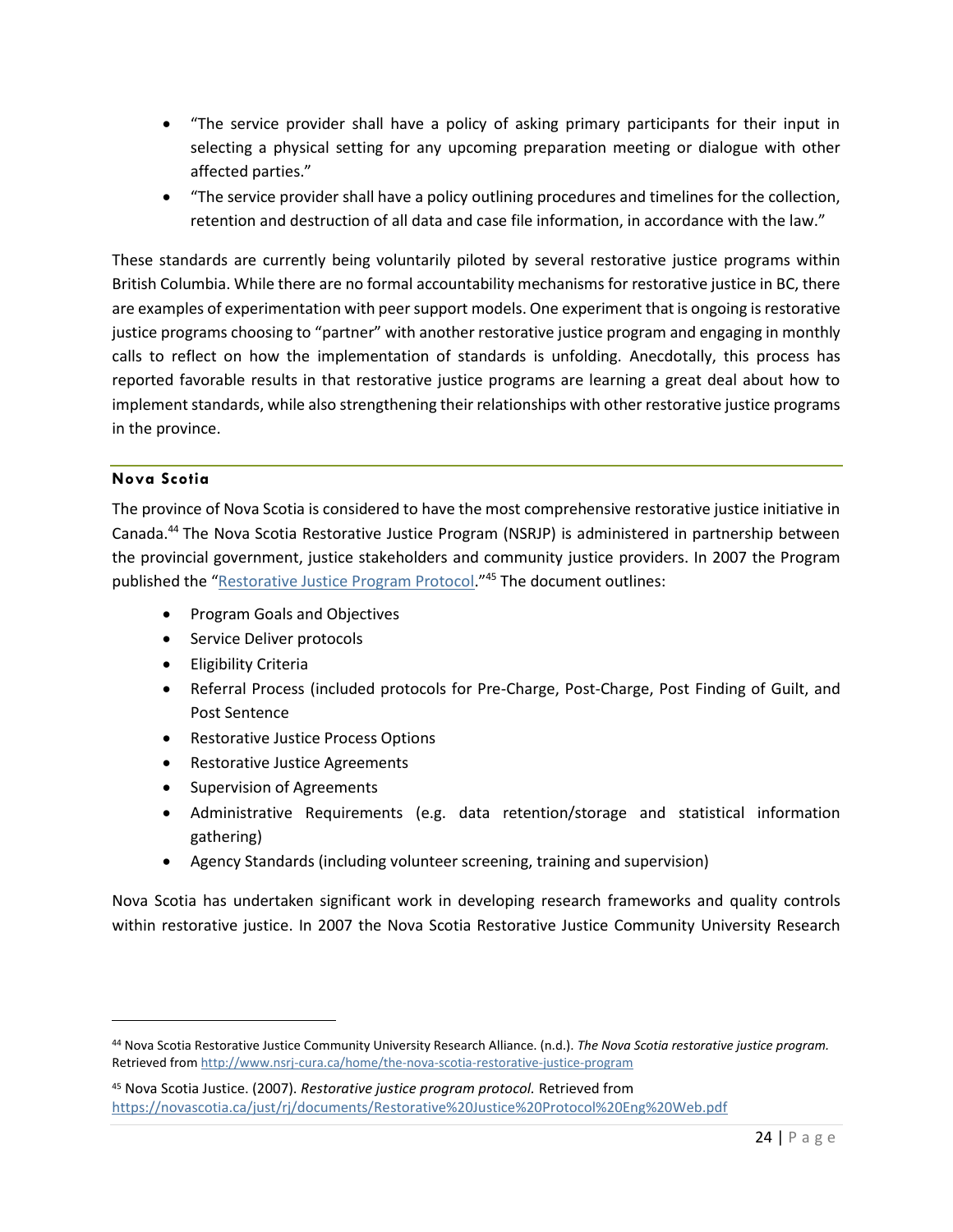Alliance (NSRJ-CURA) published the "Results-Base[d Accountability Framework"](https://0ed62d3e-a-62cb3a1a-s-sites.googlegroups.com/site/nsrjcura/RMAF_2007-08-20.pdf?attachauth=ANoY7cqQmrFqJRSYccMb2HpnngXQwtlZNEd6aGlg0Gu0bZgd4DIGk5HK4A6Sy1Fbn_VVKxxHJgeqm6a9Rct9_D6tUWEEygmdHxituAHDWUlWqcTkFyH3xwHrXCZyRHKJB48SvCOmHuwVPg4XoJfnLet99KmS5vMjH_dEAWimyOlO0a-ZdZzUBQFfUFMUUknuExAirdKBfsUSi-vBApTWr_lAeLKSqLuOGg%3D%3D&attredirects=0) which outlines a provincewide approach to participatory research of restorative justice program outcomes.

# <span id="page-25-0"></span>**NEW ZEALAND**

 $\overline{\phantom{a}}$ 

Juvenile/Youth Justice in New Zealand is administered by the Ministry of Vulnerable Children, whose approach to all child and youth offending is governed by the Children's and Young Pe[ople's Wellbeing](http://www.legislation.govt.nz/act/public/1989/0024/121.0/DLM147088.html) Act [1989.](http://www.legislation.govt.nz/act/public/1989/0024/121.0/DLM147088.html) The Act specifies in detail the responsibilities of all criminal justice personnel involved in the system, including that of Youth Justice Coordinators who convene Family Group Conferences (a collaborative practice which is often considered as under the rubric of restorative justice). New Zealand Youth Justice Coordinators are thus accountable to their nation's legal standards.

Since the mid-1990s adult criminal offending in New Zealand has increasingly been addressed through restorative approaches. Cases referred to conferencing are facilitated by non-governmental agencies, with the Ministry of Justice providing core funding while maintaining standards for best practices, 46 training and accreditation. <sup>47</sup> Services are delivered by individual non-profit organizations under the auspice of Restorative Practices Aotearoa, a professional association of restorative justice providers that overseas quality practice through accreditation and other processes.<sup>48</sup> New Zealand's approach to adult restorative justice has yielded positive results, both in terms of victim-satisfaction measures<sup>49</sup> and reductions in re-offending.<sup>50</sup> However, the country's approach has not been without critique, particularly as related to appropriately honoring Indigenous knowledge and voices, as noted by Tauri, above.<sup>51</sup>

The New Zealand Ministry of Justice [website](https://www.justice.govt.nz/about/lawyers-and-service-providers/service-providers/restorative-justice-providers/) outlines its approach to evaluation, standards and accreditation.<sup>52</sup> The Ministry has detailed a suite of standards related to different types of offences which include "Specialist standards for family violence cases," "Standards for sexual offending," and a more general "Best practice framework."

<sup>46</sup> New Zealand Ministry of Justice. (2004). *Restorative justice: Best practices in New Zealand*. Retrieved from [www.justice.govt.nz/about/lawyers-and-service-providers/service-providers/restorative-justice-providers](http://www.justice.govt.nz/about/lawyers-and-service-providers/service-providers/restorative-justice-providers)

<sup>47</sup> Resolution Institute. (n.d.). *Qualifications.* Retrieved from<https://www.resolution.institute/accreditation/rj>

<sup>48</sup> Restorative Practices Aotearoa. (n.d.). Retrieved from<https://www.restorativejusticeaotearoa.org.nz/>

<sup>49</sup> New Zealand Ministry of Justice. (2011). *Victim satisfaction with restorative justice: A summary of findings.* Retrieved from [www.justice.govt.nz/assets/Documents/Publications/Restorative-Justice-Victim-Satisfaction-Survey-Summary-of-Findings.pdf](http://www.justice.govt.nz/assets/Documents/Publications/Restorative-Justice-Victim-Satisfaction-Survey-Summary-of-Findings.pdf)

<sup>50</sup> New Zealand Ministry of Justice. (2014). *Reoffending analysis for restorative justice cases 2008-2011*. Retrieved from [www.justice.govt.nz/assets/Documents/Publications/rj-reoffending-results-report-20140403.pdf](http://www.justice.govt.nz/assets/Documents/Publications/rj-reoffending-results-report-20140403.pdf)

<sup>51</sup> Tauri, J. M. (2009). An Indigenous perspective on the standardization of restorative justice in New Zealand and Canada. *Indigenous Policy Journal.* Retrieved fro[m https://ipjournal.wordpress.com/2009/12/16/an-indigenous-perspective-on-the](https://ipjournal.wordpress.com/2009/12/16/an-indigenous-perspective-on-the-standardisation-of-restorative-justice-in-new-zealand-and-canada/)[standardisation-of-restorative-justice-in-new-zealand-and-canada/](https://ipjournal.wordpress.com/2009/12/16/an-indigenous-perspective-on-the-standardisation-of-restorative-justice-in-new-zealand-and-canada/)

<sup>52</sup> New Zealand Ministry of Justice. (n.d.). *Restorative justice providers.* Retrieved from <https://www.justice.govt.nz/about/lawyers-and-service-providers/service-providers/restorative-justice-providers/>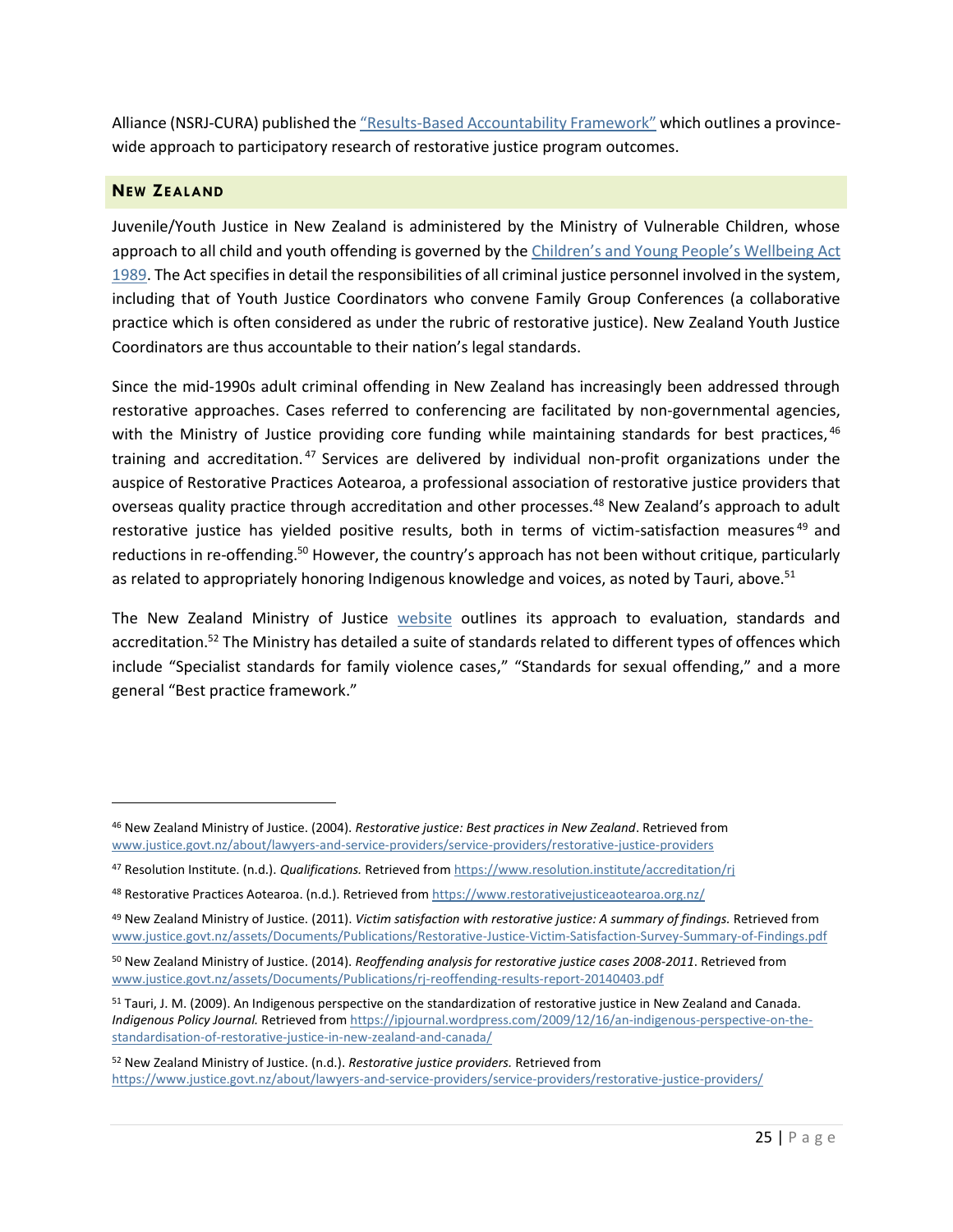New Zealand has developed comprehensive formal accreditation schemes for restorative justice practices. The accreditation process is contracted out by government and is operated by the [Resolution](https://www.resolution.institute/accreditation/rj)  [Institute.](https://www.resolution.institute/accreditation/rj) <sup>53</sup> There are different tiers to practitioner accreditation, including:

- 1. Restorative Justice Facilitator Trained Status: Has the skills to facilitate restorative justice cases with an accredited facilitator
- 2. Restorative Justice Facilitator Accreditation: Has the skills to facilitate restorative justice cases
- 3. Restorative Justice Facilitator Advanced Accreditation: Has the skills to facilitate complex cases and supervise and mentor others.

## <span id="page-26-0"></span>**EUROPE**

l

The European Committee on Crime Problems, a body of the Council of Europe, recently published "[Draft](https://rm.coe.int/draft-recommendation-cm-rec-2018-xx-concerning-restorative-justice-/168075f2b7)  [Recommendation of the Committee of Ministers to Member States Concerning Restorative Justice](https://rm.coe.int/draft-recommendation-cm-rec-2018-xx-concerning-restorative-justice-/168075f2b7)  in Criminal [Matters.](https://rm.coe.int/draft-recommendation-cm-rec-2018-xx-concerning-restorative-justice-/168075f2b7)"<sup>54</sup> This non-binding working document proposes a definition and principles of restorative justice, along with a legal description of the relationship between restorative justice services to the judicial system. The document states,

*"Restorative justice services should be governed by recognized standards. Standards of competence and ethical rules, and procedures for the selection, training, support and assessment of facilitators, should be developed."*

The document goes on to specify recommended guidelines for the operation of restorative justice services, pertaining to service provider agencies and facilitators. An example of one such guideline is:

*40. Facilitators should be recruited from all sections of society and should generally possess good understanding of local cultures and communities. They should possess the sensitivities and capacities which enable them to utilize restorative justice in intercultural settings.*<sup>55</sup>

<sup>53</sup> Resolution Institute. (n.d.). *Qualifications.* Retrieved from<https://www.resolution.institute/accreditation/rj>

<sup>54</sup> European Committee on Crime Problems. (2017). *Draft recommendation CM/Rec (2018) XX of the Committee of Ministers to member states concerning restorative justice in criminal matters.* Retrieved from [https://rm.coe.int/draft-recommendation-cm](https://rm.coe.int/draft-recommendation-cm-rec-2018-xx-concerning-restorative-justice-/168075f2b7)[rec-2018-xx-concerning-restorative-justice-/168075f2b7](https://rm.coe.int/draft-recommendation-cm-rec-2018-xx-concerning-restorative-justice-/168075f2b7)

<sup>55</sup> European Committee on Crime Problems. (2017). *Draft recommendation CM/Rec (2018) XX of the Committee of Ministers to member states concerning restorative justice in criminal matters.* Retrieved from [https://rm.coe.int/draft-recommendation-cm](https://rm.coe.int/draft-recommendation-cm-rec-2018-xx-concerning-restorative-justice-/168075f2b7)[rec-2018-xx-concerning-restorative-justice-/168075f2b7](https://rm.coe.int/draft-recommendation-cm-rec-2018-xx-concerning-restorative-justice-/168075f2b7) (p. 6)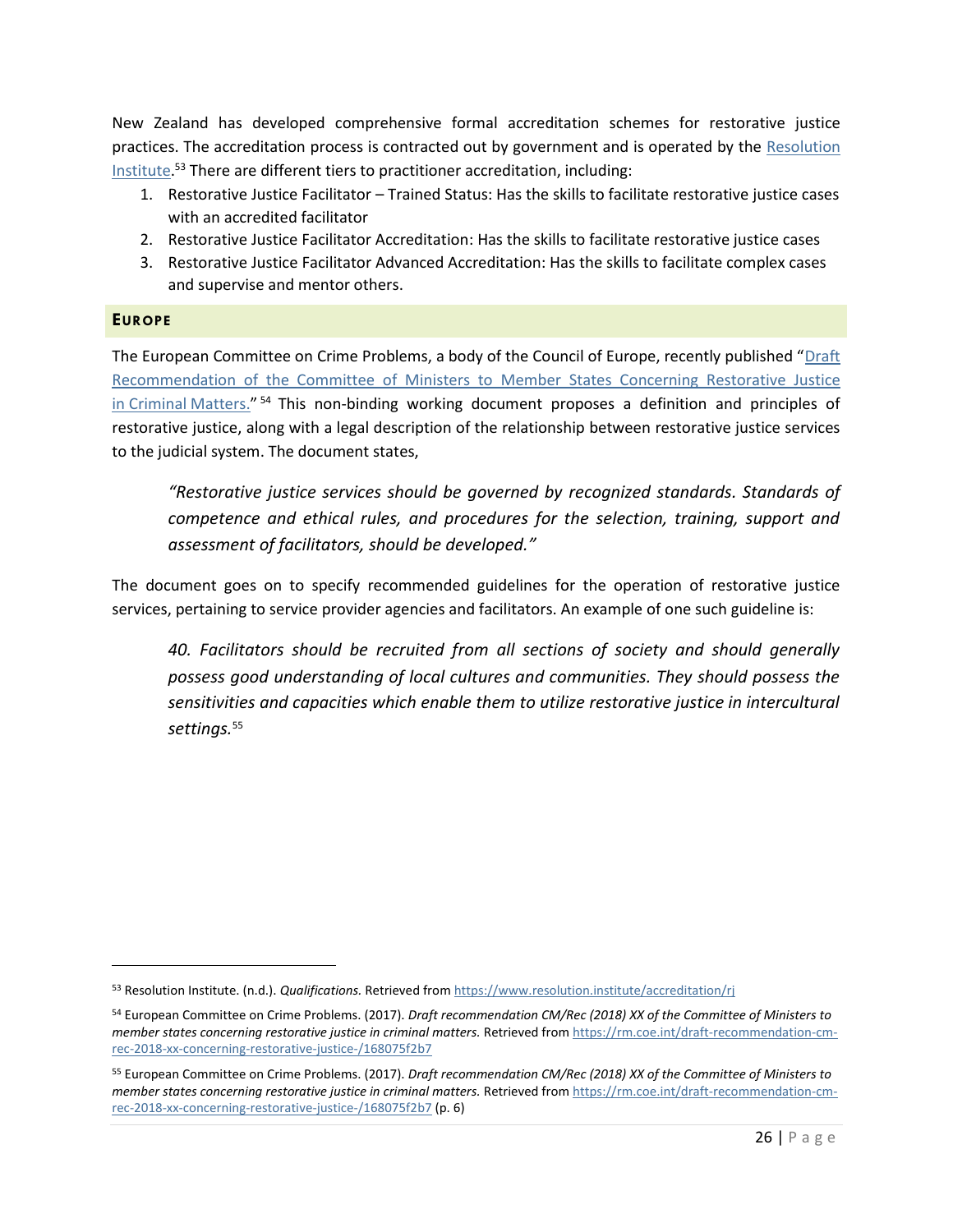## **United Kingdom**

The UK-based [Restorative Justice Council](https://restorativejustice.org.uk/) (RJC) offers a variety of resources on their website, including a "Practitioner Code of Practice" which contains measurable standards, for example: *"Practitioners must have completed, as a minimum, facilitation training delivered by an RJC registered training provider."* <sup>56</sup>

The Practitioner Code of Practice is a 4-page document and its stated purpose is:

- 1. To protect individuals receiving restorative services and those involved in the delivery of restorative services, and
- 2. To set out the minimum standards for restorative practitioners

The RJC has developed comprehensive accreditation process called the ["Restorative Services Quality](https://restorativejustice.org.uk/sites/default/files/files/RSQM%20FAQs(3).pdf)  [Mark"](https://restorativejustice.org.uk/sites/default/files/files/RSQM%20FAQs(3).pdf) (RQSM)<sup>57</sup> The Ministry of Justice Restorative Justice Action Plan, published in November 2012, tasked the RJC with the development of standards and a national accreditation framework. The process, costing anywhere from £1500 (Small agency) to £4500 (Large agency such as a police force) is described in the following stages:

- 1. Online health check
- 2. Support to develop your service (if required)
- 3. Apply and pay to start formal RSQM assessment process
- 4. Assessor allocated
- 5. First site visit
- 6. Develop online portfolio
- 7. Final site visit
- 8. Final Report
- 9. Receive your RSQM.

## <span id="page-27-0"></span>**SOUTH AFRICA**

 $\overline{\phantom{a}}$ 

[Practice Standards for Restorative justice](http://restorativejustice.org/10fulltext/frankcheryl.pdf)-A Practitioners Toolkit<sup>58</sup> (South Africa) outlines a set of 33 standards, including a self-assessment using "yes/no" responses to measure whether the standard has been met. Each standard is linked to a stated principle. The preamble discusses the difference between standards and principles, while emphasizing their interest in creating measurable evaluative tools. In the Introduction of the document, 34 principles are offered and specific principles are referred to in the Standards section. The stated purpose of the document is to (1) uphold human rights standards, and (2) maintain integrity of restorative justice values and principles. The document was commissioned by the Restorative Justice Initiative (RJI) with funding support from the Royal Danish Embassy and their process

<sup>56</sup> Restorative Justice Council. (n.d.). *RJC practitioner code of practice.* Retrieved from <https://restorativejustice.org.uk/resources/rjc-practitioner-code-practice>

<sup>57</sup> Restorative Justice Council. (2015). *The restorative service quality mark FAQs.* Retrieved from [https://restorativejustice.org.uk/sites/default/files/files/RSQM%20FAQs\(3\).pdf](https://restorativejustice.org.uk/sites/default/files/files/RSQM%20FAQs(3).pdf)

<sup>58</sup> Frank, C., Skelton,A. (2007). *The Practice Standards for Restorative Justice: A Practitioners Toolkit.* Retrieved from <http://restorativejustice.org/10fulltext/frankcheryl.pdf>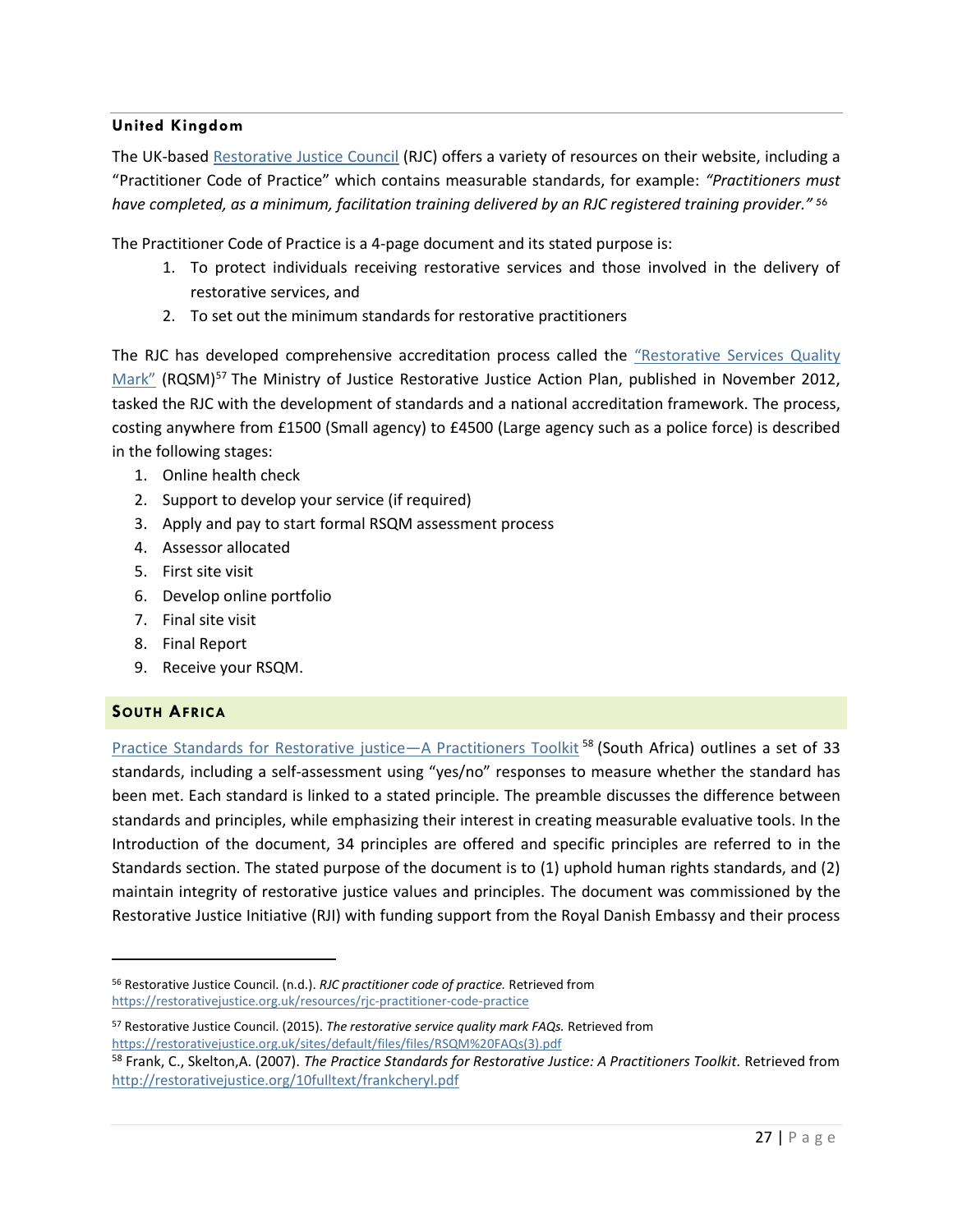of developing the standards (including the consultation process) is detailed in Part 2 of the document itself.

The standards reflect an attempt to maintain a flexible and responsive approach to restorative justice, while maintaining measurability. For example, Standard 31 states: "Restorative justice programmes have a duty to establish and administer mechanisms through which programme participants may complain about services." (pg. 34). They then follow up this standards with "Measurable Outcomes" as follows:

| <b>Measurable Outcomes: Yes</b>                           | N٥ |
|-----------------------------------------------------------|----|
| Does the programme have a complaints mechanism?           |    |
| Have participants been informed about how it can be used? |    |

In this way, individual programs may develop complaint mechanisms that are suitable to their context, and the practitioner is reminded that this standard is related to the value/principle of accountability.

Part 4 of the document sets out to help organization identify benchmarks to evaluate their performance of the standards, and references the potential to engage an external evaluator for this purpose. There is no reference to broader schemes of accountability, such as evaluation between programs or accreditation processes. One can conclude that each program is responsible for its own adherence to standards, if it so desires, and at present there appears to be no oversight body in South Africa.

# <span id="page-28-0"></span>**BEYOND RESTORATIVE JUSTICE**

The field of restorative justice is not the first to contend with the issue of standards and accountability to the standards. As practitioners and advocates advance in this area, it is worthwhile to consider how other fields of practice have taken steps to develop accountability structures for their quality standards. Appendix 2 has a list of these areas for consideration and application where appropriate. This list can simply be food for thought for the pioneering work of developing restorative justice standards.

# <span id="page-28-1"></span>**IN CONCLUSION**

Ultimately, the development of standards and accreditation in restorative justice worldwide is still in its infancy, with some regions showing considerable leadership in its advancement (for better or for worse). The debate on whether and how to create standards and accreditation is a valuable one, but one that must not stifle brave experimentation and innovation in advancing the quality of the field. Of utmost consideration is how to maintain fidelity to the restorative justice values of inclusion and diversity while also instilling confidence in the worthiness of the practice. Groups like Oregon seeking to map its own standard-development process may find the summary of lessons contained in this document useful.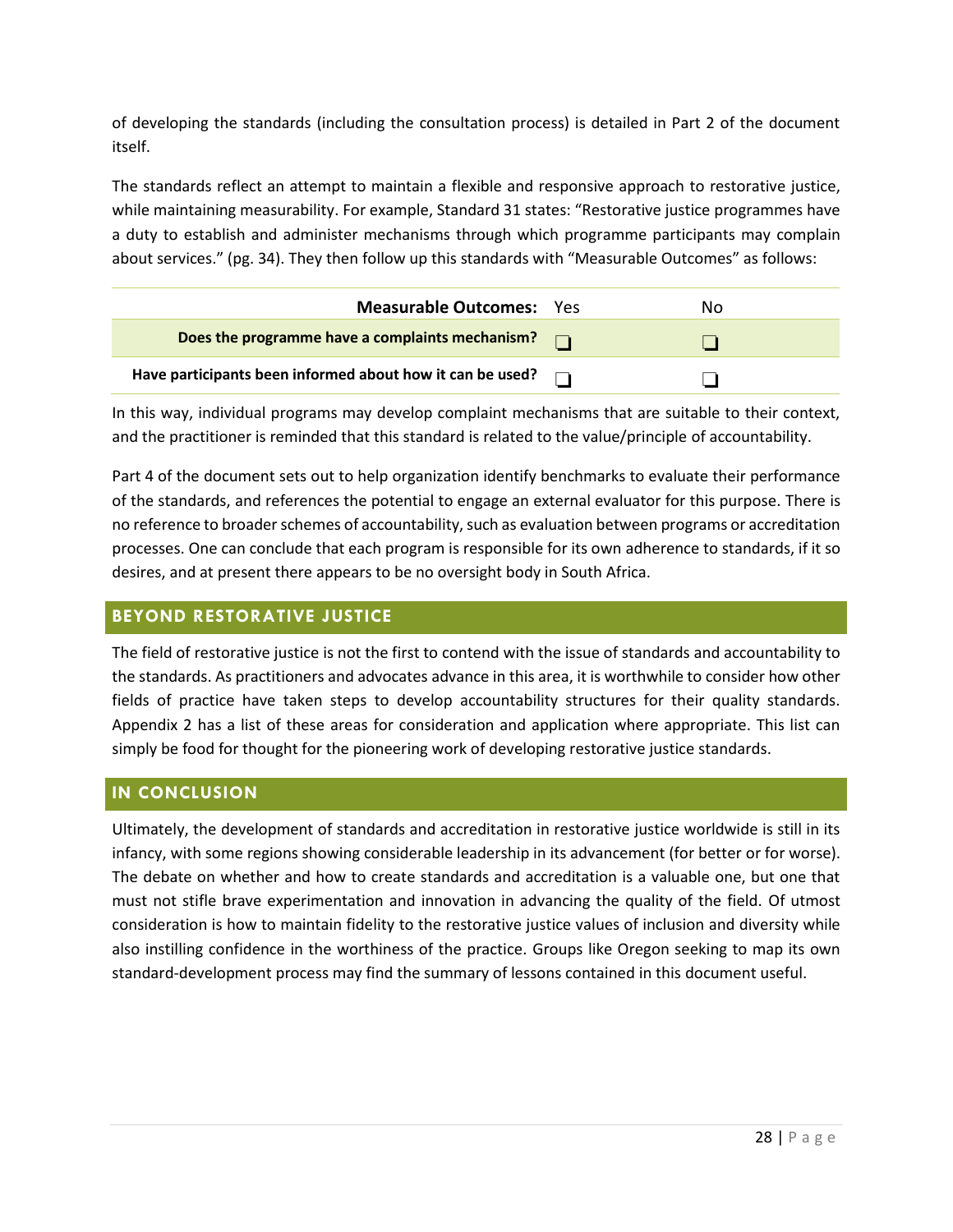# <span id="page-29-0"></span>EXPLORING STANDARDS IN OREGON

# <span id="page-29-1"></span>**OVERVIEW**

As detailed in the Methodology section (above), Just Outcomes researchers conducted focus groups across Oregon, on the topic of restorative justice standards. These focus groups were convened by local restorative justice program administrators and included both RJ practitioners and other stakeholders. To augment this learning, the researchers conducted a survey and several individual interviews. The themes shared through these channels can be summarized in five areas of discussion.

- 1. The variety of ways that restorative justice is viewed and understood by criminal justice system stakeholders, community partners, and people who have undergone a restorative justice process.
- 2. The shared concerns and potential benefits of the idea of implementing standards for restorative justice in Oregon.
- 3. Concerns regarding the process used to develop standards in Oregon.
- 4. How accountability to standards might be conceptualized in alignment with the values and principles of restorative justice.
- 5. If standards were to be developed, what should the content or focus of those standards be?

One focus group was convened specifically for school partners, stakeholders, and restorative justice practitioners in the Portland-Metro area. Though many of the things discussed in the above themes were repeated in the school-based focus group, there also were distinct themes that are important to summarize. These are summarized in the final section.

# <span id="page-29-2"></span>**PERCEPTIONS OF RESTORATIVE JUSTICE**

The perceptions of restorative justice partners, stakeholders, and people who had been directly impacted by restorative justice services can be grouped within five general topic areas:

- 1) their general understandings about the approach of restorative justice;
- 2) the perceived and experienced outcomes of restorative justice;
- 3) client-specific discussion, regarding who it does and doesn't serve well;
- 4) concern about how the public and system understands restorative justice; and,
- 5) perceptions around the implementation of restorative justice

The question about participants' perceptions of restorative justice was framed explicitly to encourage not only personal perceptions, but also those of the participants' stakeholder groups. For example, we would ask, "what are your colleagues, clients, or system-partners saying to you about restorative justice?" The purpose of this framing was to give permission to participants to share critical perspectives and concerns about restorative justice, which we believed would be valuable information for the restorative justice practitioners in the room and for the readers of this report. That said, much of the perspectives shared were favorable to restorative justice. While the ambivalent and critical views were particularly important to us in this study, the following summary includes all views for the sake of maximal accuracy and transparency.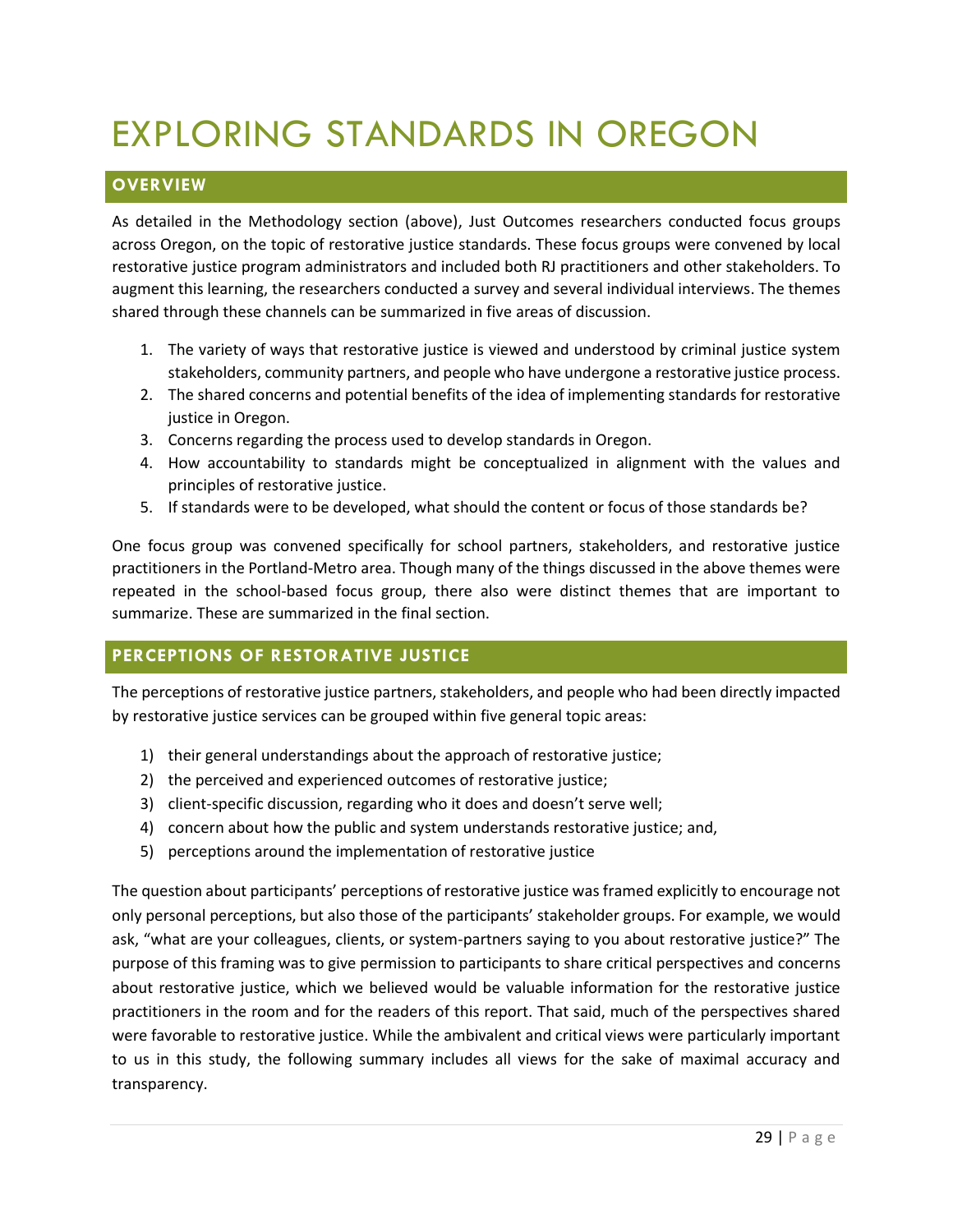## <span id="page-30-0"></span>**GENERAL PERCEPTIONS OF RESTORATIVE JUSTICE**

## **Restorative Justice Evokes Personal Experiences and Feelings**

For many participants this question around perception of restorative justice elicited personal memories and associations. Some discussed how it aligned with their parenting, one person described it as being "music to my ears," another explained that it is a "way of being that works," For many it conjured up positive emotions and descriptions, but for some it elicited concern and distrust.

#### **Restorative Justice is Attentive to Relational and Individual Needs**

Based on participant comments, there is a perception by many that restorative justice is both relational in its approach and goals, while at the same time attentive to individual needs with an emphasis on providing agency/choice to those most directly impacted. There were several comments that emphasized that the strength and uniqueness of restorative justice is in its attention to the broad relational needs that emerge after harm and crime. This is what stands out for some when contrasting restorative justice with the criminal justice system.

While many focused on the attention to relational needs in restorative justice, others also emphasized the facilitative and individualized approach to the work. It was important to some that restorative justice provides ownership and agency/choice as a critical part of the process. For these participants, the capacity to modify processes to attend meaningfully to the needs of the individuals involved was what sets restorative justice apart from the criminal justice system.

## **Restorative Justice Requires a Paradigm Shift**

It was asserted throughout many of the focus groups that restorative justice both indicates a shift from our society's focus on punishment as a response to harm and crime. It provides a framework for shifting the paradigm and response away from "punitive responses," while also being difficult to practice in the reality of a paradigm that relies on punishment.

This shift was also discussed by some as a key obstacle in the successful implementation of restorative justice; that due to the current paradigm and environment, we are left with doing (or perceived as doing) "soft justice." Punishment as a theory of change, the notion of personal responsibility without attention to social context, and political polarization, all were seen to contrast with the values and principles of restorative justice, making it difficult to practice with integrity.

## **Restorative Justice as Soft Justice**

Perhaps as a reflection of restorative justice in contrast to a punitive paradigm, participants also reflected on how many of their peers and professional alliances believe restorative justice to be "soft on crime," "touchy feely," "lacking accountability," and "justice-light." This was primarily expressed as views held by others not in the room rather than an expression of personal beliefs among participants.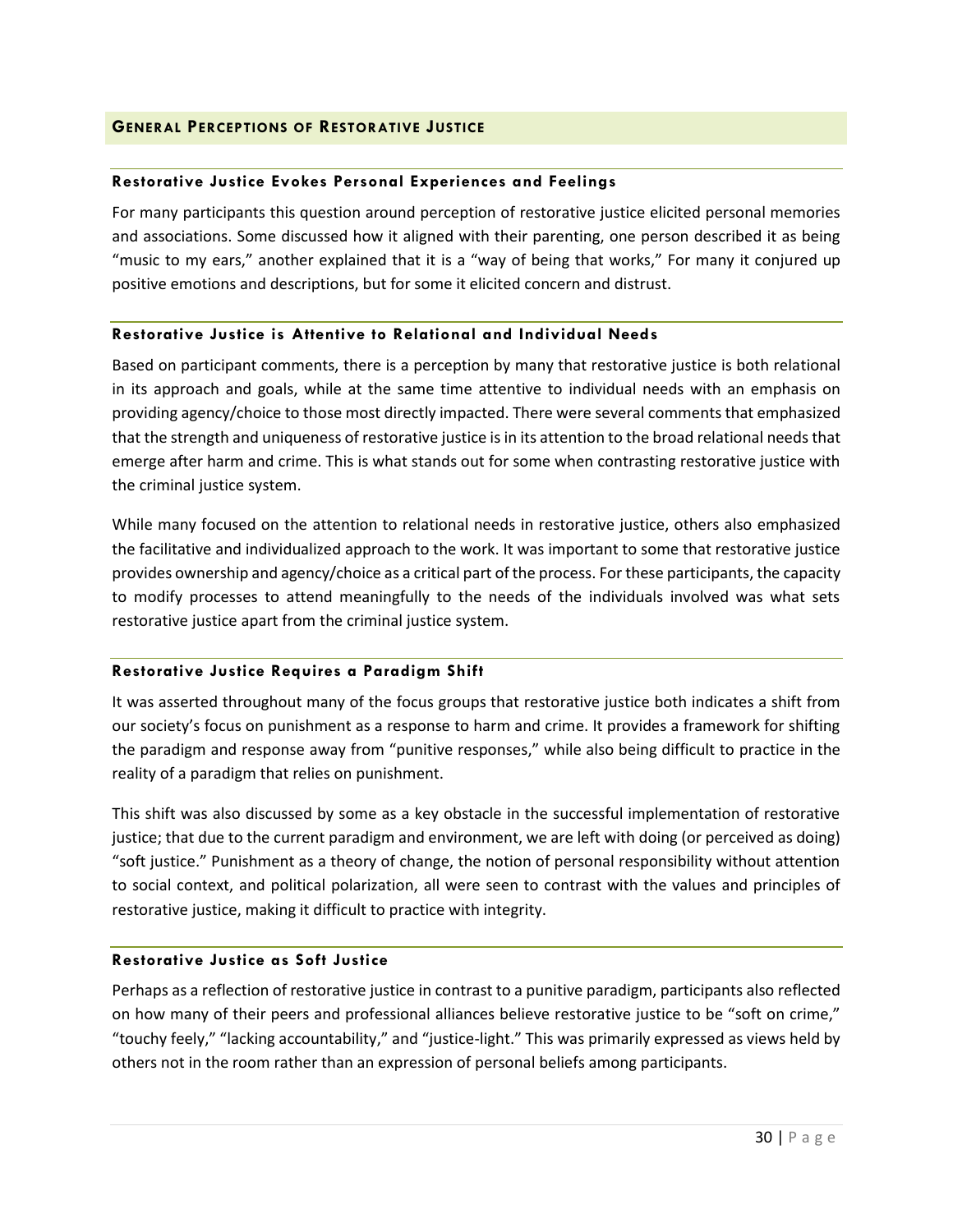#### **Restorative Justice as Coercion**

Some expressed that restorative justice practices can be used to coerce participants toward prescribed goals of the system, program, or practitioner – including the potential of perpetuating inequity and colonization. The expectation of participation, what outcomes are "accepted", and how the issues are framed in restorative justice encounters for both those that cause harm and for those that are harmed was expressed as sometimes harmful and problematic.

#### **Restorative Justice Varies in Its Cultural Responsiveness**

One potentially instructive theme that emerged was that while some people felt that a strength of restorative justice was in its ability to adapt according to cultural needs of those participating, others expressed the opposite – that in fact restorative justice has failed to be culturally relevant. For example, one participant explained that when they speak to their community about restorative justice it elicits negative thoughts due to how misaligned it is with their understanding of what responses are necessary after harm. Another participant explained how frustrating it is to get calls from the Latino Community explaining that they are unable to access restorative justice services in Spanish.

#### **Schools-Specific Perceptions and Experiences**

For some, the term restorative justice took their mind directly to its application within the school context. Some of the perceptions and beliefs that emerge from that context are specific to that context. Some examples of these expressions included:

- the feeling that restorative justice in schools needs to be prioritized within the field;
- the opportunity that restorative justice offers in schools to teach students to be in meaningful dialogue with one another, while learning what it means to be a part of a community – along with the ripple effect that can have on the larger community over time; and,
- the opportunity that restorative justice presents for schools, but the many obstacles that get in the way of achieving this opportunity.

## <span id="page-31-0"></span>**OUTCOMES OF RESTORATIVE JUSTICE**

Some participants asked about their perceptions of restorative justice reflected specifically on perceptions about the outcomes of restorative justice processes. Following are some of the themes that emerged regarding the outcomes.

## **Restorative Justice Results in Reparation, Healing, and Transformation**

For many participants, restorative justice elicited experiences and perceptions of the repair, healing, and/or restoration that occurs for those that participate. It was mentioned that these outcomes emerge due to the focus restorative justice places on making things right, on collaboration, and on restoration of balance in the impacted relationships.

Some participants pointed to their own, or others' experiences of restorative justice as personally transformative. That is, they observed that restorative justice acts as an agent of change for how people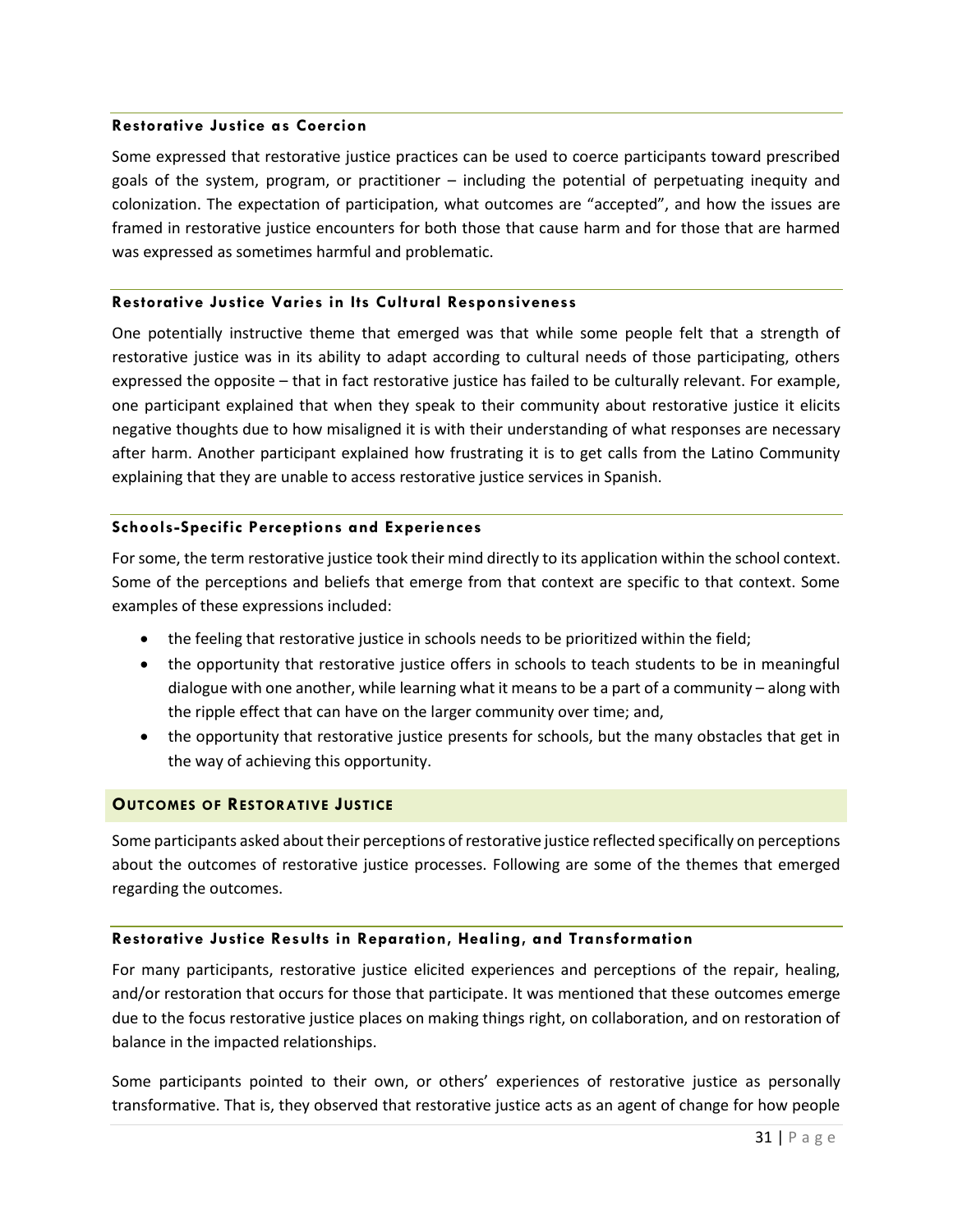see each other and themselves; how people think about responsibility and accountability; and how peoples' lives can be changed positively through restorative justice.

## **Restorative Justice Builds Connection**

Participants shared the perception that restorative justice results in human connection, and that is important in a current social environment of disconnection. There were several participants that emphasized connection as being foundational to restorative justice philosophy. It was also referenced that restorative justice can result in understanding, care and empathy within diverse communities.

## **Restorative Justice Can Foster Equity**

Equity in process and outcome was a major theme for many of the focus groups and will show up under several of the major headings below. In the context of perceptions and beliefs about restorative justice outcomes, equity was raised as a priority outcome that restorative justice can and perhaps should be defined by. One participant stated that "justice equals equity, and nothing else," emphasizing the importance of restorative justice to "restore balance." Restorative justice was also seen as a potential interrupter of inequity in the "system" – that it has the potential to disrupt the school to prison pipeline for example, or to confront the deep, systemic, and historical harm perpetrated on many marginalized groups throughout our history.

On the other hand, some participants reported having witnessed restorative justice processes facilitated in a way that perpetuates white supremacy. The example provided was a circle process where race and equity emerged in the context of the relationship and harm, but was not addressed because it was not "considered" part of the process or issue the circle was meant to address.

## **Restorative Justice Can Be Transformative for Those That Cause Harm**

As one of the most commonly emphasized outcomes of restorative justice, many participants linked restorative justice with the potential it holds for changing the lives of those that have caused harm. This transformation was defined as building the capacity of those that cause harm to be successfully integrated back into society; "helping" them instead of punishing them; building the moral and ethical capacity of those that cause harm – specifically their understanding of how their actions impact others (empathy development); mitigating or reducing shame and disconnection that those that cause harm are experiencing; "changing their hearts;" and diverting them from the harmful impacts of the criminal justice system.

# **Restorative Justice Results in Accountability**

Another outcome that was expressed as a result of restorative justice was accountability. One participant described it as "a whole new level of accountability." Several participants however simply responded with this one word when describing their perceptions of restorative justice – "accountability."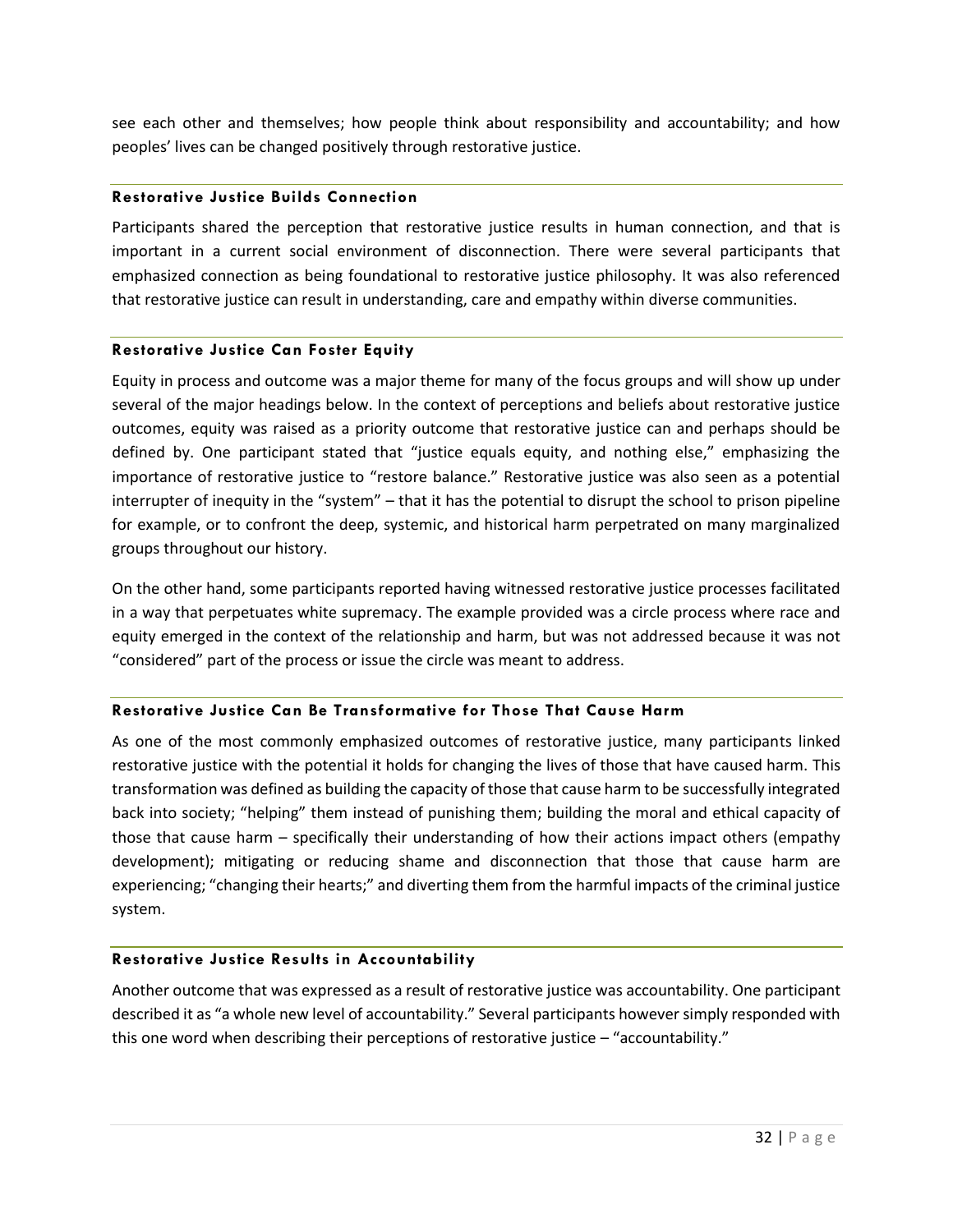## **Restorative Justice Results in Problematic Outcomes**

Some described their perceptions or experiences of restorative justice outcomes in negative terms. One victim-assistance professional described their colleague's skepticism of the idea of creating standards for restorative justice through the statement "nothing will ever come of it," and then declining to participate in the focus group. Another discussed the problems of fairness and balance in that one person that caused harm might get an entirely different consequence than another that committed an identical crime just based on their privilege and access. The question was asked "how can you defend the outcomes when they are so subjective?" Another spoke to the participants of restorative justice that were not happy with the outcomes of the process.

## <span id="page-33-0"></span>**WHO DOES RESTORATIVE JUSTICE SERVE?**

Many participants perceptions and experiences of restorative justice focused on the "who" of restorative justice. Discussions of who it serves and who it does not serve were strong themes in response to this general inquiry.

## **Restorative Justice is Inclusive**

In most of the focus groups, and from a significant number of participants, inclusivity was expressed as a primary perception of restorative justice. For some this meant directly using the word "inclusion" to describe restorative justice. Many spoke to the focus of restorative justice being on the victim, offender and community. Quite a few took this further and expressed how for them restorative justice was broad in its reach – that it ultimately it is in service to strengthening, repairing, and sustaining community as a whole. One participant spoke to how rare it is that both victim and offender leave a courtroom feeling that their needs had been meaningfully attended to – and that this is possible and does happens through restorative justice.

While some where sharing that restorative justice is best used with our youth, one elder contested the idea that restorative justice is just for youth.

*Youth is a relative term. To me, many in this room are youth. I believe that we should be talking about all ages when discussing issues of justice. For me, we are forming through constant process – right now, I am forming into something new, and learning something new.*

Throughout the process there was significant energy around the idea that restorative justice is rooted in inclusive ideals, and that this characteristic is a core part of what sets it apart from our society's current responses to harm and crime.

## **Restorative Justice Serves Those That Cause Harm**

In contrast to the above, many others associated restorative justice with targeting the needs of those that cause harm – and more specifically *youth* that cause harm. Whether through school prevention and intervention, or criminal justice programming and diversion, the motivation around restorative justice for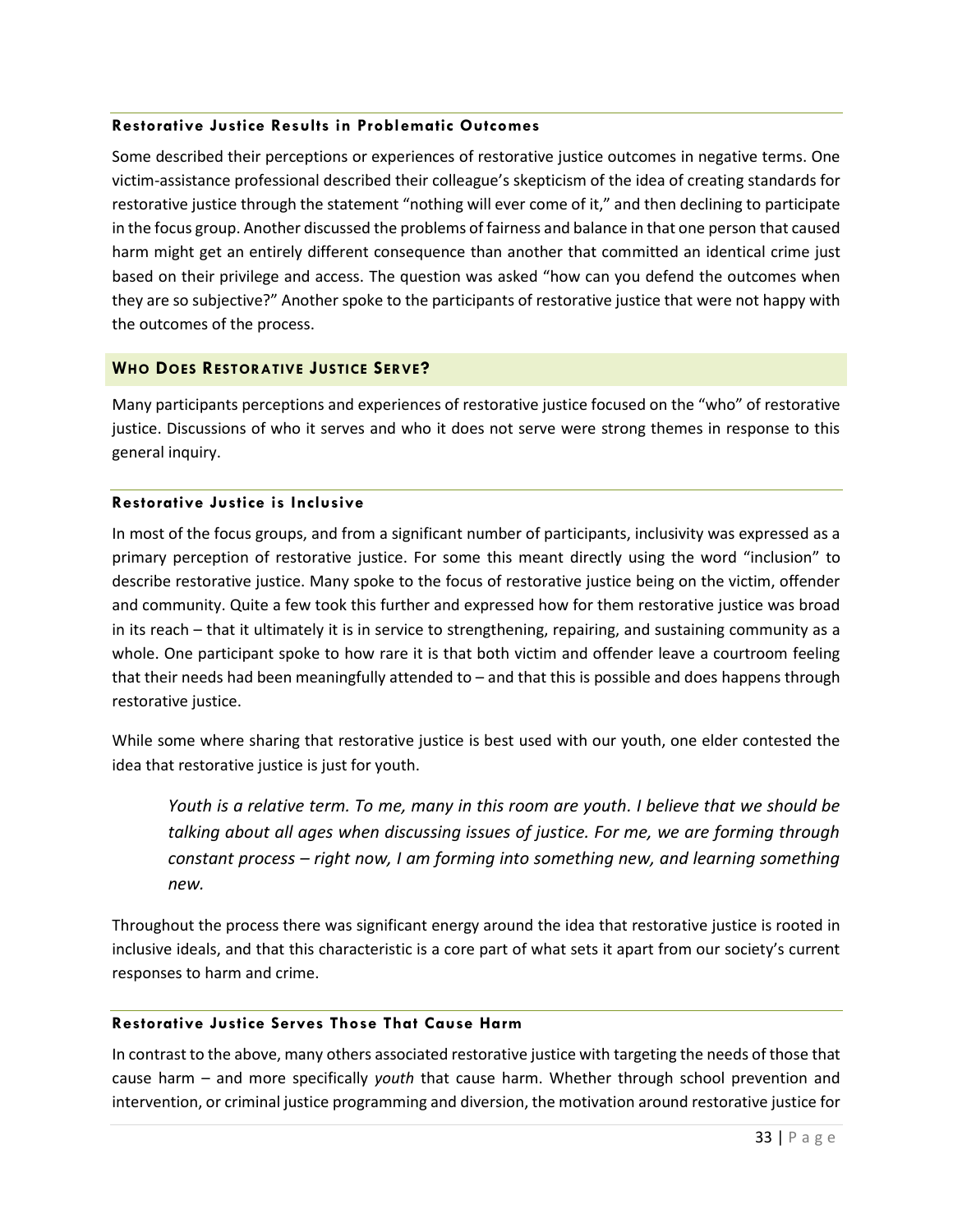many participants was related to the transformation and support it can provide for youthful offenders to be reintegrated back into community.

## **Restorative Justice Serves Victims and Survivors**

For other participants, enthusiasm for restorative justice was related to what it can offer victims and survivors. As one participant stated, part of the promise of restorative justice is that it shifts our response to harm from an "offender-focused response to a victim-focused response." Some mentioned the evidence-basis for successfully attending to victims and survivors needs. Others, within the context of the positive outcomes for victims and survivors, wished that we could somehow help victims and survivors understand what it has to offer. Still others expressed concern that while it does have the capacity to serve victims and survivors well, this needs to be left to them to discern; i.e. that it is not right for every victim/survivor, and that we have be careful not to "push it on them."

## **Restorative Justice Does Not Serve Victims and Survivors**

There was a significant number of participants, spread across the majority of focus groups, that also spoke to their experiences, perceptions and concerns about how restorative justice falls short in its service to victims and survivors. The concerns and experiences included:

- a perceived and experienced imbalance in service and consideration that the service and concern was primarily for the person that caused the harm;
- that often it felt as though more responsibility was placed on the victim/survivor than the person that caused the harm;
- that the outcomes were unfair and unbalanced in favor of "helping" the person that caused the harm;
- that victims expressed needs are dismissed; and,
- how participation in a restorative justice process might put a victim's rights in jeopardy.

Some participants expressed that due to these experiences and concerns, it is very difficult for them to have discussions with victims and survivors about restorative justice, or that these experiences and perceptions contribute to a lack of confidence in offering restorative justice opportunities to clients.

## <span id="page-34-0"></span>**RESTORATIVE JUSTICE ELICITS CONCERNS ABOUT THE PUBLICS' UNDERSTANDING**

Many of the concerns that emerged in the conversation about perceptions and experiences of restorative justice involved the public's understanding and awareness, coupled with the ways in which the restorative justice movement compounds this misunderstanding.

#### **Restorative Justice Lacks a Concrete Understanding or Definition**

Many comments were made regarding the lack of a concrete or shared understanding or definition. Participants named their own confusion with the meaning of restorative justice, and asked the question that if within the room there isn't shared understanding, how can we expect that to exist in our communities or with the public? It was identified that restorative justice is being used as a buzz term to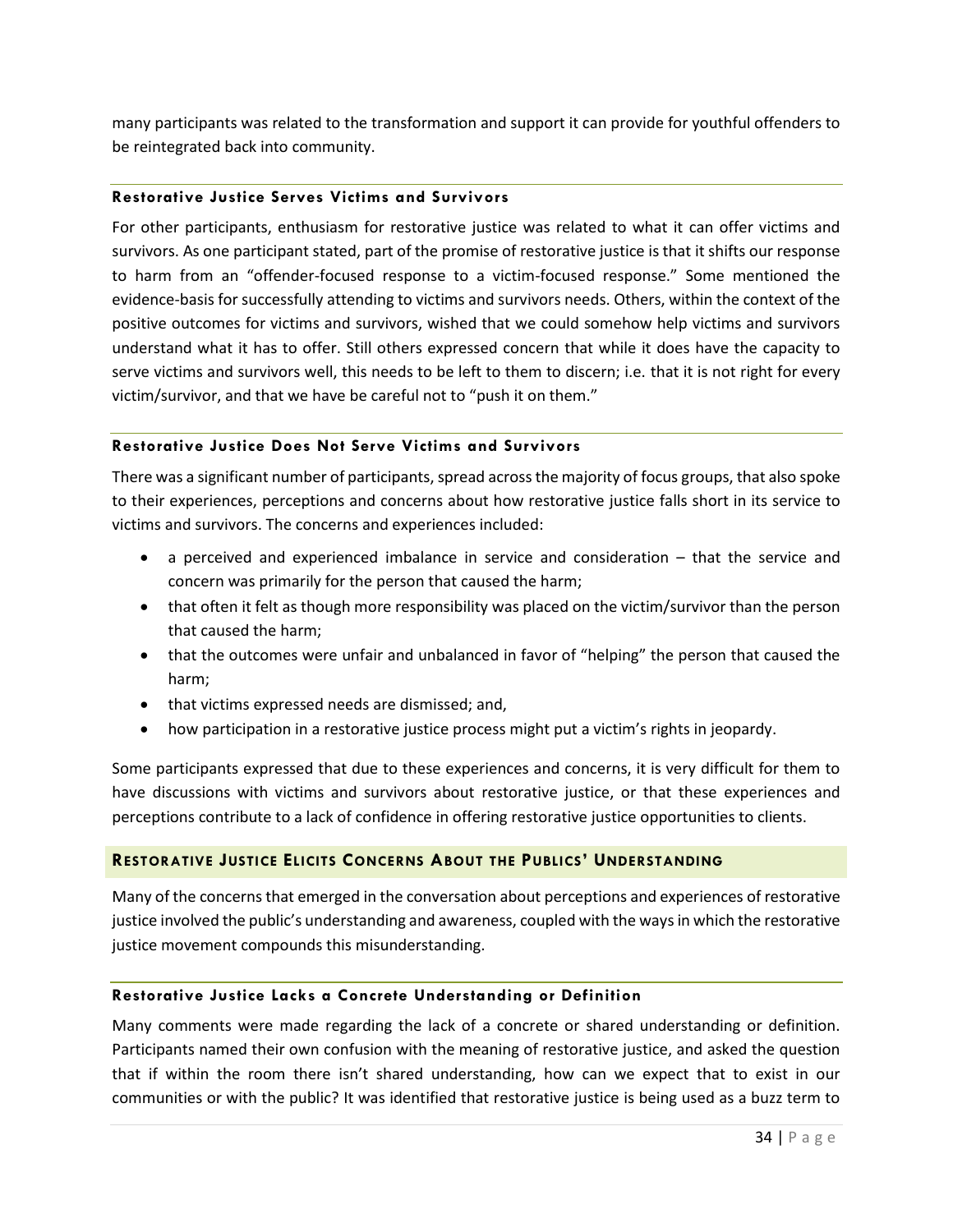talk about a range of work and programs including rehabilitation for youth offenders, victim's rights, conflict resolution practices, community building, etc. One participant specifically spoke to their concern that without shared understanding the framework will lose relevance and shared the demise of "community policing" as an example of this concern.

## **Public Awareness of Restorative Justice is Minimal**

Several participants also shared concerns that there is a lack of public awareness in general. These comments spoke to the need for a public information campaign, more trainings for the community, and a focus on the necessary public relations work for restorative justice to be successful.

## **The Language of Restorative Justice is Problematic**

Lastly, several participants pointed to concerns with the language of "restorative" and "justice." Some concerns shared included:

- the word "justice," conjures notions of injustice and harm for many people within marginalized communities;
- when victims/survivors hear the word "restorative," they resist because some things simply cannot be restored; and,
- for some, "justice" is too legalistic, bringing to mind the legal system and its laws.

# <span id="page-35-0"></span>**ISSUES WITH IMPLEMENTATION AND APPLICATION OF RESTORATIVE JUSTICE**

One consistent theme across focus groups were the concerns related to the fidelity and integrity of application and implementation of restorative justice. Many participants simply named that implementation is "messy," "complex," and/or done "improperly." Others spoke to specific concerns like:

- how well restorative justice applications are attending to clients' rights;
- the lack of training for practitioners of restorative justice;
- the difficulty of getting those that caused harm to follow-through with their commitments made in restorative processes;
- the difficulty of implementing restorative justice in rural communities; and,
- the initiative-fatigue that restorative justice implementation can cause within organizations for those meant to incorporate it into their daily practices (i.e. teachers).

Other concerns about implementation and application were shared and follow these additional key themes.

## **Restorative Justice Lacks Concrete Structure and Procedure**

Some participants shared their concerns that restorative justice lacks "concrete," "shared," or "standardized" procedures. Some participants shared their concern that practices rely on the "good heart" and training of practitioners rather than a set of standards. Others shared how the processes and outcomes feel subjective, and that poses a problem of bias in the work.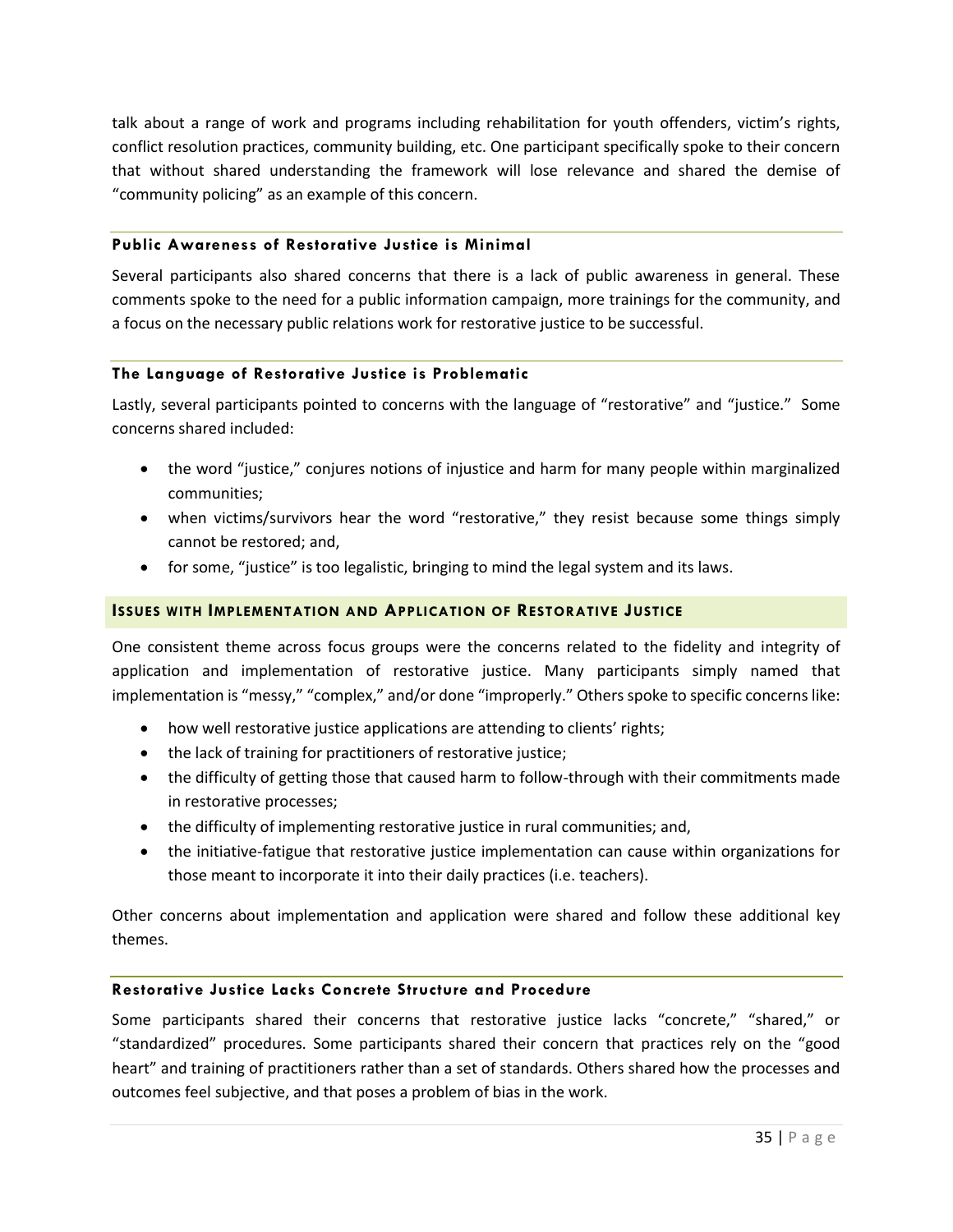#### **Restorative Justice Practice That is Not Aligned with the Values and Principles**

Some participants shared a concern over "restorative justice" terminology being used incorrectly to describe non-restorative practices. One example given was that of programs using victims and survivors for the purposes of attending to the needs (e.g. reintegration, empathy, accountability) of the person that cause harm – particularly in restorative justice programs created for youth offenders.

#### **Restorative Justice Programs and Practitioners Lack Necessary Resources**

Many participants observed that restorative justice is not afforded the proper resources to be applied with integrity. The work is resource intensive, and the funding and time allocations are not sufficient to practice restorative justice with integrity. This was named as a problem for programs/practices in both schools and criminal justice.

#### **Restorative Justice and the Current System are Misaligned**

Several participants raised the issue of significant misalignment in philosophy and outcome goals between currently existing institutions (schools and criminal justice) and restorative justice as a philosophy. One participant asked whether it is realistic to host conversations between victims and offenders when the system doesn't support that. Another participant was considering how something that is meant as an alternative to the existing system can partner meaningfully with the existing system. Another example provided is how current systems emphasize accountability toward authority within the system, whereas restorative justice emphasizes accountability to those who have been impacted. It was implied that this and other contrasting ideas of justice, accountability, harm, and responsibility may contribute to the difficulties of implementation and practice grounded in the values and principles of restorative justice.

## **Restorative Justice Referral Parameters and Procedures are Problematic**

Many expressed the concern that who gets access to restorative justice practices is so limited. Some of the limitations named were the age, criminal charge or offense of the offender; providing access only to first-time offenders; limited access for people of color; and, access based on whether the authorities (i.e. probation, prosecutors, defense attorneys, law enforcement, judges, teachers, and vice principals) feel it is appropriate. It was named as problematic that most referral parameters leave the voice of the victim and survivor out of the referral discussion. Another repeated theme was how the system only allows access to those implicated in "minor" criminal charges, rather than more serious crimes "where the needs of all stakeholders are much greater." One last concern shared regarding referrals was regarding the common idea of restorative justice being 'voluntary;' the question was posed as to how voluntary any justice process can be within the constraints of a system that has authority over the person who caused harm.

# <span id="page-36-0"></span>**CONCERNS AND POTENTIAL BENEFITS OF STANDARDS**

In the second phase of each focus group, partners, directly impacted individuals, and restorative justice administrators and practitioners were invited to share both their concerns of standards, and their perceptions of the potential benefits. Throughout every focus group, participants were able to name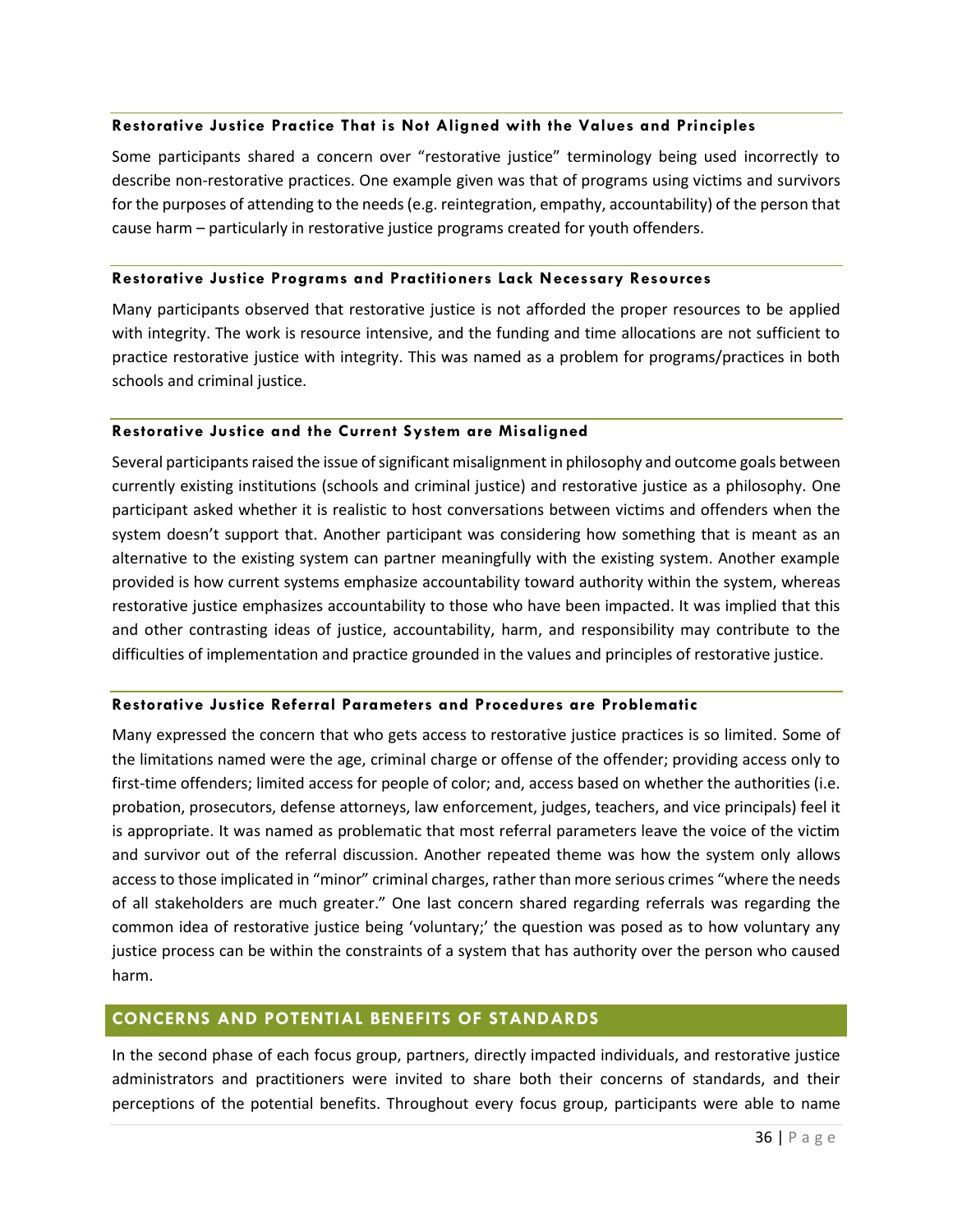benefits that standards may offer as a solution to some of the issues named above. However, this was consistently followed up with a caveat: that these benefits would only be seen as positive if the concerns were avoided. The discussion often took the shape of "Standards would be good . . . if, and only if they are done "right." Standards done "right" was defined with relatively consistent themes across all focus groups, as indicated in both what to avoid (Concerns) and what to aim towards (Benefits).

## <span id="page-37-0"></span>**CONCERNS ABOUT STANDARDS**

## **Standards Can Create an Exclusive Community of Practice**

A consistent concern raised by participants across all focus groups was the concern that standards for restorative justice may result in an exclusive and closed community of practice. Particularly concerning for participants was how the creation of standards for restorative justice could directly exclude communities of color, Indigenous groups, and other marginalized groups from the practice. For some, the idea of standards elicited direct concerns of "a bunch of white guys telling an elder how to practice restorative justice." They felt that it could follow the same history of mediation – how it became professionalized, and in do so went from a social justice movement to a profession that excludes marginalized groups from the practice.

For example, the idea of using formal educational requirements or fees for "certification" elicited the concern of standards acting as a gate-keeper to the practice, ultimately resulting in the exclusion of those that do not have equal access to education or resource for these types of standards. Another concern raised was that the standards could become so prescriptive that bar of entry becomes a limiting factor for those that wish to get involved as volunteers or those that wish to start new programs.

The concern was raised that standards could create more barriers for rural communities with less resource than urban communities. Someone also raised the concern of what it would do internally to the community of restorative justice administrators and practitioners – effectively creating "out- and ingroups."

Some were concerned that the creation of standards would funnel funding away from practices that perhaps do not have the capacity to meet these standards, or simply don't buy into the standards created. The concern was that this approach to standards would perpetuate systems of exclusion and oppression.

Last, a key concern was raised regarding who the "holder" of standards would be. It was concerning to some to think about any group holding authority over restorative justice programs, administrators and practitioners through the standards.

## **Standards and Restorative Justice Have Contrasting Values**

For some in the focus groups, the idea of standards was met with resistance due to the perceived misalignment between standards and restorative justice values. The concern expressed was that the logistics, bureaucracy, or rigidity of standards stands in direct contrast to the responsiveness, flexibility,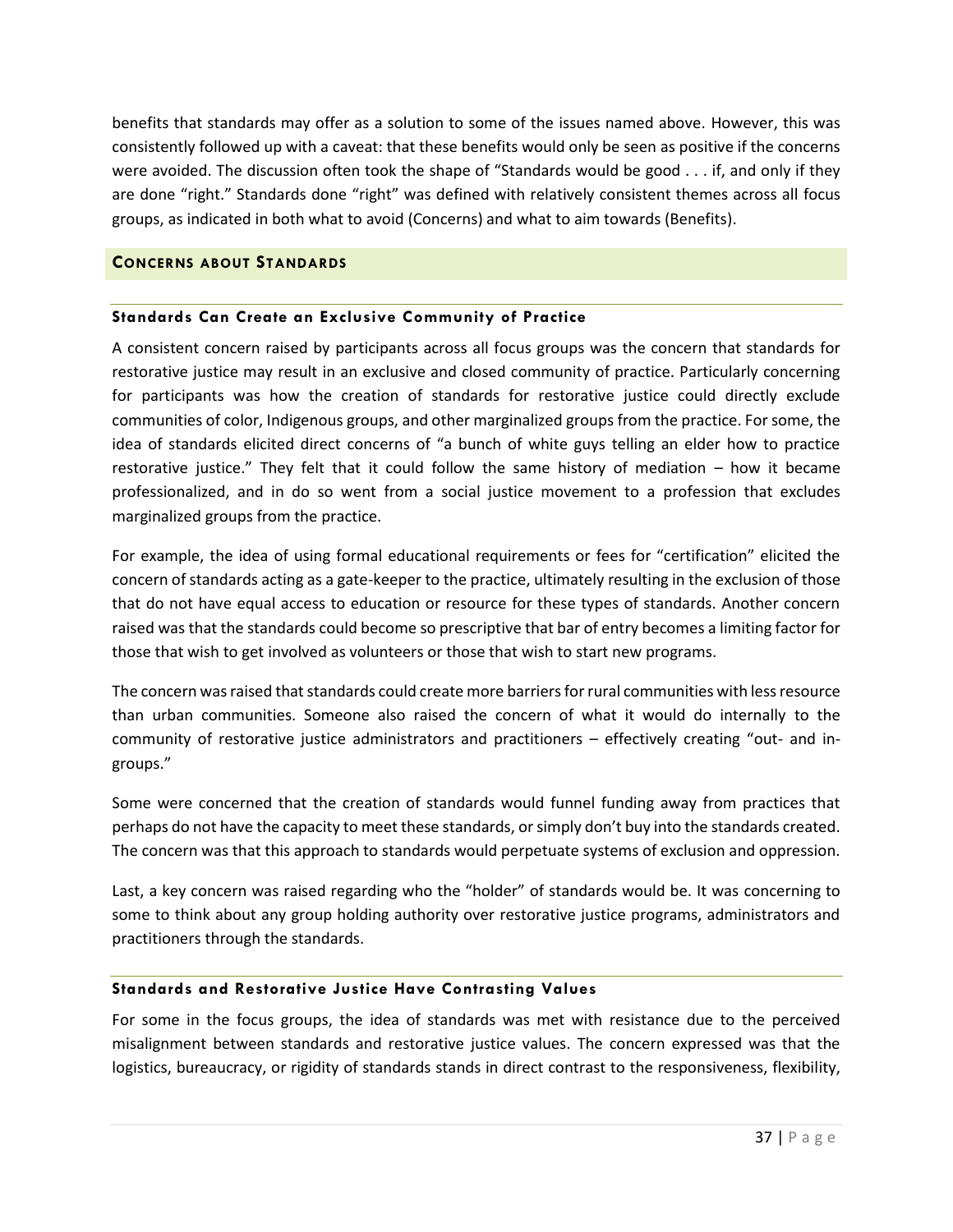and relational nature of restorative justice. They highlighted a risk that due to these contrasting values, the creation of standards themselves could interrupt practice with integrity, rather than support it.

## **Standards as a Term and Framework is Problematic**

Related to the last theme, for many, the language of standards was problematic because of what it elicited. Some alternative frameworks offered included:

- "guidelines;"
- "best practices;"
- "guiding principles;" and,
- "core principles."

It was emphasized by some that whether we create standards or not, "core principles cannot be emphasized enough." Some felt that guiding principles felt more dynamic, whereas standards felt more static.

## **Standards Will Result in Unanticipated Impacts**

For some it was the concern of unanticipated impacts that was most disconcerting. Some of the potential unanticipated impacts shared included:

- the cooptation of restorative justice through codification by white people;
- standards that exceed resource allocation;
- a skill-down effect on practitioners as the emphasis is put on achieving standards rather than rootedness in principles and values; and,
- a loss of emphasis on the prevention activities of restorative justice.

## <span id="page-38-0"></span>**POTENTIAL BENEFITS OF STANDARDS**

Many participants found potential benefits in restorative justice standards, provided the concerns mentioned were somehow avoided in the process. Following are the key themes that emerged for participants when considering the benefits that standards could provide.

#### **Standards Could Benefit Our Clients**

For some participants, there was significant potential that standards could help protect those served by restorative justice. This hope was applied to protecting all restorative justice participants from harm, and also specifically how they may mitigate and protect against practices that have not attended sufficiently to the needs of victims and survivors. In this light, it was expressed that standards might support stronger trust from the victim assistance movement.

## **Standards Could Create More Buy-In and Referrals from Key System Partners**

A significant and consistent theme throughout all focus groups was how "legitimacy" and "credibility" of restorative justice in the minds of key partners could be enhanced.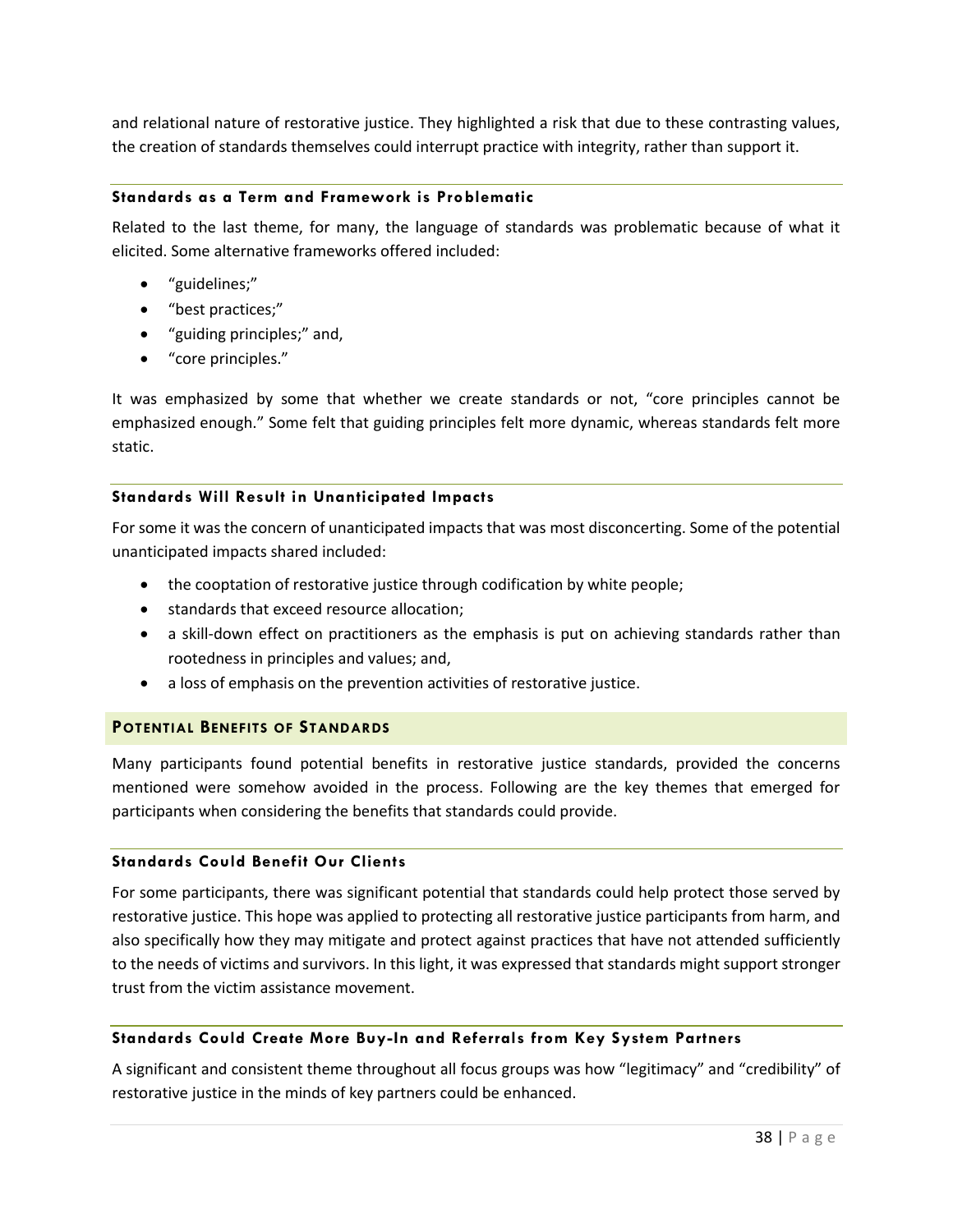Some system stakeholders expressed the view that standards might help them know what kinds of cases they should refer, including more serious cases than they currently feel confident in referring. Some victim assistance professionals stated that standards would help their field to get "on board" with restorative justice as they would have a better understanding of what to expect when they refer their clients. One partner specifically spoke to how standards would support more victim/survivors and their service providers to buy into restorative justice. Specifically, they felt that standards could provide clear language and expectations that would allow for them to communicate more compellingly with the victims and survivors they are working with. Currently, some felt that they don't know what to expect, nor do they have confidence that those they are speaking to would get quality services, and that standards might attend to this perceived weakness.

Some provided examples of other fields that gained legitimacy through the creation of standards. Youth development and trauma-informed practices were two recent examples provided. The view was expressed that standards had the potential for moving restorative justice from "a bunch of cool theory to a profession or philosophy that is applied in clearly defined ways." The hope was expressed that in creating standards, schools and government agencies considering partnering with, or implementing restorative justice will have a new and higher level of confidence that the work will be done with integrity without causing harm. Another thought expressed was how standards in restorative justice might inspire exploration between the restorative justice movement and the institutions it currently serves regarding their mutual aspirations. Put simply, the view was that standards would make it easier for them to understand restorative justice and in return to make referrals where appropriate.

# **Standards Can Be the Basis of Shared Language**

Participants also shared in the anticipation that standards could be the gateway for the creation of a shared language in restorative justice. One participant explained that "I feel like the quest for standards in Oregon will really be a 'who we are' conversation," and was excited by that conversation. Another felt that this process would help us to define some of the words that we have found difficult to define – words like "restorative" and "accountability" for example.

# **Standards Can Support the Integrity of Restorative Justice Practice**

For many directly involved in restorative justice work, this potential benefit emerged out of current concerns about the growth of the field of restorative justice. The concern was that in this growth, practices will emerge that are at best out of alignment with restorative justice values and principles, and at worst cause harm. The belief was expressed that the creation of standards has the potential to mitigate this risk.

For many participants, the creation of standards holds the potential to both strengthen their practice, and provide a level of comfort that they are on track or aligned with a shared set of norms in the work. Standards, in the minds of many, could be a mechanism to ensure that the work being done in the field has integrity, and maintains its alignment with the values and principles of restorative justice. One participant expressed hope that standards could provide guiding questions for them to ask when they face the many ethical questions that emerge in restorative justice practice.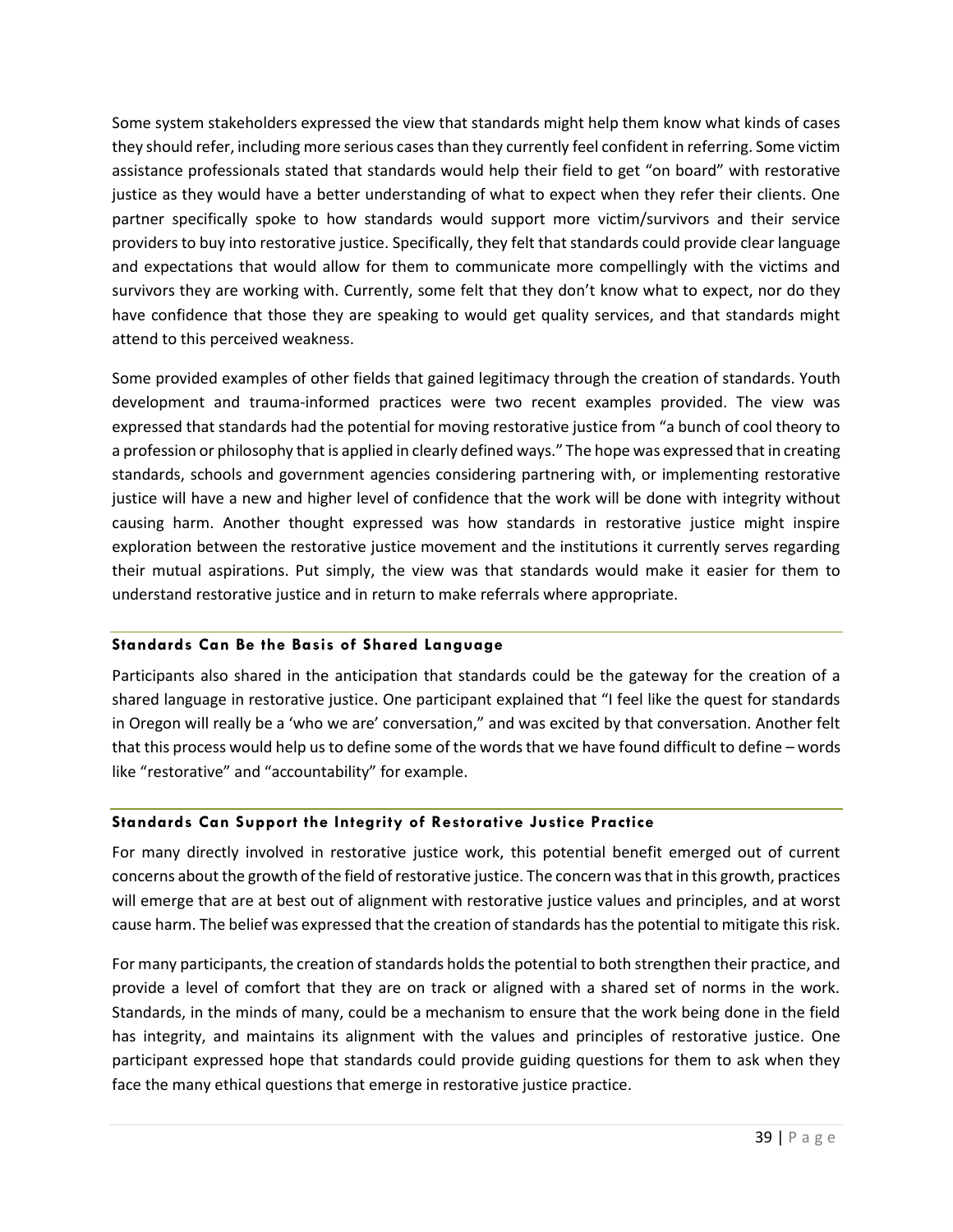## **Standards Can Support Additional Funding**

For some, the potential of standards also was linked to funding accessibility. Optimism was expressed that standards might make potential partners and funders more willing to financially support the practice.

# **Standards Can Support the Growth and Self-Governance of the Restorative Justice Movement**

Another theme expressed when exploring the benefits of standards was the potential standards hold to supporting the growth and self-governance of restorative justice. For some, the creation of standards represented a proactive measure by the movement to assure that governmental or other institutions do not co-opt the movement into their own mechanisms of control. These voices expressed a hope the creation of standards, due to the perceived benefit of the strengthened legitimacy noted above, can support the growth of restorative justice.

# <span id="page-40-0"></span>**THE PROCESS OF DEVELOPING STANDARDS**

A shared theme throughout the interviews, focus groups, and survey results was that the process used to establish standards would greatly determine whether standards are beneficial or harmful to the work of restorative justice in Oregon. One concern raised was regarding the focus of the standards; for example that if the focus was on standards for restorative justice intervention in crime or other similar violations, then it was believed that standards could help; but if we were including the prevention side of the work, including much of the work being done in educational settings, then standards would be problematic. It was also expressed that the approach to creating standards needs to be both slow and iterative – that the learning that comes from the process of creation and implementation of standards results in the evolution and strengthening of standards over time. One participant shared that they felt the process of creation, if done poorly, could lead to divisions within the restorative justice movement that would damage the movement's progress. Related to these concerns, a very prominent and consistent theme in this outreach was that the process of creating standards must assure that the right people are at the table and have mutual power in the process, direction and outcomes of the standards discussion in Oregon.

# **Meaningful Leadership by Communities of Color, Indigenous Peoples, and Other Marginalized Groups**

Several participants pointed out that if marginalized groups are included in the process of creating standards, this process provides an opportunity to protect those hit hardest by our criminal justice system and school push-out. However, for many participants the racial/cultural makeup of the focus groups they participated in elicited concern that these voices were not being meaningfully involved or engaged. The concern is that white, western culture would take over the process, and therefore lead to Eurocentric, westernized standards that exclude marginalized groups and do not address the concerns of those most impacted by justice processes. As a result, standards hold the dangerous potential of perpetuating white supremacy, neo-colonialism, and other means of oppressive social control. A concern was expressed in one of the interviews that significant groundwork has already been done in the current exploration,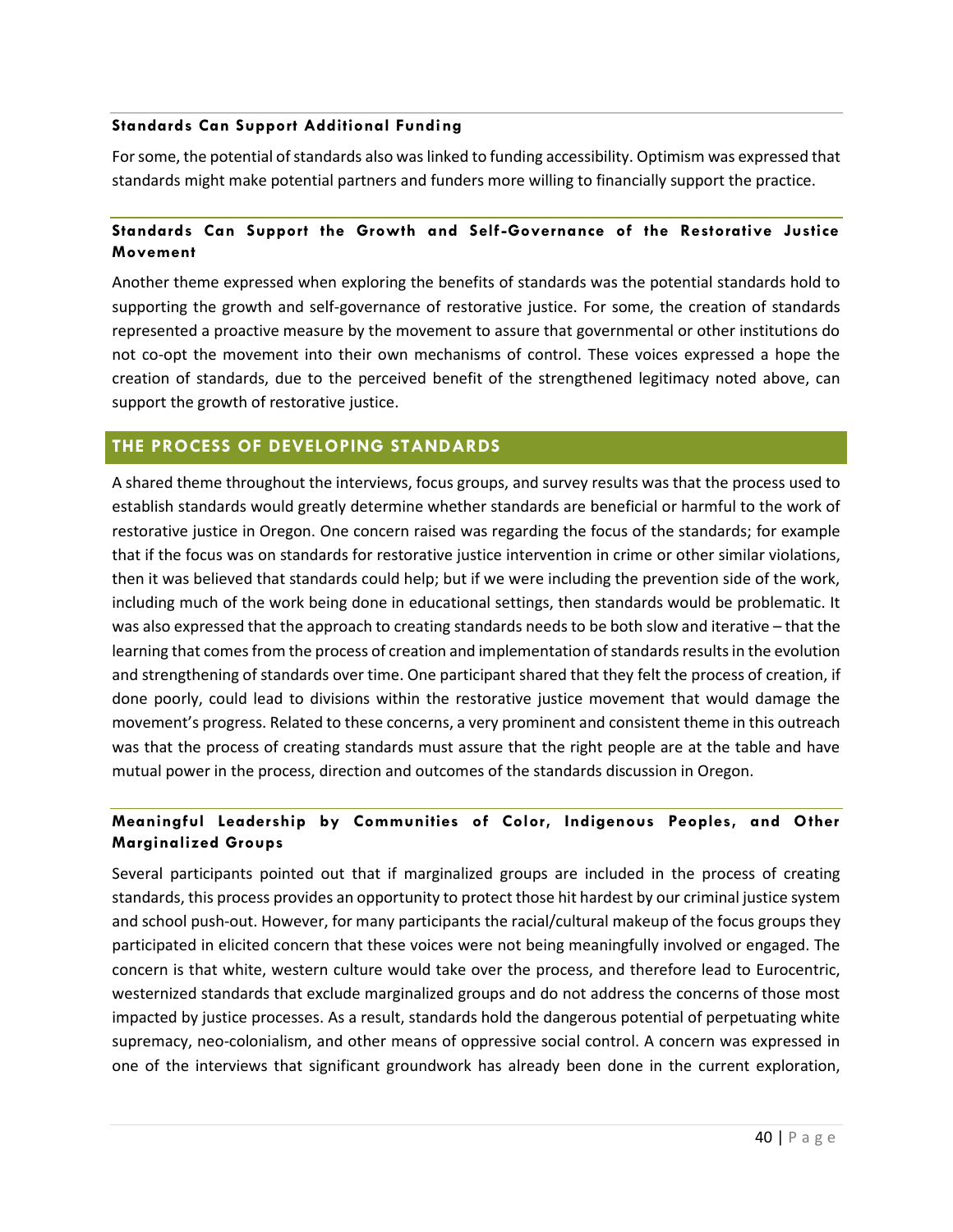without adequate contributions from marginalized groups, and that the process needs to slow down or cease until these issues are addressed.

The marginalized groups being referred to in these discussions was defined widely. Groups included directly impacted individuals (victims/survivors and those that have caused harm), communities of color, Indigenous or tribal groups, the LGBTQ+ community, and youth and elders were all mentioned as groups that both were not prominent in the focus groups and needed to have a meaningful voice in the process.

One observation raised in both a local interview and a focus group by several individuals was that the focus of standards may affect this risk of standards having an exclusionary effect. The view was that if the focus is maintained toward being guides for ethical practice, (here Oregon's mediation standards were cited as an example), then they may be less likely to exclude anyone from the practice. On the other hand, standards that outline who does and does not qualify to be a practitioner, exacerbate the risk of exclusion. A particular concern raised by several participants related to this issue was the idea of certification for practitioners, and how exclusive that can be toward marginalize groups.

Based on concerns over inclusion of marginalized groups, creativity was advised in how the current project may conduct its outreach. It was noted that surveys and focus groups may not be culturally relevant or accessible to some groups, and a recommendation was to explore additional avenues for engaging these communities. One such mechanism suggested was to provide an additional workgroup facilitated by people of color and focused on providing safe space for communities of color to wrestle with these issues internally.

# <span id="page-41-0"></span>**PROGRAM AND PRACTITIONER ACCOUNTABILITY TO STANDARDS**

The question was raised during this outreach, "if the restorative justice community in Oregon did come to widespread agreement about standards, how might practitioners and programs uphold or be accountable to these standards?" When this issue was raised, a great deal of discussion throughout the focus groups addressed the contrasting concepts of a hierarchy with strong control mechanisms on one hand, versus more "flat" accountability structures reliant on relationship and community.

# <span id="page-41-1"></span>**ACCOUNTABILITY THROUGH SELF-REFLECTION AND RELATIONSHIP**

The majority of ideas that emerged in the focus groups related to this topic area were under the framework of individual (both as individual practitioners and individual organizations) and relational (between practitioners and between programs) accountability mechanisms. Many participants expressed support for internal mechanisms of keeping practice aligned with standards. Internal was referenced as both internal to organizations, programs, and the movement as a whole.

Many participants strongly discouraged the idea of compliance to standards being managed by any kind of supervisory agency or organization. Several participants supported the idea of self-regulation coupled with "natural consequences" (e.g. low referrals from partners) for noncompliance to standards.

Another theme that emerged was the importance of voluntary buy-in to the standards. This view encompassed the idea of ensuring that standards and compliance to these standards was relational, and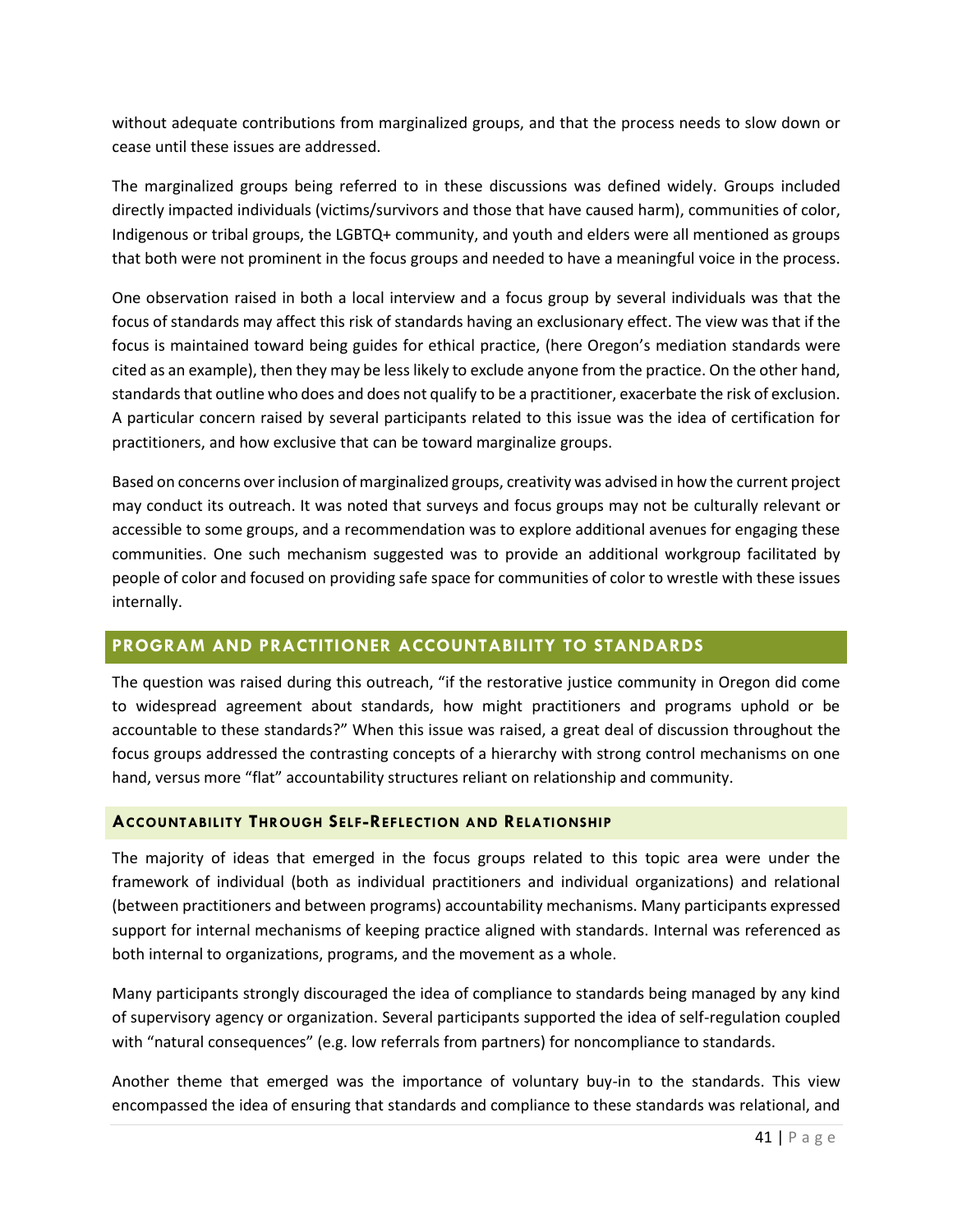based on accountability to people, not rules or regulations had significant resonance with many participants.

The relational structures of accountability offered by participants ranged from self-reporting mechanisms to programmatic and group feedback and reflection.

## **Organizational Transparency**

Several participants raised the idea of providing mechanisms, perhaps via an online forum or posting site, for programs or agencies to respond to a specific set of questions related to the standards set. This would provide a public venue for clients, partners, and the restorative justice community to be able to see how different programs are responding and complying with standards.

## **Self-Assessment and Reflection for Individuals and Organizations**

Some participants suggested that an important initial step may be creating mechanisms for individuals and programs to be independently reflective of their alignment with a shared set of standards. This could include check-lists, self-reflection forms to use following a restorative justice process, and organizational assessments, all based on the standards created by the restorative justice community. This may provide specific means for individuals and organizations to assess their level of compliance, and allow for selfgovernance regarding steps that need taken to achieve sufficient (in the minds of the individuals and organizations) levels of alignment.

## **Peer and Staff Feedback**

One idea for developing and maintaining alignment with standards for practitioners was to develop structured mechanisms for peer feedback. For example, it was suggested that a useful mechanism would be using co-facilitators in restorative justice processes and providing a list of questions that could be posed to each other after a facilitation. One participant expressed that this could be most useful if there were structured ways of ensuring that staff of organizations regularly facilitating with volunteer facilitators were providing feedback and coaching afterwards. It was suggested that this could be structured into a shared set of standards while simultaneously strengthening alignment to these standards. One program supervisor reflected how they would feel it their responsibility to ensure that there was "fidelity with shared standards in programs utilizing restorative justice" practices. They imagined this might look like "random observations, review of paperwork, or other quality assurance steps." Several participants specifically discussed the importance of assessment tools that could be used by practitioners and program administrators to initiate and conduct peer and staff feedback.

## **Group Feedback and Reflection**

Several participants felt that mechanisms of accountability needed to be structured in a way that brings the restorative justice community together for collective feedback and reflection. Ideas for how this could be done included quarterly meetings, RJCO-hosted meetings, group conference calls, regional programmatic meetings, and programmatic peer-consultation and feedback mechanisms. These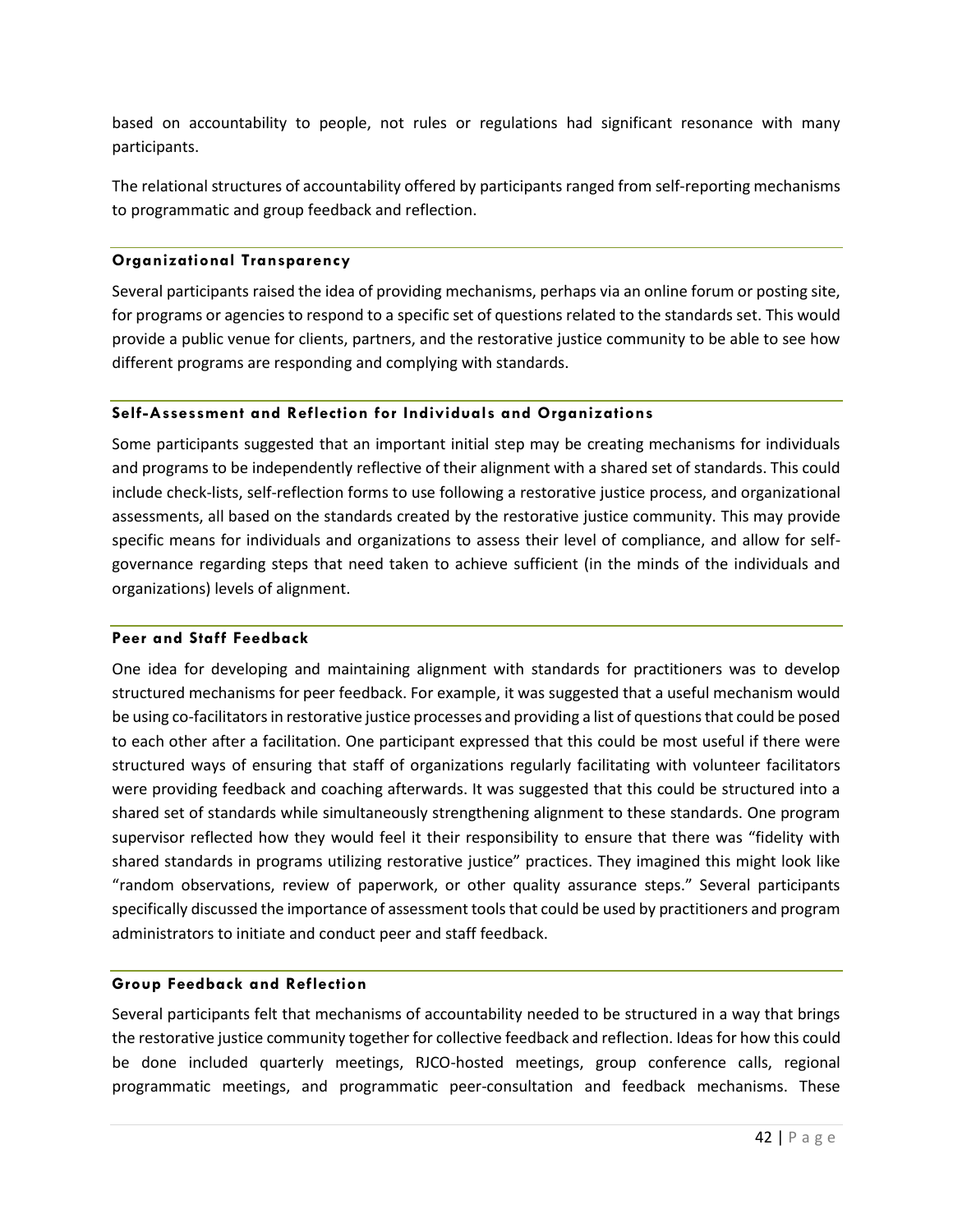collaborative ways of coming together to create a learning-community, with leverage toward greater learning due to shared standards, was preferred by many when compared to legalistic or hierarchical structures of accountability.

Within the framework of coming together as a community of practice for the purposes of fidelity to shared standards, Rachel Cunliffe discussed the option of utilizing collaborative evaluation as articulated by Rita O'Sullivan in Practicing Evaluation: A Collaborative Approach.<sup>59</sup> This form of evaluation would provide a mechanism for eliciting feedback directly from those we serve, and then through cluster evaluation methodologies, collaboratively reflect on this feedback for the purposes of fidelity and learning. The vision Rachel provided included program administrators coming together regionally on a consistent basis, facilitated by paid restorative justice evaluators, to compare shared evaluation and outcome results. Based on differences, they could collectively explore and discover best practices, aligned with standards, that lead to the outcomes that programs aspire toward for their clients. This formative evaluation approach could assist the restorative justice community in maintaining fidelity with a shared set of standards, while also encouraging the modification of standards based on the emergent data and learning.

This vision aligns well with a consistently raised idea that as programs and practitioners, we are most responsible and accountable to those we serve through restorative justice. It was felt that ultimately our fidelity with a shared set of standards, should be measurable through the experiences and feedback of our clients. For some, this was the clearest path forward in assuring that we maintain the value of relationship and people in our mechanism for accountability. One participant explained that "evaluation requires us to ask the people we serve about their experience, and whether this matches with what we are hoping to do" (through our standards of practice). Another participant wandered what a person might share regarding their experience of restorative justice if "they knew they could speak their mind without any strings attached" – pointing to the importance of data collection that assures honest and transparent feedback. The use shared mechanisms to eliciting feedback from our clients, then reflecting this data against a shared set of standards fits with the collaborative evaluation framework suggested by Rachel Cunliffe.

# <span id="page-43-0"></span>**ACCOUNTABILITY THROUGH ASSOCIATIONS OR REVIEW BOARDS**

 $\overline{\phantom{a}}$ 

<span id="page-43-1"></span>For some participants, the question of accountability brought to mind more traditional models of compliance and accountability like the existence of review boards, complaint boards, tribunals, and certification. Though these ideas were raised by some, it also was voiced that these "superstructures" might meet significant resistance from the restorative justice community.

<sup>59</sup> O'Sullivan, R. G. (2004). *Practicing evaluation: A collaborative approach*. Thousand Oaks, CA: Sage Publications.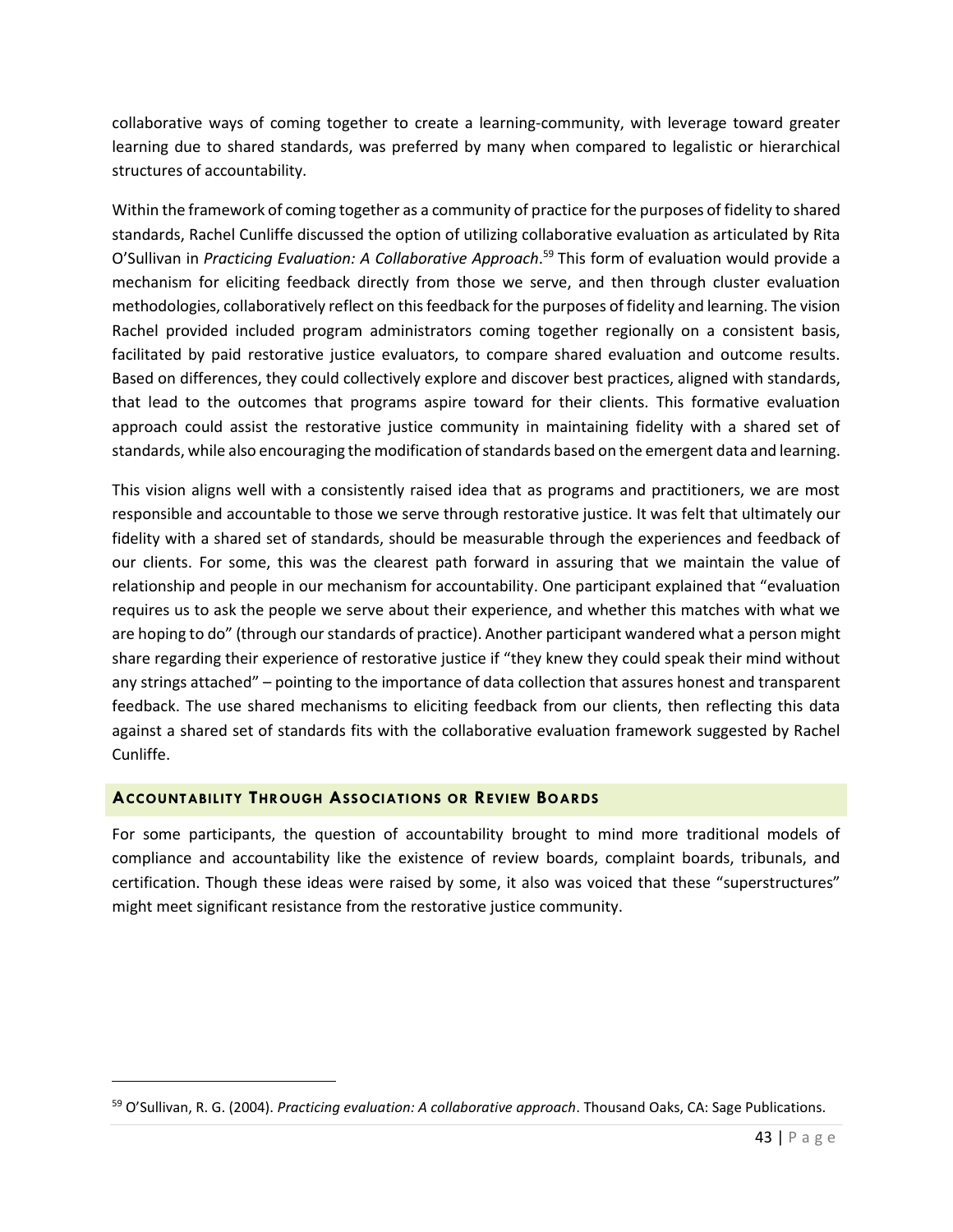## **ACCOUNTABILITY THROUGH INCENTIVES**

A final theme that emerged regarding accountability was to build compliance to standards through incentives.

#### **Inclusion**

Several participants felt that in order for standards to have meaning, there needed to be an initial nucleus of practitioners or programs maintaining alignment with the shared standards. Becoming a member of the collective would require an adherence to standards.

#### **Funding**

Another idea raised by several participants included basing the provision of funding on adherence to the shared standards. One participant encouraged the group to look specifically at how specialty courts are funded in association with their level of compliance with shared standards. Others felt that this was dependent on there being a funding stream from the local, state or federal government, which currently does not exist for restorative justice in Oregon.

## **Certification/Accreditation**

Another concept raised in relationship to incentive-based accountability was the creation of certification or accreditation for practitioners and programs. The idea was that system partners could then "ask for or prefer" to refer to programs that have prescribed certifications or accreditation. One participant suggested using different tiers of certification, like that used in environmental certification for buildings. One participant specifically spoke to how certification is ultimately about the client – to provide them confidence in the qualifications of their service provide, and the quality of service they can expect.

## <span id="page-44-0"></span>**EXAMPLES OF ACCOUNTABILITY TO STANDARDS**

Three specific examples were provided in the discussion about accountability structures as possible models that we could learn from.

#### **Alternative School**

The first example was that of an alternative school, regarding the Principal's accountability to the policies set by the School Board. It was explained that on a regular basis, the Principal was required to self-report their interpretation of a policy, and then provide evidence on how the school is in compliance with this policy. After hearing the presentation, the Board is then provided three options of response.

- 1) accept the interpretation of the policy and the school's alignment;
- 2) accept the interpretation, but require that the evidence (practices) is strengthened to achieve compliance; and/or,
- 3) disagree with the interpretation, which results in the Board's responsibility to rewrite the policy.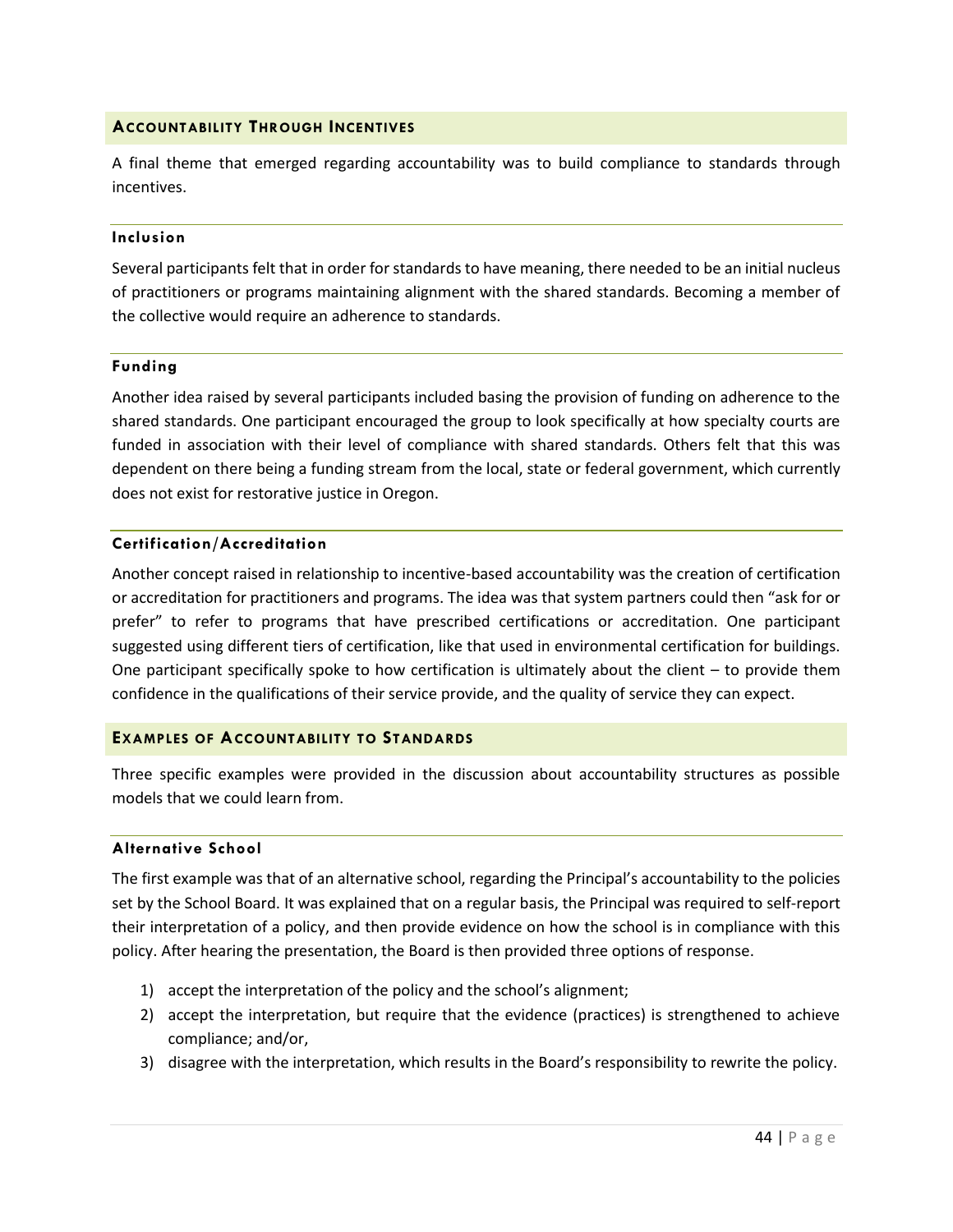#### **edTPA**

The second example discussed was the Education Teacher's Performance Assessment (edTPA). This is an assessment structure for teachers which analyzes performance and outcomes.

*For the first time, edTPA gives teacher preparation programs access to a multiple-measure assessment system aligned to state and national standards – including Common Core State Standards and the Interstate Teacher Assessment and Support Consortium (InTASC) – that can guide the development of curriculum and practice around the common goal of making sure new teachers are able to teach each student effectively and improve student achievement.<sup>60</sup>*

## **Kuja Kuja**

 $\overline{\phantom{a}}$ 

Kuja Kuja is a tool of assessment used by the American Refugee Committee meant to emphasize the experience of refugees with the services provided to them.

*Kuja Kuja started with an observation. At some point in time, humanitarian organizations like ours had stopped thinking of refugees as their primary customer and instead become focused on large funders. We had deprioritized the people we are here to serve - and that wasn't good enough. Kuja Kuja is our answer.*

*It's a real-time feedback system that tracks customers' levels of satisfaction with products and services, records their ideas for how those services might be improved, and makes that data freely available for everyone to see and use. So after accessing water at a water point or getting health care at a clinic, refugees can share their experience and have real input in making the system better.*

*Kuja Kuja is more than a moral obligation - it's also good business. Understanding our customer more deeply will allow ARC to increase the value and impact that its services currently deliver and to make better decisions about new services to design. We're starting by testing Kuja Kuja on our own organization. We believe that Kuja Kuja will revolutionize service design and implementation for non profit and for-profit organizations around the world.<sup>61</sup>*

## <span id="page-45-0"></span>**ACCOUNTABILITY – GENERAL ASSERTIONS**

In addition to the specific themes noted above, several general themes emerged within the focus groups and interviews. Several participants discussed the importance of standards being evolutionary in nature.

<sup>60</sup> edTPA. (n.d.). *About edTPA.* Retrieved from<http://edtpa.aacte.org/about-edtpa#Overview-0>

<sup>61</sup> American Refugee Committee. (n.d.). *Kuja Kuja.* Retrieved fro[m http://arcrelief.org/kuja-kuja/](http://arcrelief.org/kuja-kuja/)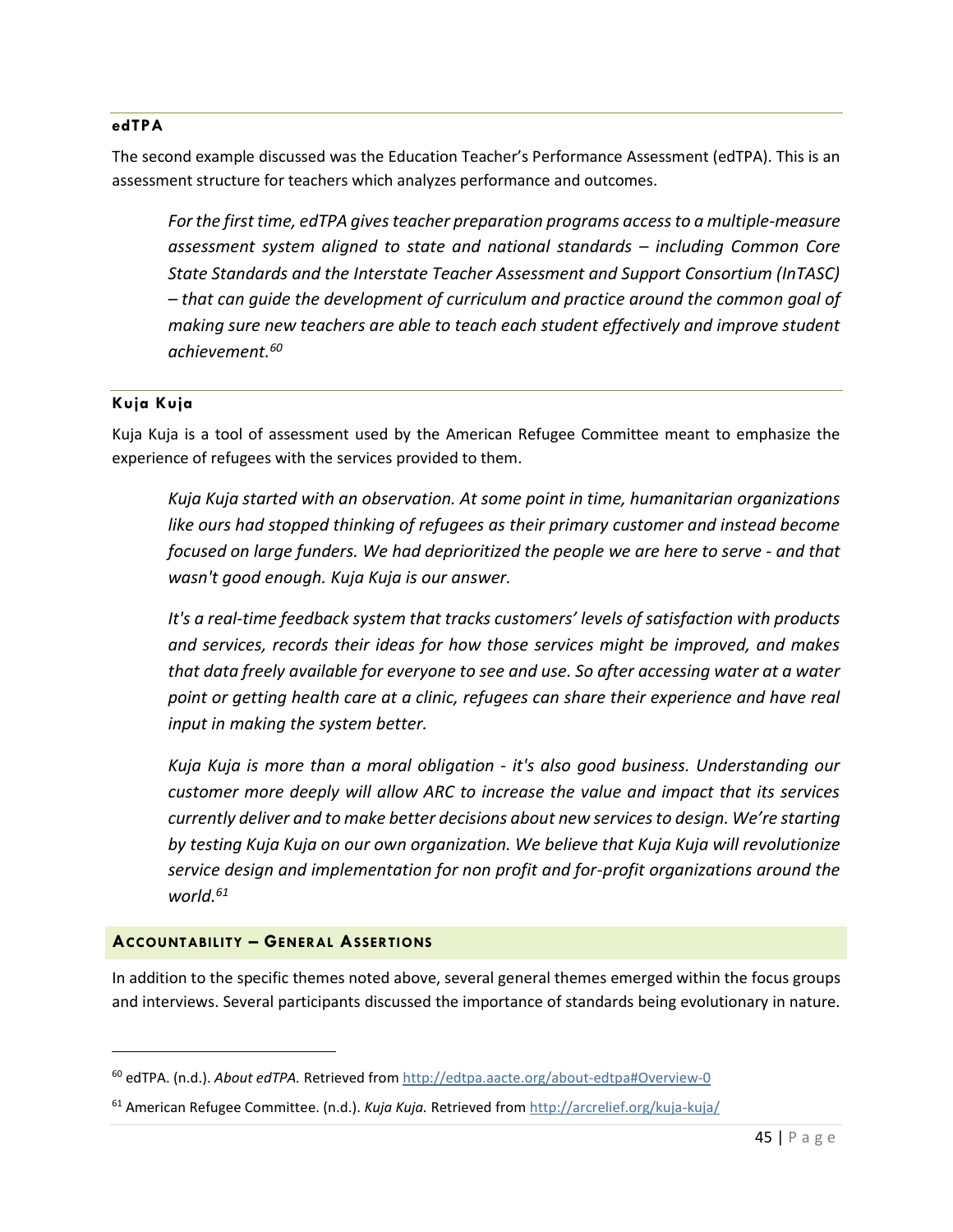As we evaluate alignment with standards, inevitably we will learn more about what works for those we serve. This learning should inform consistently evolving standards.

One shared concern for some was the problem of telling someone that what they are doing is not restorative justice. The feeling was that this needed to be avoided if at all possible, and that the focus should be on what we desire and aspire toward, rather than what we exclude.

Several participants shared the belief that without accountability, standards felt meaningless. This was stated within the context of a belief that standards have value for those we serve. Standards are created for the protection of our clients, yet this protection will only go so far as people feel compelled toward alignment with these standards. The feeling was expressed that if what emerged were just "suggested" practices, that this will not go far enough in protecting those we serve from harmful practices.

In several focus groups, including the schools-specific group summarized at the end of this document, the distinction was raised between programs and services in schools, versus those within the criminal justice setting. The needs, tools, and differing emphasis of these initiatives require differing frameworks that would need to shape the conversation around standards within those respective contexts.

Several participants pointed out that whatever mechanisms for accountability are created, they should be "restorative" in nature. For example, it was suggested that if a complaint was made, participants themselves should be a part of the discussion (suggesting the principle of focusing on harms to people rather than rule infractions). One last comment was how important it felt to have standards linked with evidence. It was felt that without a basis of evidence backing up the standards, it would be hard to buyinto the standards.

# <span id="page-46-0"></span>**CONTENT OF STANDARDS**

When participants were asked what the focus of standards for restorative justice might include in Oregon, the results were varied and wide-reaching. Participants spoke to issues ranging from what discussing standards should attempt to address (safety for example) to offering specific standards on practitioner competency. Participants also put significant focus on a few key parameters for what standards "must" do to be meaningful. This section will highlight some of the major themes that emerged through this conversation.

# <span id="page-46-1"></span>**STANDARDS FOCUS**

## **Standards and Safety**

Several participants noted that ultimately standards should focus on maintaining safety for those served through restorative justice processes. A number of participants resonated with the "Food Truck" analogy shared by the researchers in the focus group preamble and stated that perhaps we can all "agree on minimal standards for safety."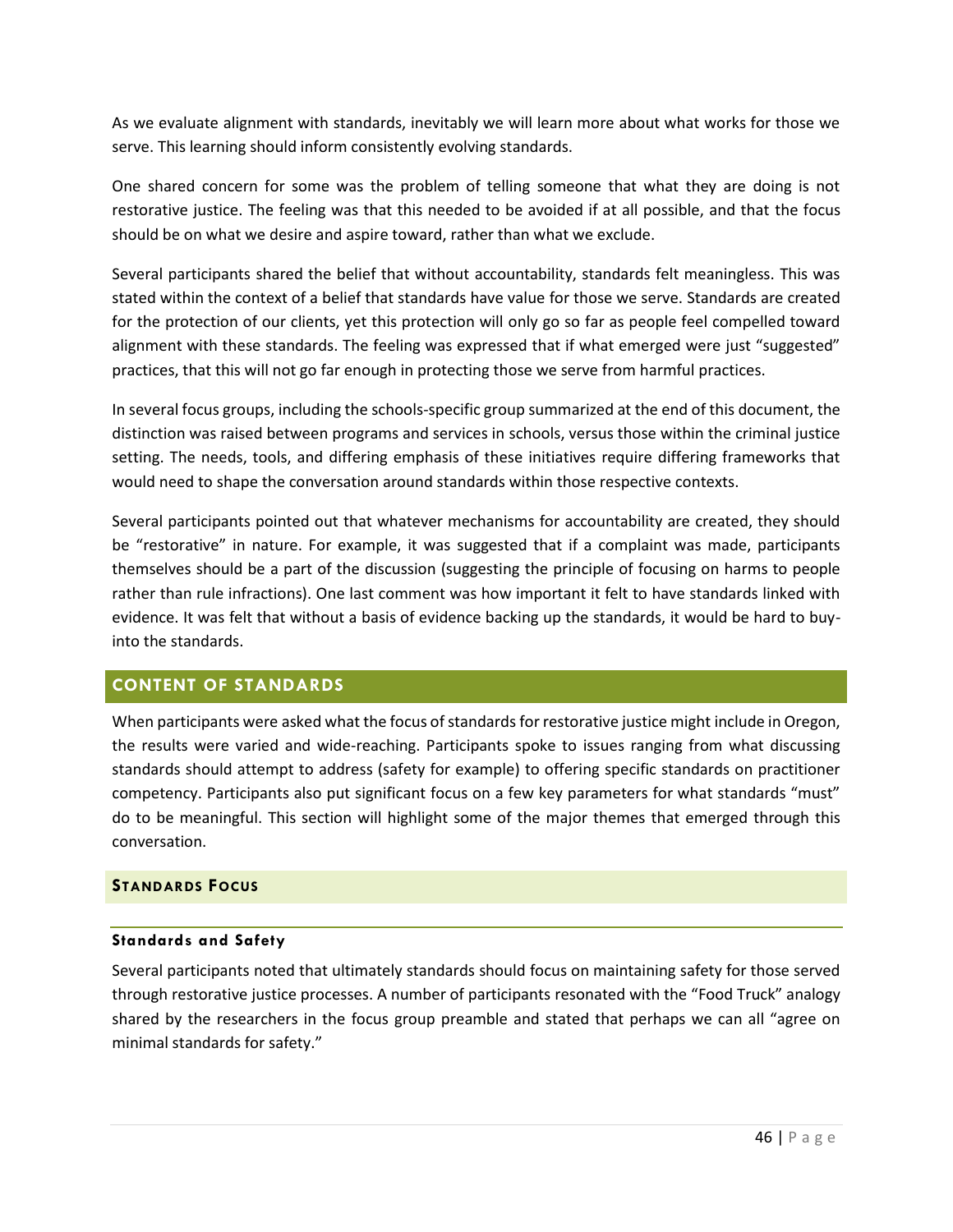## **Broad Application for Standards**

Several participants also encouraged the creation of broad and general standards that could apply to every level and context of restorative justice. The hope was to be able to develop provisions that were in the interest of the general public, while applying to schools, juvenile justice, criminal justice, etc. For this to be possible, some likened it to developing the "simplest" basis of standards to help maintain a baseline of protection for all stakeholders.

#### **Standards and Collective Understandings**

For many participants, the priority for the creation of standards was to address the lack of a common understanding, purpose, vision, values and principles of restorative justice. One participant stated that "a good way to mitigate cooptation would be to clearly communicate the goal and purpose of RJ." Others felt that standards should help define what practices fall under the restorative justice umbrella. Some stated that simply coming to a collectively shared understanding of restorative justice would be a sufficient goal of standards. One participant felt that perhaps standards needed to begin with a code of ethics, since in that domain there may be less cultural difference, and less likelihood of perpetuating cultural bias.

The goal of fostering greater common understanding also raised concerns about whether or not these common understandings or collective decisions would incorporate the viewpoints of everyone. The idea that the common understanding could exclude the voices of those most directly impacted or end up being the "values and principles of white-dominant culture," was most alarming for participants.

#### **Standards and Restorative Justice Processes**

For some, standards should start with shared and measurable norms specific to restorative justice intervention processes – victim-offender dialogue, conferencing, and circle process. One participant gave an example of how they have seen facilitators of victim-offender dialogues suppress specific forms of expression (language for example) because of their own discomfort of it, and how this can be a form of perpetuating white supremacy. Another participant pointed to how this could help educate clients as to what they are getting into so that they can make more fully-informed decisions regarding their participation.

#### **Standards and Programs**

For others, standards should be based at a programmatic level. One reason given for this was to avoid some of the previously discussed pitfalls related to inequity. One participant felt that standards could "ensure that options are provided at every level and on every issue" to clients, allowing for significant agency in the process. Another raised how focusing on this could help ensure that we are providing support throughout the process.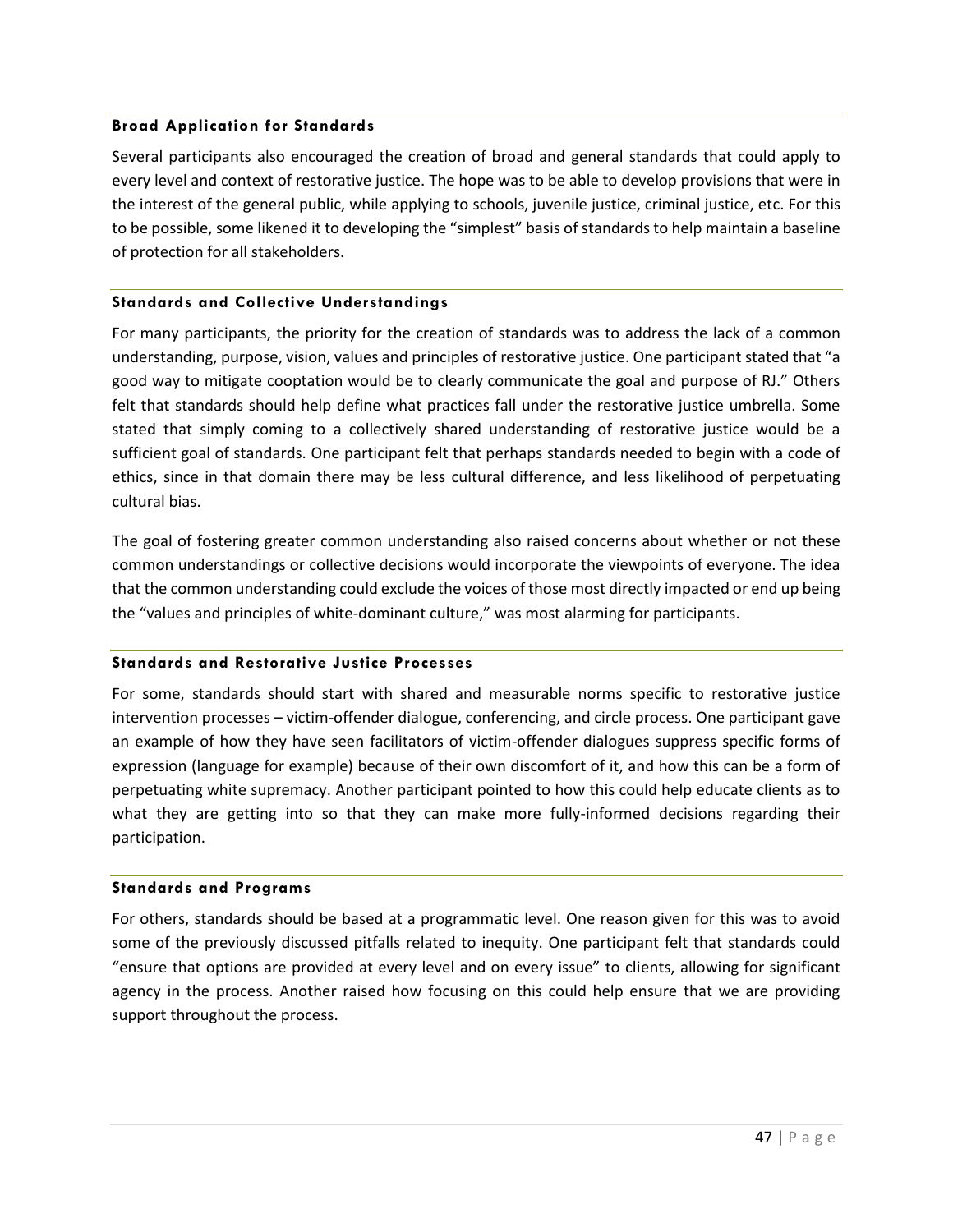#### **Standards and Evaluation**

For a few participants, standards could also create shared evaluation practices throughout restorative justice programs in Oregon. It was shared that there should be standards "about how programs selfevaluate, collect, and share data on how their practices are impacting their clients. Another pointed to the fact that if we are not consistently measuring and reflecting on outcomes, it is difficult to know whether or not standards are meaningful.

#### **Standards and Referrals**

Also discussed within the context of program standards was how this could provide guidance for referral parameters and processes. For example, participants explored how standards might expand who gains access to restorative justice programs, how they gain access (who initiates referrals), and when they gain access (at what points of the institutions response to harm can referrals be initiated). For some partners that participated, it wasn't necessarily about expansion of access, but instead about clarity of access. For these participants, clear knowledge of what cases are appropriate would be helpful for them in supporting referrals from their agencies. Some victim assistance professionals were concerned about this idea however, as many of the existing thresholds have been established on the basis of offender/offence characteristics, not on the impact and needs of the victim or survivor.

## **Standards and Case Development**

Some expressed the view that standards could provide guidance around responding to issues that can emerge in case development/preparation. Standards could promote effective practice by, for example, guiding program policy toward taking the time necessary to address the present trauma for the victim/survivor and the often-present historic trauma for the person that caused harm.

## **Standards and Restorative Justice Outcomes**

Several participants spoke to the importance of standards to clearly identify shared outcomes for restorative justice intervention (i.e. a shared vision of what restorative justice is trying to achieve). The hope was expressed that this work would set the stage for shared data collection, and the ability to measure whether standards themselves were leading to the outcomes they are meant to produce. One participant expressed the view that this discussion needed to go beyond the measurement of reduced recidivism or other goals of the criminal justice system: instead, outcomes need to be specific to what our clients expect and desire as outcomes to their participation in our services. Another participant explained that one concern regarding shared outcomes is how culturally specific this may be, leading to difficulty to create something that is culturally flexible based on the context.

Others raised the issue of whether standards might mitigate the sometimes harmful and inequitable outcomes of restorative justice processes. The example given was a youth that was ordered, via a victimoffender dialogue, to pay \$100,000 in restitution, and how in New Zealand's Family Group Conferencing approach for example, there are standards that protect against these kinds of unrealistic and potentially harmful agreements.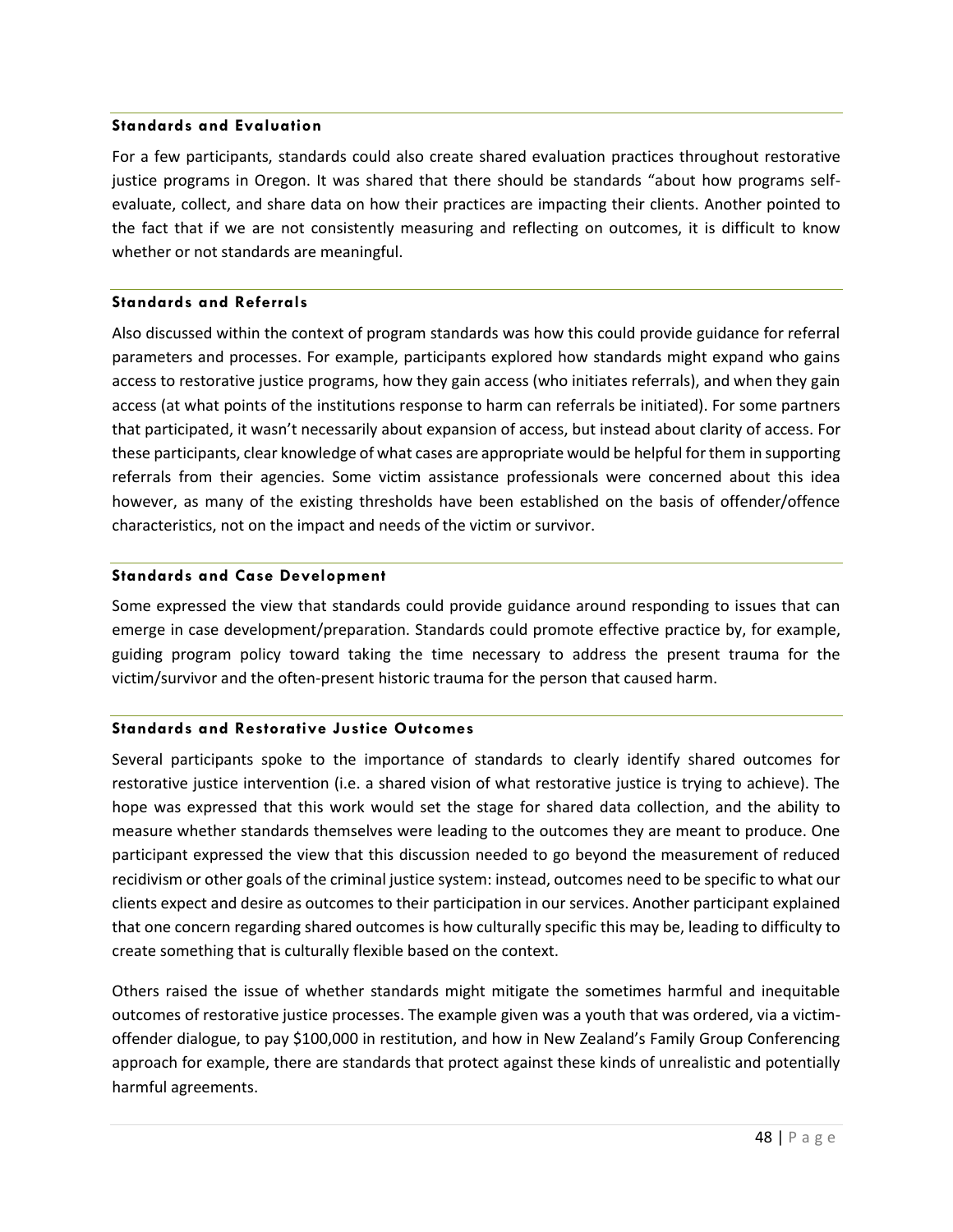## **Standards for Serving Victims and Survivors**

A significant number of participants regarded standards as a necessary component to strengthen restorative justice services provided to victims and survivors. One issue raised by several participants was how restorative justice processes, both in schools and in the criminal justice system, might infringe on victims' rights. Participants expressed hope that standards might interrupt this potentially harmful impact of restorative processes.

Other participants shared how having standards would significantly help in their capacity to introduce the idea of restorative justice to victims and survivors. It was felt that standards would provide a level of confidence, both in the explanation, and in the potential exploration by victims and survivors themselves, if they knew more about what they could expect from the process. One participant felt that standards would provide a level of safety for victims and survivors that does not currently exist, and that this would both expand the number of referrals, and protect those that choose to participate in the process.

Several participants also spoke to how standards could raise the level of understanding and care given to those experiencing trauma. Examples included how ensuring agency/choice for victims and survivors, providing sufficient time for necessary story-telling, and being attuned to the manifestations of trauma for victims/survivors.

# **Standards and Restorative Justice in the Criminal Justice System**

For some participants, standards would need to address the relationship between restorative justice and the criminal justice system. It was felt by these participants that issues around implementation, service delivery, location of service delivery, overincarceration, diversionary practices, and prison practices could all be places where standards may be helpful.

## **Standards and Restorative Justice in Schools**

There was a significant amount of conversation within the focus groups regarding the creation of standards for restorative justice in schools. Many restorative justice advocates placed priority on schoolbased initiatives, due to the leverage schools have on the "long game" of cultural change and paradigm shift. Comments like "if you intervene in schools, practice will no longer be needed at the criminal justice level," and "if we really want to make a societal impact, is seems like schools would be the key," were shared in the context of this conversation.

Some participants felt that the creation of standards for restorative justice in schools would have an impact on the scalability of the work (expansion of schools adopting the practices). Other felt that significant work needed to be done around what even defines restorative justice in schools, to the point of even differentiating between restorative justice and restorative practices for example. Another participant simply encouraged the discussion of standards leading to an understanding of what the nonnegotiables were for quality practices in schools. Some were also interested in how standards might provide clearer guidance for what restorative justice implementation in schools means for teachers, and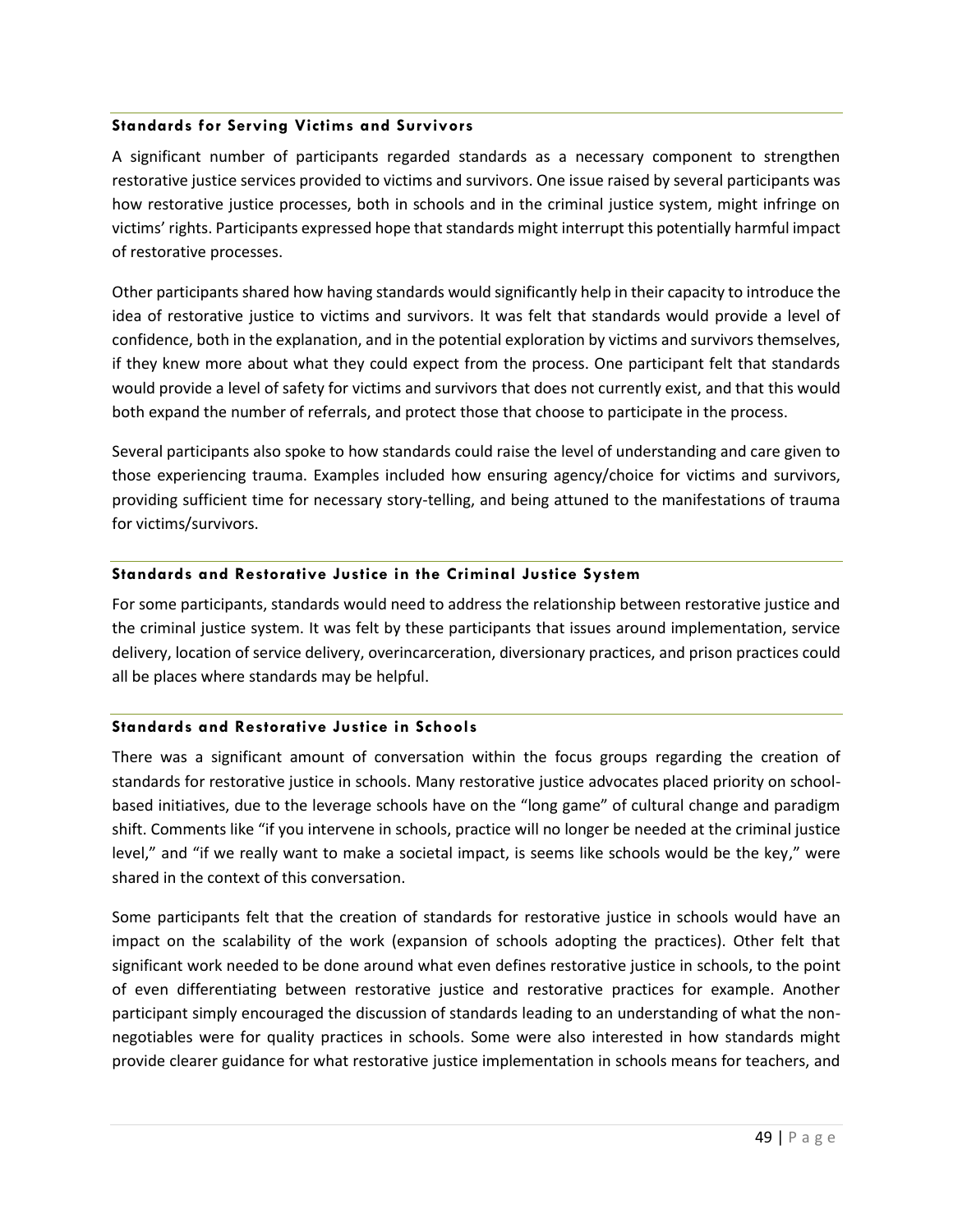how standards might result in earlier intervention, prior to truly harmful incidents that lead to criminal justice system involvement.

## **Standards and Training for Restorative Justice Practitioners**

There was significant energy expressed by participants around the idea of standards to guide the training expectations and content for restorative justice practitioners in both the school and criminal justice context. The concern was that where practitioners lack the capacity to respond to the complex dynamics that emerge, this could result in causing harm to students. Training standards were seen as a potential remedy to help address this concern.

While this focus for standards emerged consistently across focus groups, it also was met consistently with the caveat that whatever standards in training emerge, need to do so in an equitable and inclusive way. It was asserted that the expectations for practitioners cannot indirectly or directly exclude community from playing a meaningful role as practitioners.

## **Standards and Restorative Justice Practitioner Competencies**

Many participants noted the importance of creating standards around demonstrated competencies in the work. Some discussed how standards could articulate what is expected from practitioners in restorative justice work, and then provide a means to measure practitioner competency in the context of the standards. One participant felt that this could urge facilitators and practitioners to aspire to higher levels of practice and included the idea of having tiers of practitioner competency to encourage this aspirational and growth mindset. Another participant felt that cultural responsivity needed to be a part of recognized competence.

## <span id="page-50-0"></span>**STANDARDS MUST . . .**

# **Attend to and Aspire Toward Equity**

Across the board, one of the most discussed topic areas was how any standards must avoid the perpetuation of colonization and white supremacy while also expanding the movement and its practitioners' capacity to be culturally responsive and equitable in their work.

The starting place for many participants in this discussion is the significant concern that standards themselves risk perpetuating colonization and white supremacy. For some, standards elicit ideas of "white-centric," "academic," "western, homogeneous," and "bureaucratic" structures and systems that have historically supported the continued prominence of colonization and white supremacy in our culture. Given that understanding, there is understandable resistance to standards from many. Assuring that the creation of standards – both in the process of creation, and in the standards themselves – does not perpetuate hegemony was given as a non-negotiable for many in this process. Either standards avoid duplicating historical harms, or they should be avoided at all costs.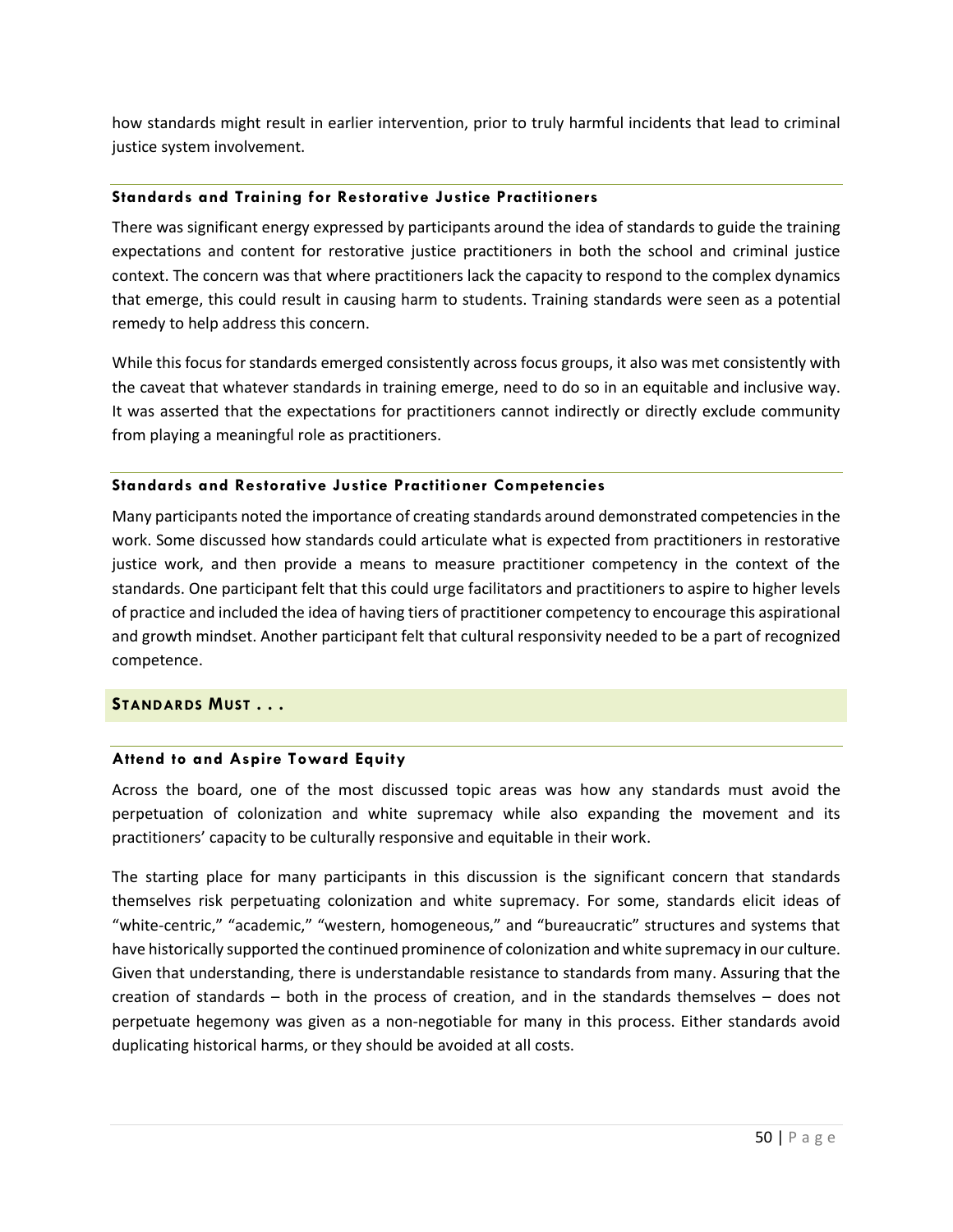On the other hand, a number of participants noted that standards could also strengthen the capacity of the movement and its practitioners to interrupt and dismantle inequity through the work of restorative justice. For many, the standards themselves could set parameters around capacities that practitioners must demonstrate specific to their responsivity to cultural diversity and inequity in their work. One participant suggested that standards could protect restorative justice processes from ways of responding to harm that are rooted in dominant white culture – "authority, coercion, punitiveness, etc." Another participant specifically suggested that restorative justice practice has to be rooted in an equity lens, allowing us to clearly view interpersonal and system relationships within the context of equity and respond appropriately to interrupt inequity. Some participants explored the dynamics of power within restorative justice processes, and how standards might mitigate the abusive or coercive use of power through these processes.

This equity parameter for the creation of standards was a passionately and consistently communicated message throughout all focus groups and interviews.

## **Provide for, and Maintain Flexibility and Creativity in the Work**

Another consistently-mentioned parameter for the creation of standards is that it must allow for continued flexibility, creativity, and responsivity in practice. It was clearly named that if the creation of standards molds restorative justice practices into prescriptive or rigid procedures and protocols, most participants want nothing to do with them.

For this significant group of participants, the ability to adapt to context, culture, individual needs, community ethic, etc. is a requirement to practice principled restorative justice. The concern is that standards gets in the way of this flexibility, it would quickly divert our work from alignment with restorative justice values and principles. Another concern shared is that if standards create this kind of stagnation, it also limits the innovation that is currently thriving within the restorative justice movement.

## **Be a Platform for Communicating What Restorative Justice Is**

A final consistent theme across all focus groups was an aspiration that standards might be a platform for communicating more clearly about the meaning of restorative justice both internally and externally (with partners and the public). Many participants expressed exhaustion over the significant misunderstandings heard from partners and communities what restorative justice. The hope was shared that perhaps having this shared language and understanding could also protect against the potential cooptation of restorative justice by institutions or government. The idea that standards have the potential to meaningfully address these significant hurdles in their work elicited hope and energy.

# <span id="page-51-0"></span>**PORTLAND-METRO SCHOOLS FOCUS GROUP**

During the research process it was suggested to schedule a focus group specifically to bring together stakeholders, community members, restorative justice administrators and practitioners working within the school context. Thisfocus group was unique in that it took place within a broader exploration of largely criminal-justice focused discussion across the state. The focus group was scheduled on the premise that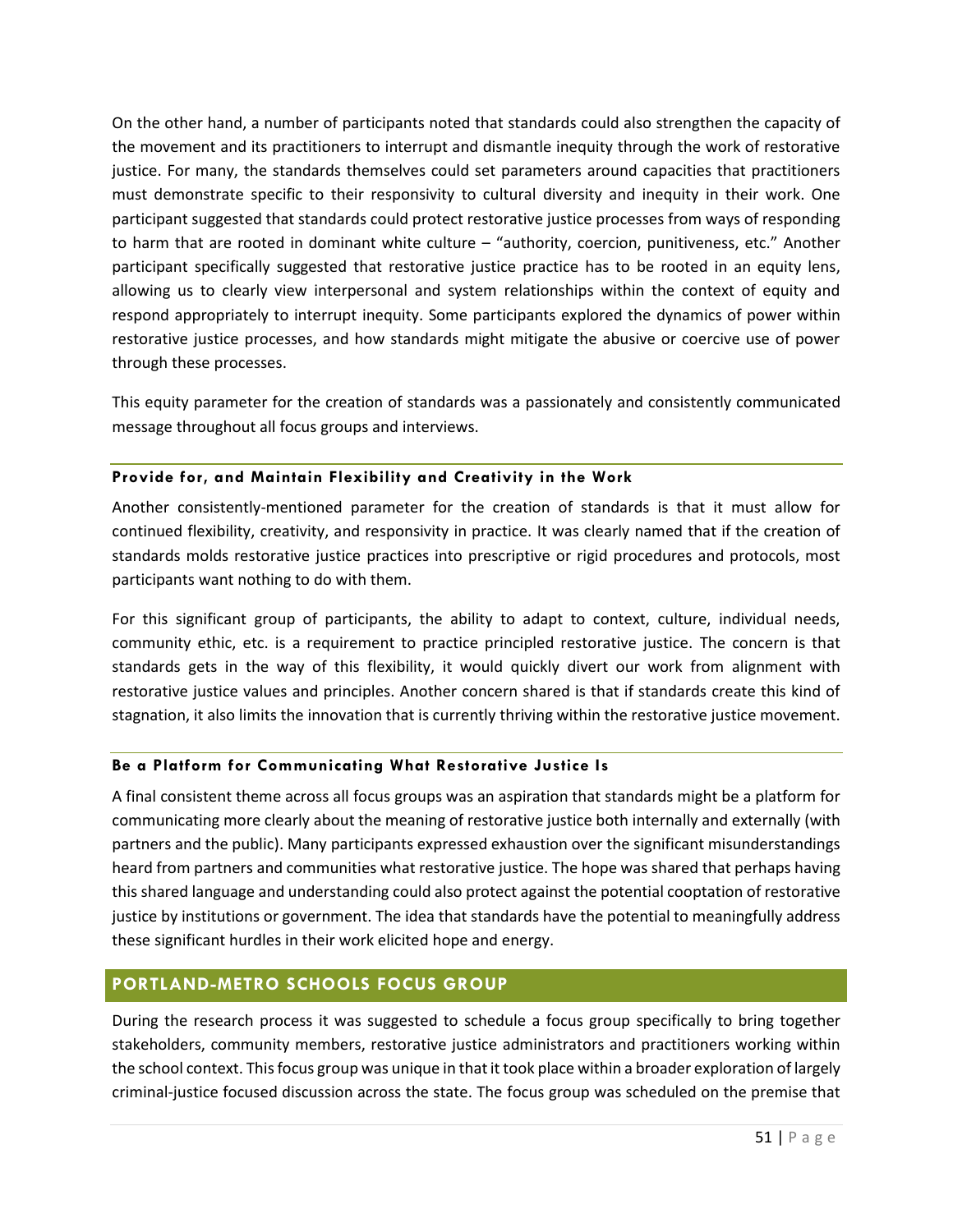restorative justice advocates within criminal justice and schools exist within the same community of practice; the intent was to gain anecdotal information about how school-based restorative justice advocates view the issue of standards. This was the most diverse group convened, including school administrators, community members, communities of color, and a culturally diverse representation of restorative justice practitioners.

Many of the perceptions of restorative justice, concerns about standards, and ideas regarding a potential focus for standards expressed in this focus group resonated with themes noted above. However, there were also some particularly distinct themes that emerged in the conversation that are important to highlight in this discussion.

## <span id="page-52-0"></span>**DISTINCT FRAME OF REFERENCE FOR RESTORATIVE JUSTICE**

The discussion within many criminal-justice oriented focus groups around the state treated restorative justice purely as a response to crime and injustice. In this focus group, restorative justice was defined primarily asthe work of community and equity-building. Restorative justice seemed to be understood and discussed in a more comprehensive sense than in other focus groups – where community-building was the foundation, and intervention was limited in scope and not the major focus of the work. One participant summarized this by stating that restorative justice is "not something you do after the fact, but is embedded into everything so that you never actually have to say the words restorative justice." Another participant named that this is particularly true in schools, that there are "so many moments to interrupt toxicity and trauma."

## <span id="page-52-1"></span>**INSTITUTIONAL CULTURE CLASH**

Another clear delineation between the discussion in this focus group versus the others, was how a significant portion of the work done is not by outside organizations in partnership with schools, but internally within the institution itself. This reality seemed to highlight the misalignment between restorative justice and the power structures within the schools it is being implemented. One participant shared that the sharing of power that restorative justice requires is problematic in the context of "traumatizing institutions." They explained that in their experience schools are "hubs for people who struggle to share power," and the only places where they have seen the healing power of restorative justice is when those with power have chosen to share that power. It was expressed that one of the largest barriers to restorative justice implementation in schools is the fact that it is being attempted within supremacist structures.

# <span id="page-52-2"></span>**CONCERNS REGARDING THE CREATION OF STANDARDS**

Early in this focus group, deeply felt concerns were shared regarding the leadership and facilitation of the process of creating Standards thus far. It was recognized that both facilitators were white and male, and that the Advisory Committee for the project, RJCO, was comprised of all white individuals. Some participants named this as offensive and perpetuating systems of white supremacy. The concern was raised that this conversation, and the involvement of communities of color in the focus group felt like other historically oppressive conversations that imply power-sharing, but do not live up to this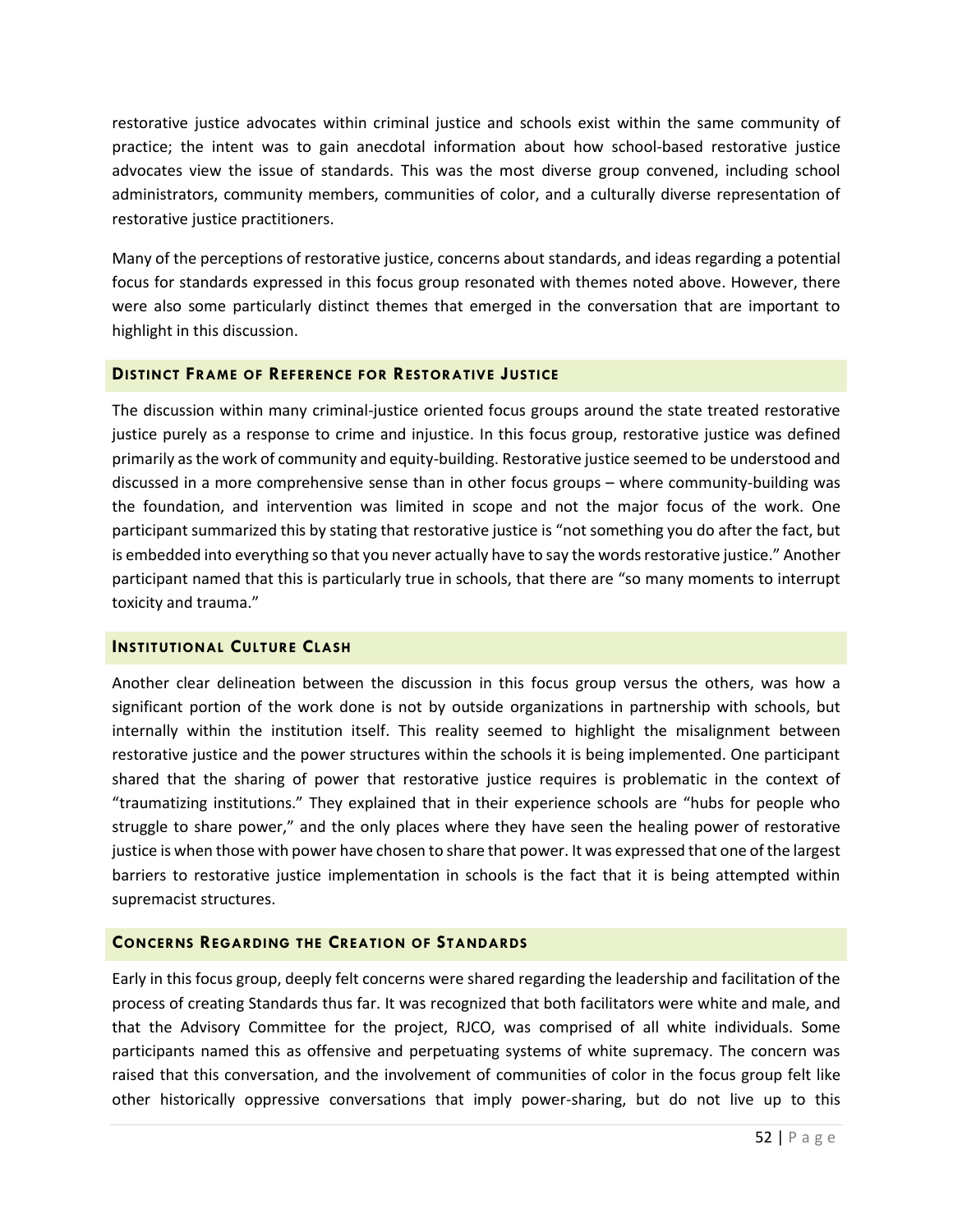expectation. One participant expressed this by explaining that they were "tired of sitting in these contrived spaces."

Following are some of the key concerns that were raised within the context of this focus group.

## **Process Conception and Facilitation**

There were several concerns raised specifically regarding this project's conception and delivery. One participant named that the relationships necessary for true collaboration and power-sharing do not yet exist. They were concerned that the time was not taken by the Research Team before the conversation of this focus group to develop those relationships so that trust may have been built. It was expressed that without those relationships, it is difficult to trust the intent and nature of the focus group and the Research Team.

As described above, it was also explicitly stated as problematic that the facilitators were two white males. The feeling expressed by several was that Just Outcomes should not be leading this process without the representation of people of color within the facilitation team. It also was named that given the makeup of the RJCO Coordinating Committee, it is also problematic that they are the Advisory Committee providing leadership to the process. Several participants characterized the process as "offensive" and unsafe in that people of color were not in a leadership role and stressed that the project should prioritize compensating leaders of color to help fill that gap.

There was also a concern shared in the room regarding how these conversations may be translated into policy. It was named as important that policy not be created in a vacuum of two white facilitators' summary of these focus groups. The creation of any set of standards must, in more meaningful ways than currently constructed, be created in the context of shared decision-making power with those directly impacted by restorative justice and any eventual standards. There were doubts as to whether the project had an intent to share this power, thus leading to mistrust and concerns about the process moving forward. One participant expressed this by stating that "the process we're using tonight perpetuates harm and existing structures."

## **Standards as a Framework is Problematic**

Another issue that emerged in the conversation of this focus group was the framing of what we are attempting to create. "Standards" as an outcome was problematic for many in the group based on the following ideas this word elicits:

- "standards keep people out can be exclusionary;"
- "standards is coded supremacy language;"
- "language of standards reflects the values of white culture;"
- "putting standards on restorative justice turns it into a program and it is not a program;" and,
- "restorative justice is about de-standardizing schools . . . about re-humanizing the lives of those most impacted…how can you standardize de-standardization?"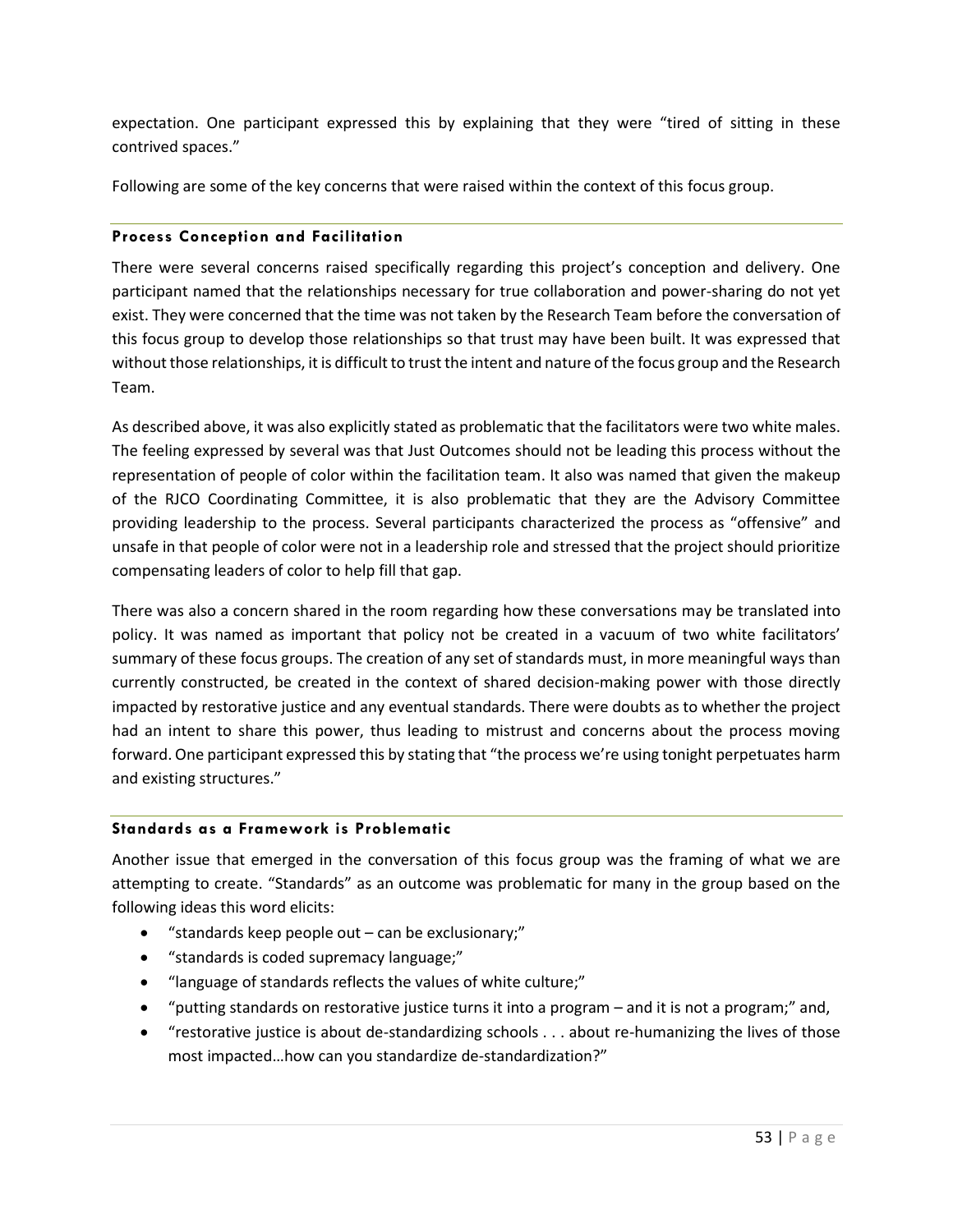Several participants recommended other terminology that might better reflect the intent. Framing like "best practices" or "reflective norms" were suggested as alternatives to the framing of standards. Many, explained that perhaps standards was simply not right for the school context, but may be more useful in other applications. One participant was concerned that "we haven't all agreed about what the problem is, but we are entering this conversation as though it is a given that 'standards' is the solution."

In the midst of these critiques, there were also some that felt the conversation over standards was important. One participant felt that there should be standards around how much resource is provided to practitioners to do the work with integrity. Another explained how at first they were extremely resistant to the idea, but now getting "the purpose of having this conversation."

## **We Don't Have the Right People at the Table**

The final theme that was emphasized in this focus group was the importance of getting the right people to the table. It was expressed that the communities that are most impacted by the current institutions should speak to the issues that need to be addressed. One participant directly asked where the people most impacted where? The idea of power-sharing and inclusivity was seen as a prerequisite to establishing any set of standards that would have meaning, and that this prerequisite was missing.

In the context of creating standards, one participant expressed a meaningful methodology would be to find out from those most directly impacted the things they have seen that are most harmful, and what could be done to avoid those things – that this could be the baseline for a set of standards. Another participant explained that you cannot expect to get the most vulnerable people to address these types of questions in a group like this, but that instead you need to go to them.

This priority of both engaging those most impacted in the creation of standards, and doing so through alternative methodologies than focus groups was a prominent message in this focus group.

# <span id="page-54-0"></span>**WHERE MIGHT STANDARDS BE USEFUL**

In the second half of the focus group, some discussion emerged regarding the focus of standards. For some, a potential focus was to create standards that prioritize community-and relationship-building within the school context, and that this be paired with minimum standards of resource and time provision to do so with integrity.

Several participants explained that it is right to be concerned with the avoidance of perpetuating more harm through practices framed as restorative justice, and that standards might be a construct support this intent. For many, this meant focusing on minimum standards – standards that do not impeded individualized and culturally relevant practice but do create a baseline of protections for those most vulnerable. A few participants felt that standards might help indicate the minimum level of training necessary for restorative justice practitioners. Another participant wondered whether standards might be able to validate their existing practices that were already working well.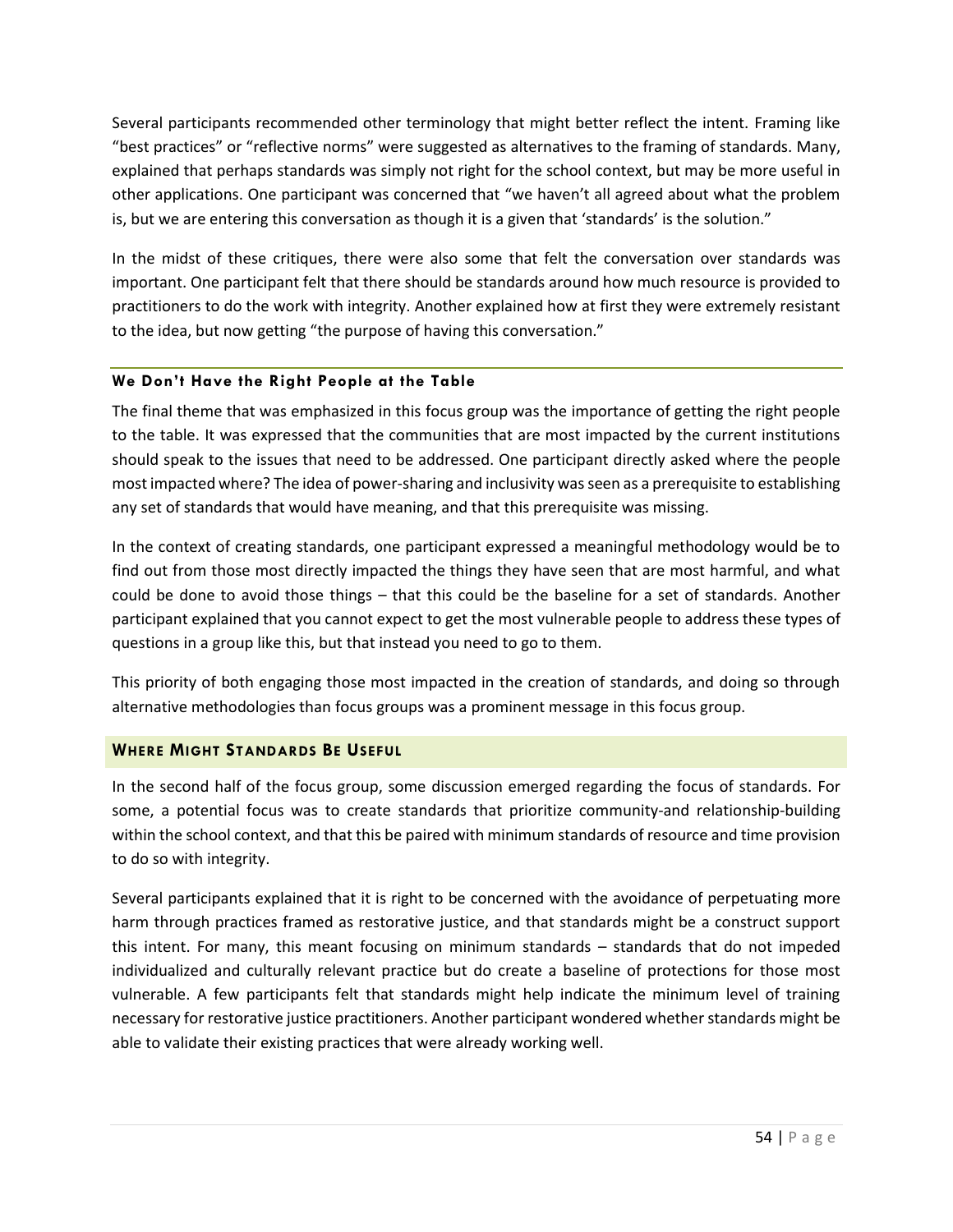# <span id="page-55-0"></span>APPENDIX 1

# <span id="page-55-1"></span>**RESEARCH TEAM BIOGRAPHIES**

**Matthew Hartman (MA):** Matthew has extensive experience with the non-profit, public and forprofit sectors in developing processes, systems, programs and capacity with the goal of aligning service delivery and practice with the stated vision, mission and values of the organizations with which he works. Working across the US and internationally, Matthew accesses a rich background in facilitation, training, restorative justice, conflict transformation, organizational development, consultation, and mediation.

Matthew spent from 2010 to 2017 as the Restorative Justice Coordinator for the Clackamas County Juvenile Department. In this capacity, he coordinated the department's commitment to further align the department's practices and programs with restorative justice values and principles. In this capacity, he co-developed a Victim Impact Program which serves victims of juvenile offense through early direct contact, service delivery, and redeveloped the existing Victim-Offender Dialogue Program. In addition to strategic planning, program development, and general support, Matthew also helped to expand and strengthen the capacity of the community to play an active role in responding to juvenile offense through a community-engagement process to re-envision existing diversion programs toward deeper alignment with restorative justice values and principles.

Matthew has an undergraduate degree in Sociology and received a Masters degree in Conflict Transformation in 2008. He also has extensive training and education in trauma healing; qualitative evaluation; conflict analysis and theory; human security; and strategic peacebuilding. In addition, he has served as an organizational consultant/evaluator and has substantial corporate management and marketing experience.

Matthew brings to his work a strong sense of presence and listening combined with skills to move individuals and groups toward their goals. The resulting safety allows individuals to express their feelings, thoughts, and needs which channels collaborative, creative and effective dialogue, planning and problem-solving.

**Aaron Lyons (MA):** Aaron is a dynamic facilitator, trainer and mediator spanning issues of conflict, accountability and justice in a variety of settings. He currently facilitates both workplace conflict interventions and victim-offender dialogue in serious and violent crimes, while providing training and consultation for communities and organizations across North America and internationally. Aaron holds a Master's Degree in Conflict Transformation.

Since 2009 Aaron has facilitated with Fraser Region Community Justice Initiatives' pioneering Victim Offender Mediation Program. As Training and Education Coordinator, he trained groups across governmental and non-governmental sectors internationally. With the Crisis and Trauma Resource Institute, Aaron provides training and consultation on a variety of topics related to workplace conflict, violence and justice in Canada and the United States.

Aaron completed graduate studies in Conflict Transformation with the Centre for Justice and Peacebuilding. While in the United States he facilitated collaborative justice processes through programs at the Prince William County Circuit Court and the District of Columbia Superior Court. In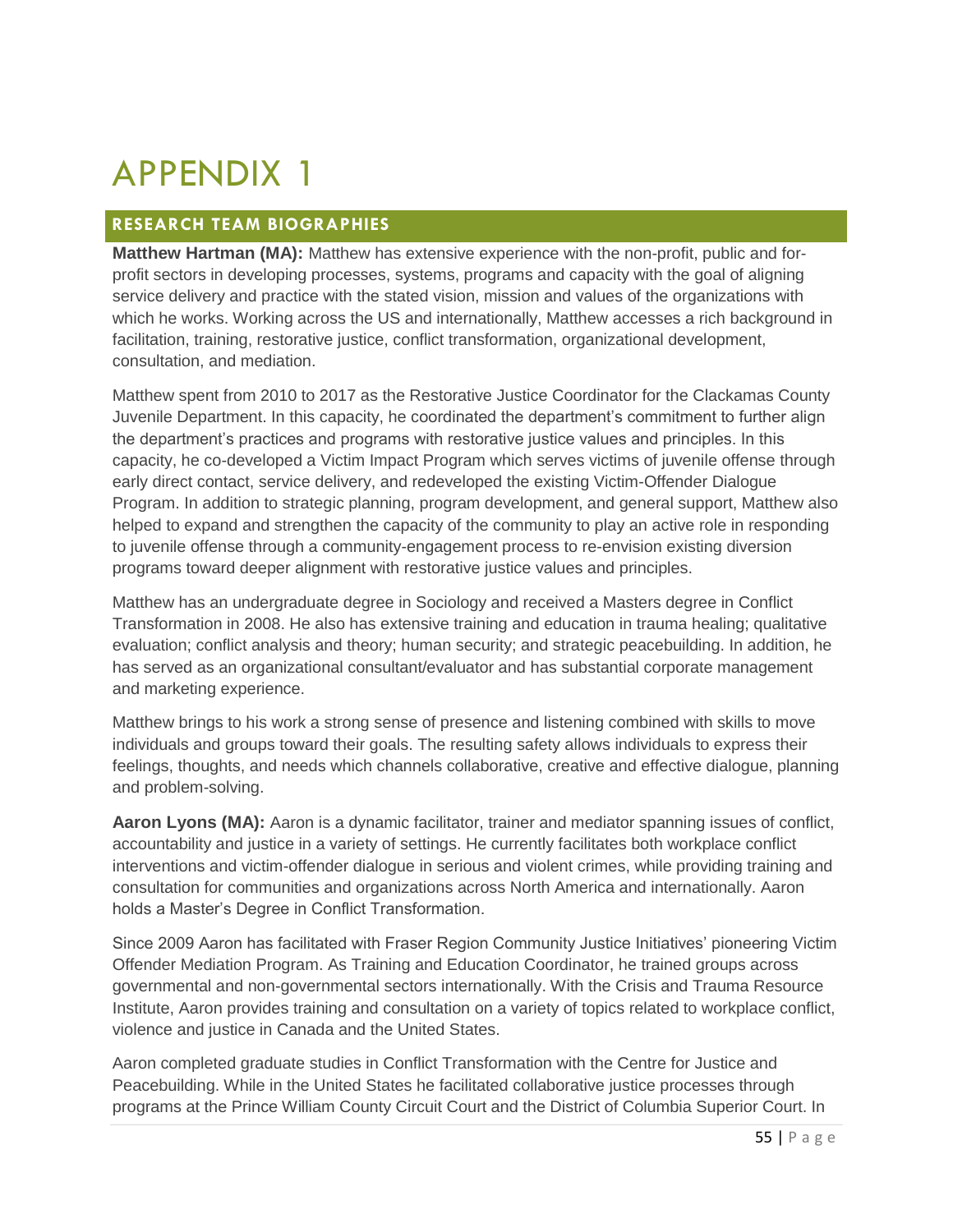2008 Aaron convened Youth Justice Family Group Conferences in New Zealand, widely considered the world's first national program of restorative youth justice.

Born and raised on British Columbia's west coast, Aaron developed an early passion for human dynamics as a wilderness leadership instructor. After a year in Jerusalem during his undergraduate studies, Aaron became involved in designing and facilitating arts-based dialogue programs for Palestinian and Israeli youth with Vancouver-based Peace it Together. From 2003-2006 Aaron worked with adjudicated young men struggling with violence and substance abuse through PLEA Community Services in the Vancouver area.

Aaron currently lives in Fort Langley, British Columbia, with his wife and two children. Blending keen intuition and leadership, Aaron brings creativity and new possibility to all of his work.

**Catherine Bargen (MA):** Catherine has been working within communities toward developing community-responsive conflict and justice programs since 1999. She is experienced across Canada and internationally as a consultant, trainer and practitioner in restorative justice and conflict transformation strategies. Since 2002, she has provided training and consultation to over two thousand youth and adults in various settings including schools, faith groups, Aboriginal communities, government and non-government organizations. From 2001-2008, Catherine was on staff with Langley's Fraser Region Community Justice Initiatives Association (CJI) as their senior trainer, facilitator, and mediator. She also worked with CJI in partnership with the Langley School District to implement restorative practices into policy and practice across the District. In this capacity, she co-authored the internationally sought-after resources Conversation Peace and Talking Peace. Furthermore, in 2010 she authored Educating for Peacebuilding which describes the successes and lessons of implementing restorative principles into the school setting.

Prior to her work with CJI, Catherine served as the Victim Offender Dialogue Coordinator in Edmonton, Alberta and as a Restorative Justice Educator for Mennonite Central Committee (MCC). She received her Master's degree in Conflict Transformation in 2008. Catherine was Provincial Restorative Justice Coordinator within Victim Services and Crime Prevention Branch of the government of British Columbia from 2008-2017, in addition to being a Program Manager for Victim Services with over 50 Victim Services and Anti-Violence groups. This role also afforded her the privilege of working with First Nations communities, partnering to develop culturally responsive crime prevention and community development programs.

As a volunteer, Catherine has been involved as a facilitator and board member with the organization Peace it Together, which uses dialogue, filmmaking and community engagement to empower youth as media makers and change agents for just relationships among peoples. Catherine also enjoys facilitating Talking Circles where she lives, in a Housing Cooperative (along with her husband and daughter) in Vancouver, BC, Canada. Catherine is a cyclist, yogi and dance enthusiast. She acknowledges that she lives and works on unceded and ancestral Coast Salish Territories.